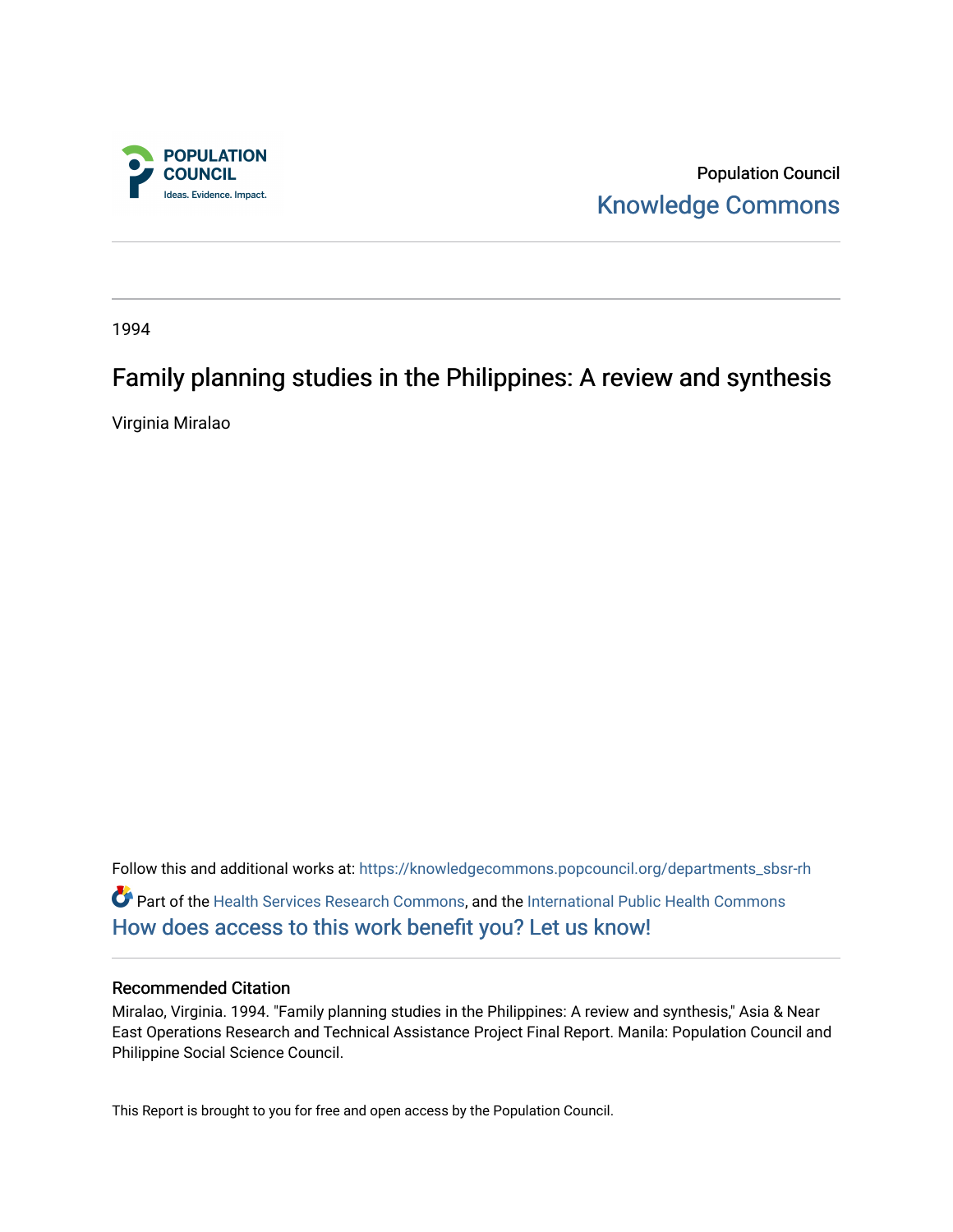# **FAMILY PLANNING STUDIES IN THE PHILIPPINES: A KEVIEW AND SYNTHESIS**

# **PHILIPPINES**

**Virginia Miralao, Ph.D.** 

### **PHILIPPINE SOCIAL SCIENCE COUNCIL**

#### **THE POPULATION COUNCIL**

# **ASIA & NEAK EAST OPERATIONS RESEARCH AND TECIINICAL ASSISTANCE PROJECT**

**February 1994**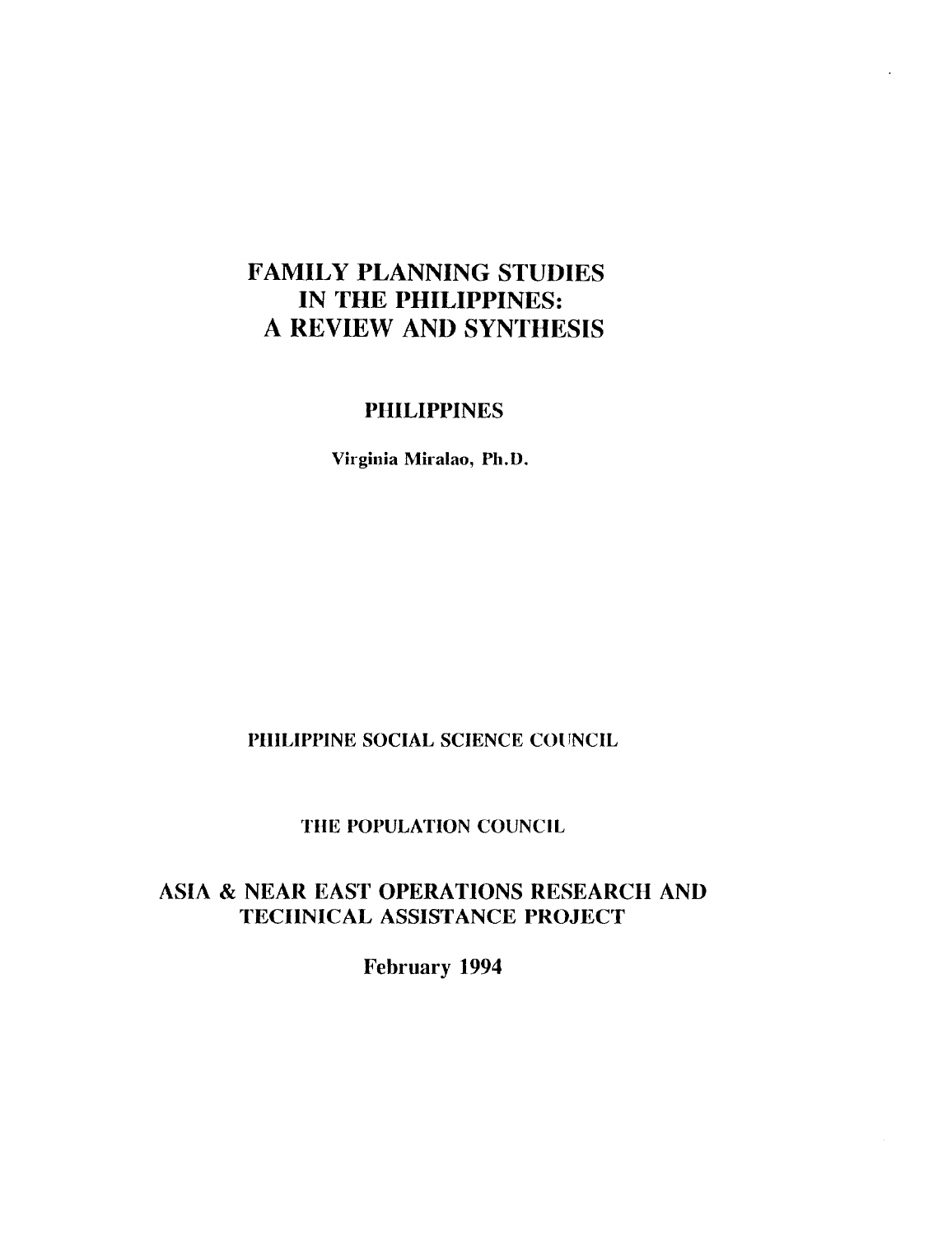# **TABLE OF CONTENTS**

| <b>LIST OF TABLES</b>                                           | $\ddot{\rm n}$   |
|-----------------------------------------------------------------|------------------|
| <b>LIST OF FIGURES</b>                                          | $\ddot{\rm n}$   |
| <b>INTRODUCTION</b>                                             | $\mathbf{1}$     |
| RELATED INDICATORS OF FAMILY PLANNING DEMAND                    | $\overline{4}$   |
| Population Size and Growth                                      | $\overline{4}$   |
| Number of Married Women of reproductive Age                     | $\boldsymbol{6}$ |
| <b>Fertility Trends</b>                                         | 9                |
| <b>Fertility Differentials</b>                                  | 13               |
| Reproductive Intentions                                         | 15               |
| <b>Family Size Desires</b>                                      | 17               |
| Family Planning Knowledge                                       | 21               |
| Trends in Ever-Use of Family Planning Methods                   | 22               |
| Trends in Contraceptive Prevalence                              | 23               |
| Other Measures of Family Planning Demand                        | 28               |
| Need for Other Indices                                          | 30               |
| <b>FACTORS AFFECTING THE SUPPLY OF FAMILY PLANNING SERVICES</b> | 31               |
| Changes in Government Policy with Regard to                     |                  |
| Population and Family Planning                                  | 31               |
| Change in Implementing Agency                                   | 32               |
| <b>Program Thrusts</b>                                          | 34               |
| Information, Education and Communication                        | 36               |
| Training                                                        | 42               |
| Number and Distribution of Service Outlets                      | 45               |
| Accessibility and Availability of Contraceptives                | 46               |
| Clinic Performance and Quality of Services                      | 47               |
| <b>Client Satisfaction and Family Planning Methods</b>          | 48               |
| <b>Referral System</b>                                          | 50               |
| Family Planning Activities of Other                             |                  |
| <b>Government Agencies</b>                                      | 52               |
| LGUs                                                            | 53               |
| <b>NGO Family Planning Activities</b>                           | 54               |
| Monitoring, Evaluation and Research Activities                  | 55               |
| <b>BIBLIOGRAPHY</b>                                             |                  |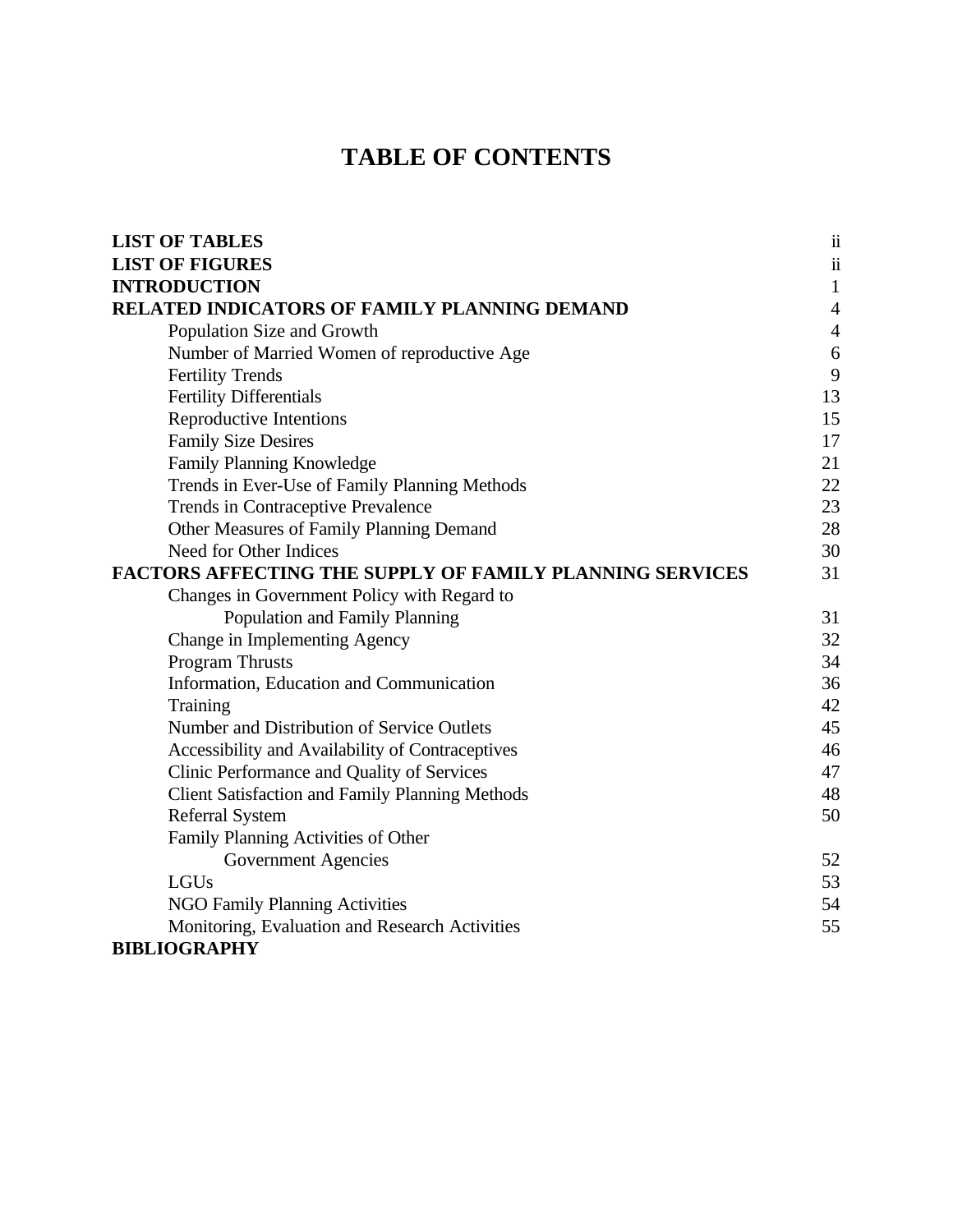# **LIST OF TABLES**

| Table 1  | Population in various census years                                 | $\overline{4}$ |
|----------|--------------------------------------------------------------------|----------------|
| Table 2  | Population growth rates, 1948-1990                                 | $\sqrt{5}$     |
| Table 3  | Number of MWRAs, 1968-1988                                         | 6              |
| Table 4  | Difference between dates of formal marriage                        |                |
|          | and of cohabitation by marriage cohort                             | $\overline{7}$ |
| Table 5  | Trends in marriage timing and non-marriage                         |                |
|          | among women by age group                                           | 8              |
| Table 6  | Age-specific and total fertility rates from                        |                |
|          | various surveys                                                    | 11             |
| Table 7  | Fertility by background characteristics                            |                |
|          | among women age 15-49                                              | 12             |
| Table 8  | Mean number of child ever born to ever married women               |                |
|          | aged 45-49 years by selected background variables                  | 14             |
| Table 9  | Desire for more vhildren and age of currently married women        | 16             |
| Table 10 | Mean total number of children desired, current age, family size    |                |
|          | and marital duration of all ever married women                     | 17             |
| Table 11 | Ideal number of children among currently married                   |                |
|          | women by number of living children                                 | 18             |
| Table 12 | Total fertility rate and ideal number of children                  |                |
|          | by rural and urban residence and by region                         | 20             |
| Table 13 | Percentage of currently married women who know the method          | 21             |
| Table 14 | Percentage of women who ever used a contraceptive method by method | 22             |
| Table 15 | Contraceptive method currently used by currently                   |                |
|          | married women, by selected background variables                    | 25             |
| Table 16 | Contraceptive prevalence rates by region, 1983-1993                | 27             |
| Table 17 | Total potential demand according to health-based criteria          | 29             |
| Table 18 | Total potential demand according to preference-based criteria      | 29             |
| Table 19 | Period IEC materials were produced                                 | 37             |
| Table 20 | Media form used                                                    | 38             |
| Table 21 | Family planning messages on radio or on television                 | 40             |
| Table 22 | Problems with current method of contraception                      | 49             |
| Table 23 | First-year discontinuation rat3es for contraception                | 50             |

# **LIST OF FIGURES**

| Figure 1 | Total fertility rates, 1970-1991      |  |
|----------|---------------------------------------|--|
| Figure 2 | Trend in contraceptive use, 1968-1993 |  |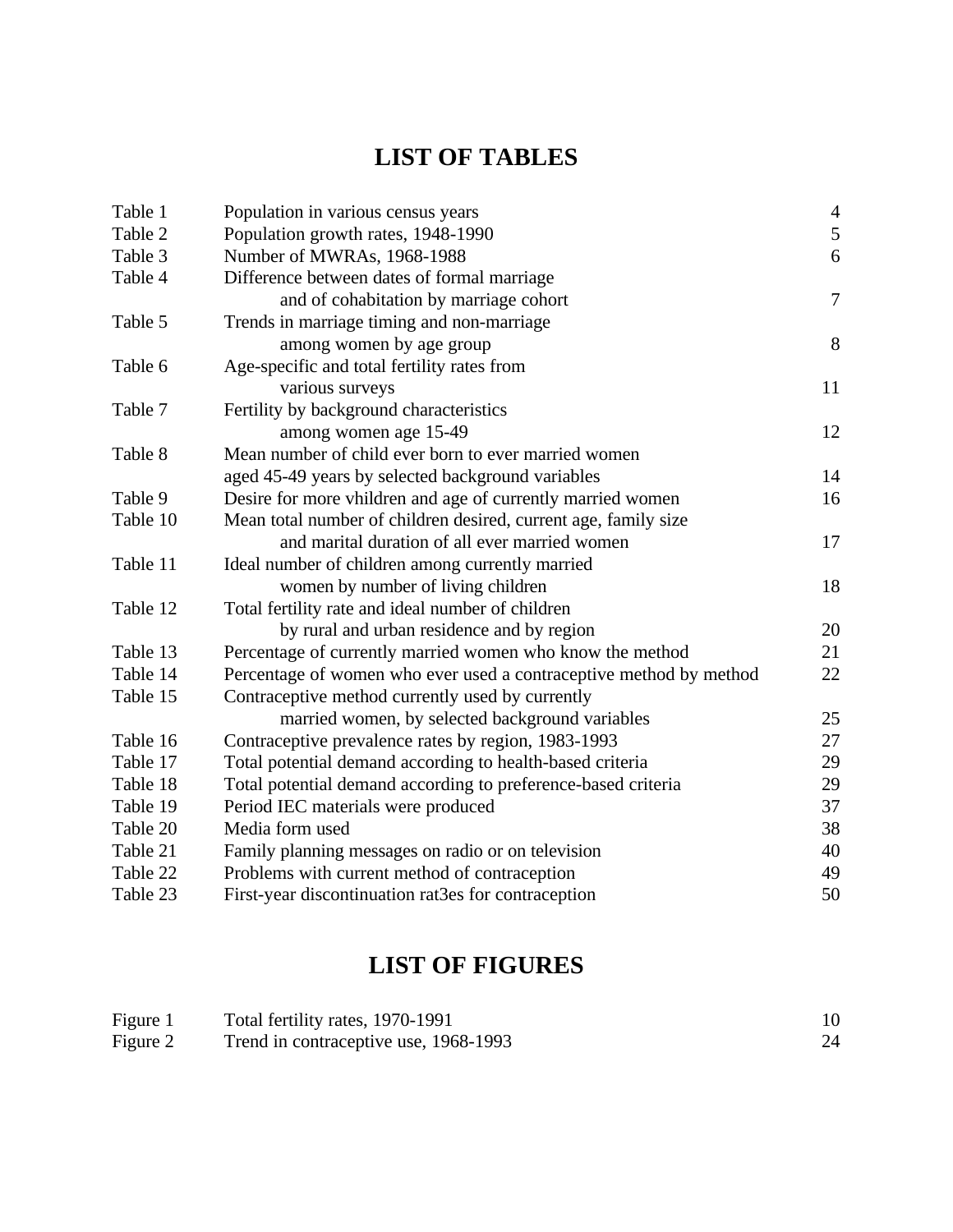#### **Introduction**

This report which summarizes the major study findings on population and family planning trends in the Philippines was prepared for the Research Unit of the Family Planning Services (FPS) of the Department of Health (DOH). Specifically, the report was to be used by the FPS in its National Consultative Planning Workshop which was scheduled in early 1994 to discuss and formulate the plans and activities for the Philippine Family Planning Program (PFPP) for 1994-1995. The workshop participants included the DOH Regional Family Planning Coordinators, representatives of local government offices engaged in population and health activities, and local NGOs and women's groups. The report, therefore, was meant to alert participants to population and family planning issues and trends which could assist them formulate their family planning program targets and strategies in their own areas and localities.

In earlier meetings with the FPS-Research Unit, it was agreed that the study findings contained in this report would be organized into two major sections, namely: 1) those that relate to indicators of family planning demand; and 2) those bearing on the supply of family planning services. In view of the changes that have been made on the national family planning program, moreover, it was agreed that the report would incorporate the basic policy changes that ought to guide local plan formulation and program implementation. Additionally, the report was to touch on the 1991 Local Government Code which devolves many of the functions and services earlier provided by the national government to local government units and which affects the delivery of health and family planning services at local levels.

Considering the large number of population and family planning studies that have been made to date, this review limits itself to a presentation of related trends in fertility and family planning awareness, approval and use over time. The chief sources of these findings and which are presented in Section I of this report (Related Indicators of Family Planning Demand), are the Censuses, the National Demographic Surveys (NDS), and some of the FP-KAP (Family Planning Knowledge, Approval and Practice) surveys done since the 1970s. Undertaken every five years since 1968, the NDS is on its sixth series (1968, 1973, 1978, 1983, 1988 and 1993). The NDS provides updated information on fertility, fertility preferences, and family planning awareness, approval and use, as well as related data on breastfeeding and maternal and child health practices. The NDS series has been used largely by government and policy makers to monitor/evaluate the impact of national population program initiatives, and to design strategies for improving the provision of health and family planning services. Complementing the NDS is also the nationwide Contraceptive Prevalence Survey (CPS) undertaken in 1986, which provides more detailed information on contraceptive adoption and use.

In the review, attempts are made to compare trends across the same time periods, i,e, as from 1968- 1973 to 1978-1983 and to 1988-1993. But since data from the NDS survey rounds, as well as from other sources and the methods for analyzing these, are not always uniform or comparable, the discussion of some trends may omit certain time periods. In almost all cases, however, the latest available information on a trend or topic is included in the report. The report also focuses more on national trends, but cites marked regional variations where these are found.

In Section II (Factors Affecting the Supply of Family Planning Services), the report draws on a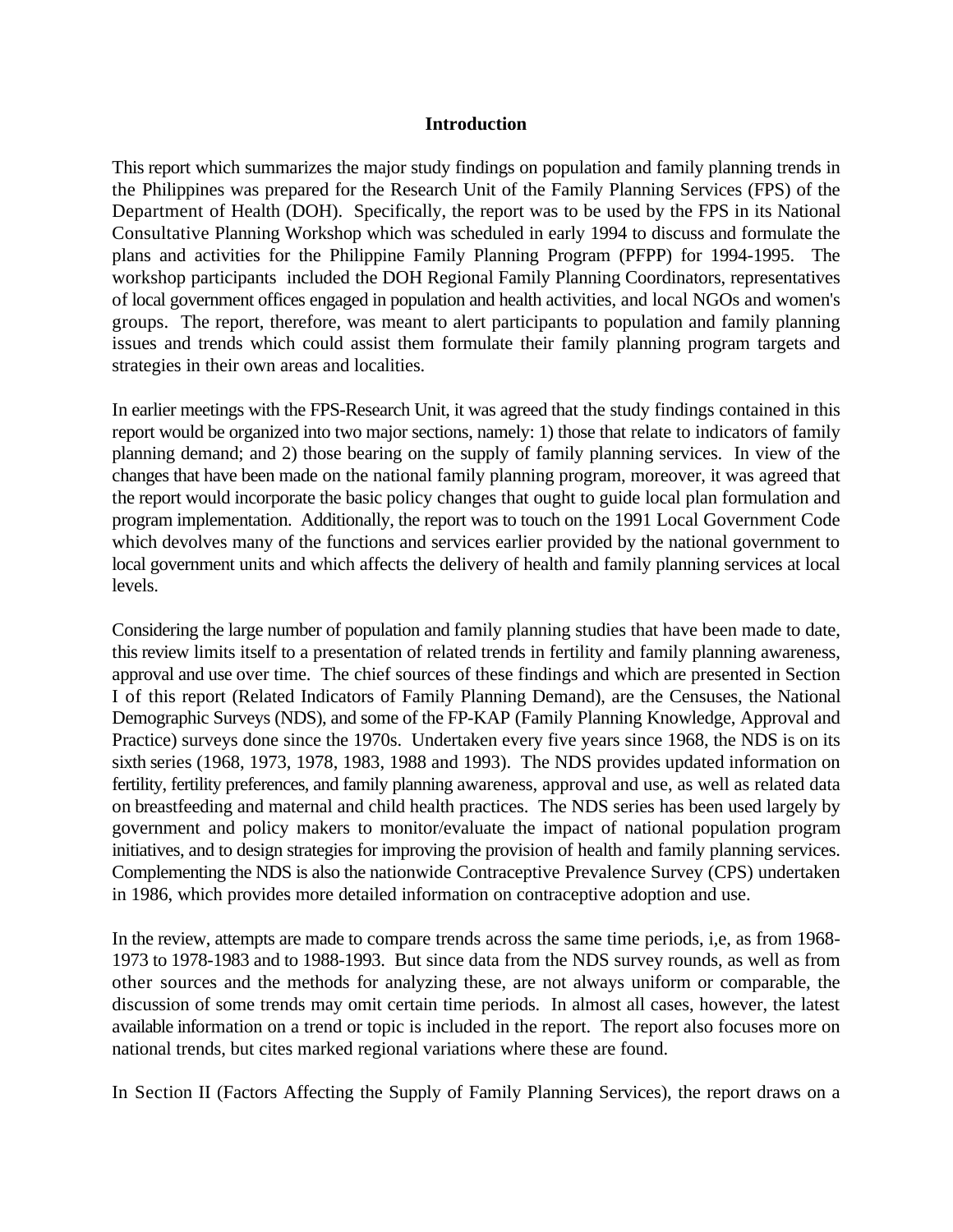review of materials and documents on the national population policy and program, particularly after the reformulation of these in the late 1980s into the PFPP Plan for 1990-1994. This section also includes findings from earlier OR (operations research) studies that were commissioned to look into various aspects of the family planning program and its implementation. Among these are some of the OR studies done on the IEC and training components of the program, the number and distribution of family planning service outlets, the accessibility and availability of contraceptives, the referral system obtaining in clinics, clinic preformance and quality of services, and other evaluations conducted on the program. Emphasis is placed on the more recent than on earlier OR study findings since the latter are no longer as relevant or appropriate to the ongoing changes being made on the conduct of the national family planning program.

Finally, in both sections, the report calls attention to some of the policy and program implications of earlier research and study findings, although it should be noted that not all study findings are with direct policy or program implications. In general, by synthesizing information on family planning activities and trends, the report hopes to provide a backdrop for the formulation and implementation of local action plans to advance the national family planning program.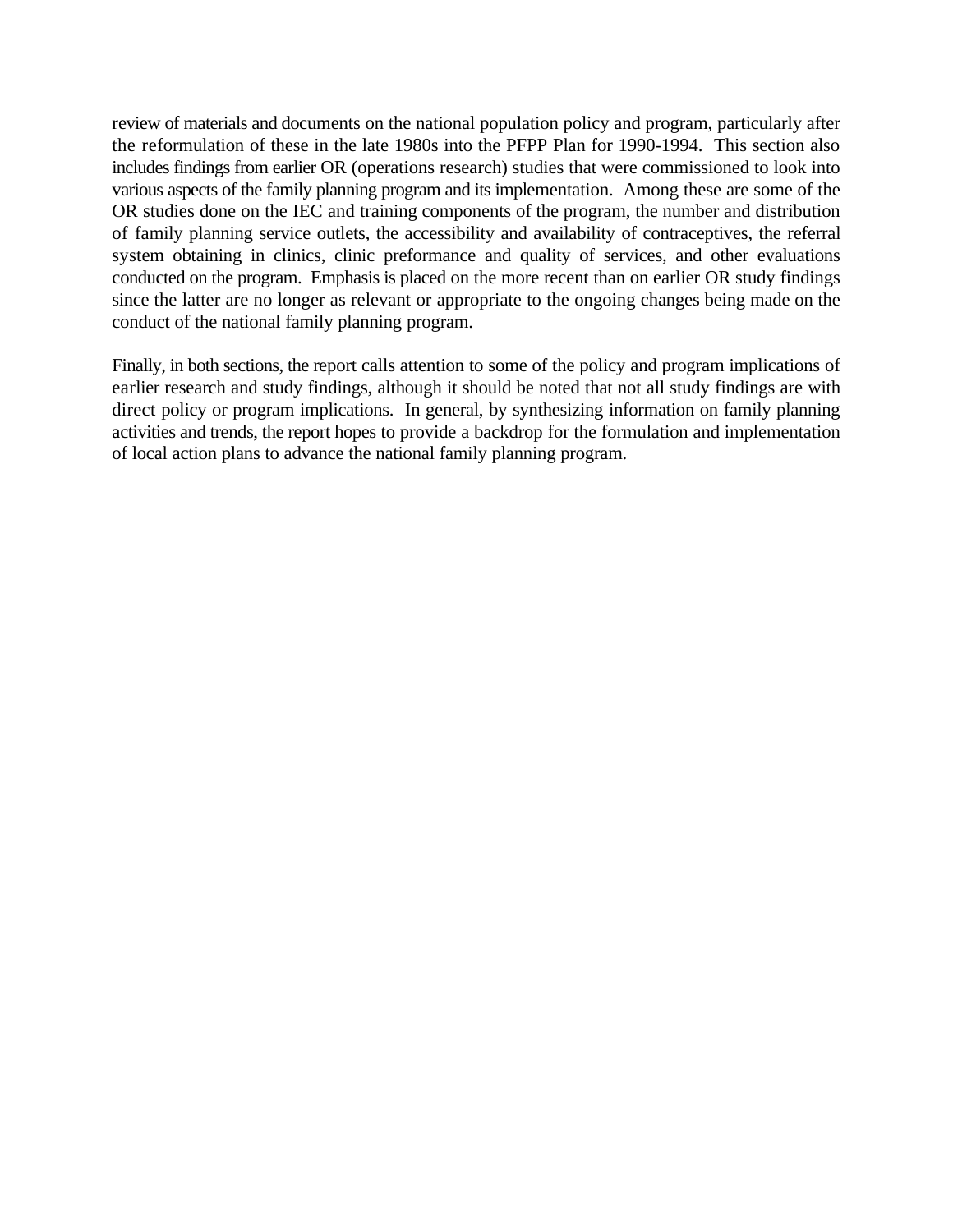# **Related Indicators of Family Planning Demand**

# **Population Size and Growth**

The Philippine population stood at 60.7 million in May 1990, indicating an increase of 12.6 million people since the 1980 Census. The national population in 1990 represents an eight-fold increase over the first national population count of 7.6 million people in the 1903 Census (Table 1).

| Population in various census years |                             |  |  |  |  |
|------------------------------------|-----------------------------|--|--|--|--|
| <b>YEAR</b>                        | POPULATION (IN<br>MILLIONS) |  |  |  |  |
| 1903                               | 7.6                         |  |  |  |  |
| 1939                               | 10.3                        |  |  |  |  |
| 1948                               | 16.0                        |  |  |  |  |
| 1960                               | 19.2                        |  |  |  |  |
| 1970                               | 27.1                        |  |  |  |  |
| 1975                               | 42.1                        |  |  |  |  |
| 1980                               | 48.1                        |  |  |  |  |
| 1990                               | 60.7                        |  |  |  |  |

**Table 1 Population in various census years**

Source: 1990 Census Report

At this rate, the Philippine population is expected to double in less than 30 years, adding 1.4 million

In the last 1980 to 1990 intercensal period, the Philippine population grew at an annual rate of 2.35 percent. This growth rate is the lowest observed in the country since 1948 (Table 2), although it is the highest among major Southeast Asian countries at present.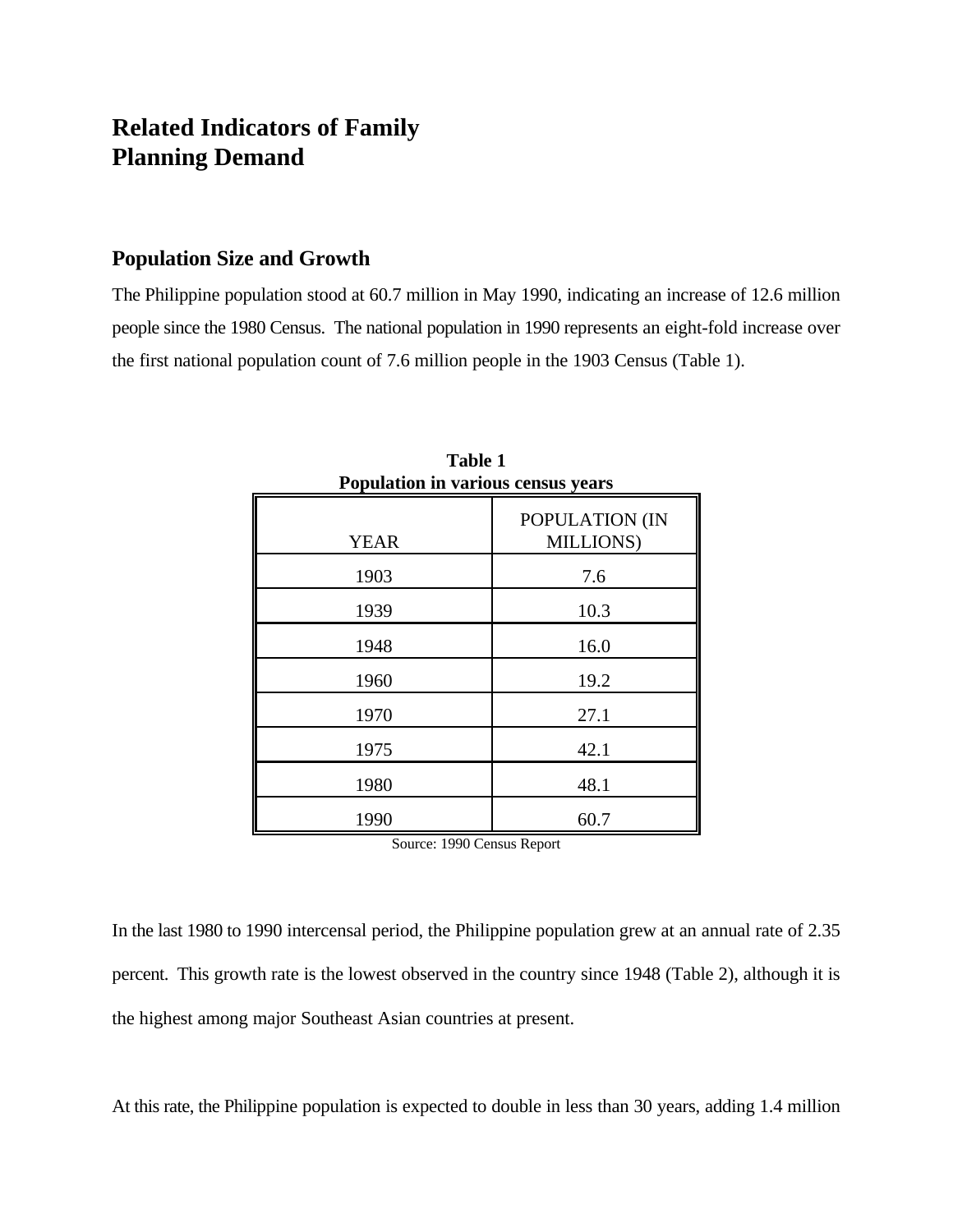persons every year or three persons per minute.

| Population growth rates, 1948 to 1990 |                        |  |  |  |  |
|---------------------------------------|------------------------|--|--|--|--|
| <b>CENSUS INTERVAL</b>                | <b>GROWTH RATE (%)</b> |  |  |  |  |
| 1948-1960                             | 2.89                   |  |  |  |  |
| 1960-1970                             | 3.08                   |  |  |  |  |
| 1970-1975                             | 2.78                   |  |  |  |  |
| 1975-1980                             | 2.71                   |  |  |  |  |
| 1980-1990                             | 2.35                   |  |  |  |  |

**Table 2**

Source: 1990 Census Report

The country's high rate of population growth became a concern to the Philippine government in 1970, which then instituted a national family planning program to reduce the birth rate and attain a better balance between the country's population, economic and environmental resources. Subsequently, the adverse effects of large family sizes on the health of mothers and children and on the economic wellbeing of families led a new government administration in 1987 to broaden its population concerns beyond national fertility reduction to include the enhancement of health and family welfare. In 1990, the revised Philippine Family Planning Program puts more emphasis on the latter concerns, while recognizing the beneficial impact that reduced birth rates would have on national development.

### **Number of Married Women of Reproductive Age**

The demand for family planning has been estimated using various measures including the size and growth of the female population aged 15 to 49 or of women of reproductive age. The measure more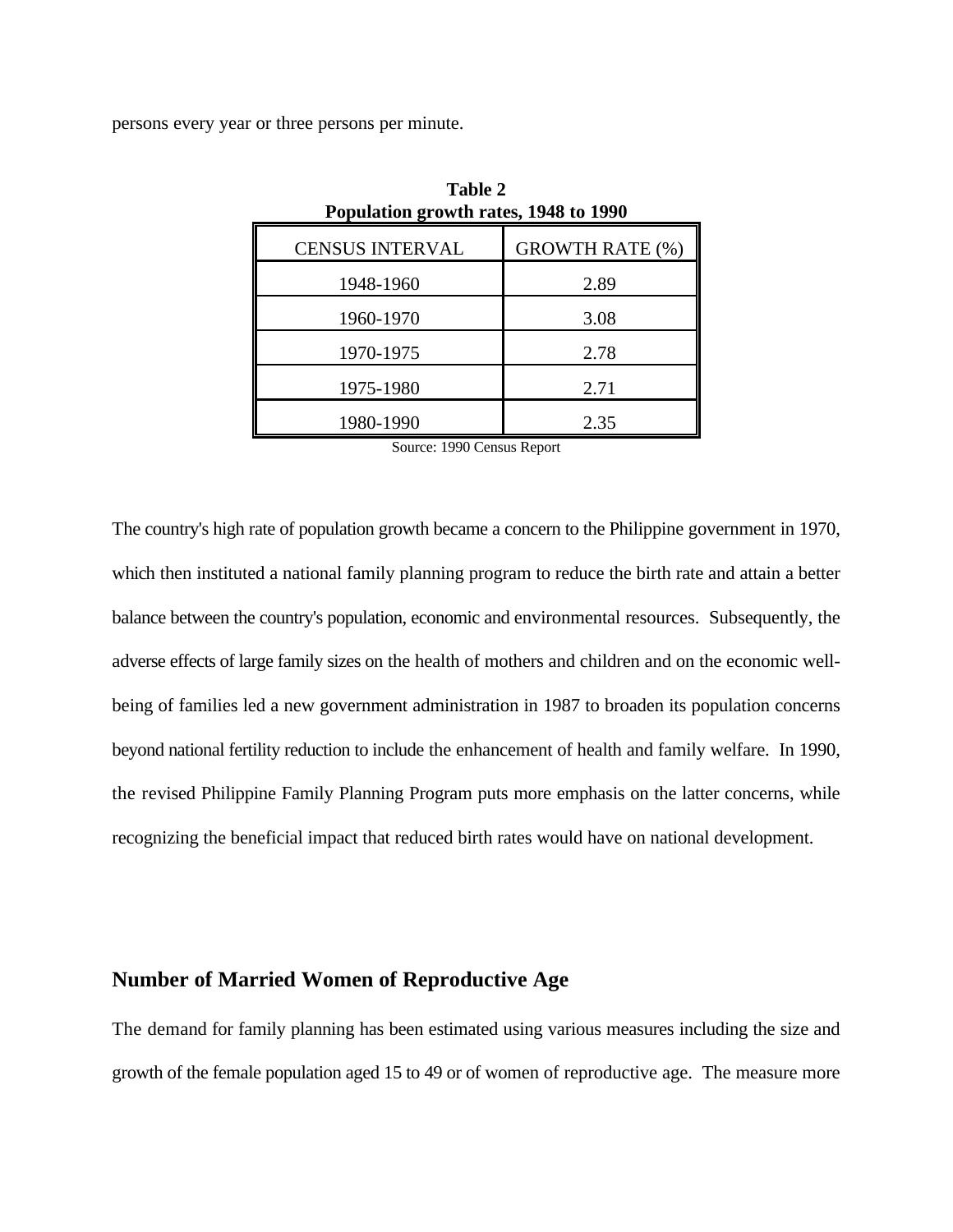commonly used, however, is the number of married women of reproductive age (MWRAs) who are considered to constitute the group most exposed to the risk of pregnancy.

Estimates derived from the 1968 to 1988 NDS survey rounds show that the population of MWRAs almost doubled during the 20-year period, from 4.1 million in 1968 to 8.0 million in 1988. The latest 1990 Census points to a further increase in the married female population aged 15 to 49 to 9.2 million, or 61 percent of the total 15.0 million Filipino women in these age groups (Table 3).

| TUILIDEL OF IVE WINAS, 1700-1700 |                                |  |  |  |
|----------------------------------|--------------------------------|--|--|--|
| <b>YEAR</b>                      | <b>NUMBER (IN</b><br>MILLIONS) |  |  |  |
| 1968                             | 4.1                            |  |  |  |
| 1973                             | 4.8                            |  |  |  |
| 1978                             | 5.5                            |  |  |  |
| 1983                             | 6.4                            |  |  |  |
| 1986                             | 6.8                            |  |  |  |
| 1988                             | 8.0                            |  |  |  |

**Table 3 Number of MWRAs, 1968-1988**

Source: 1990 Census Report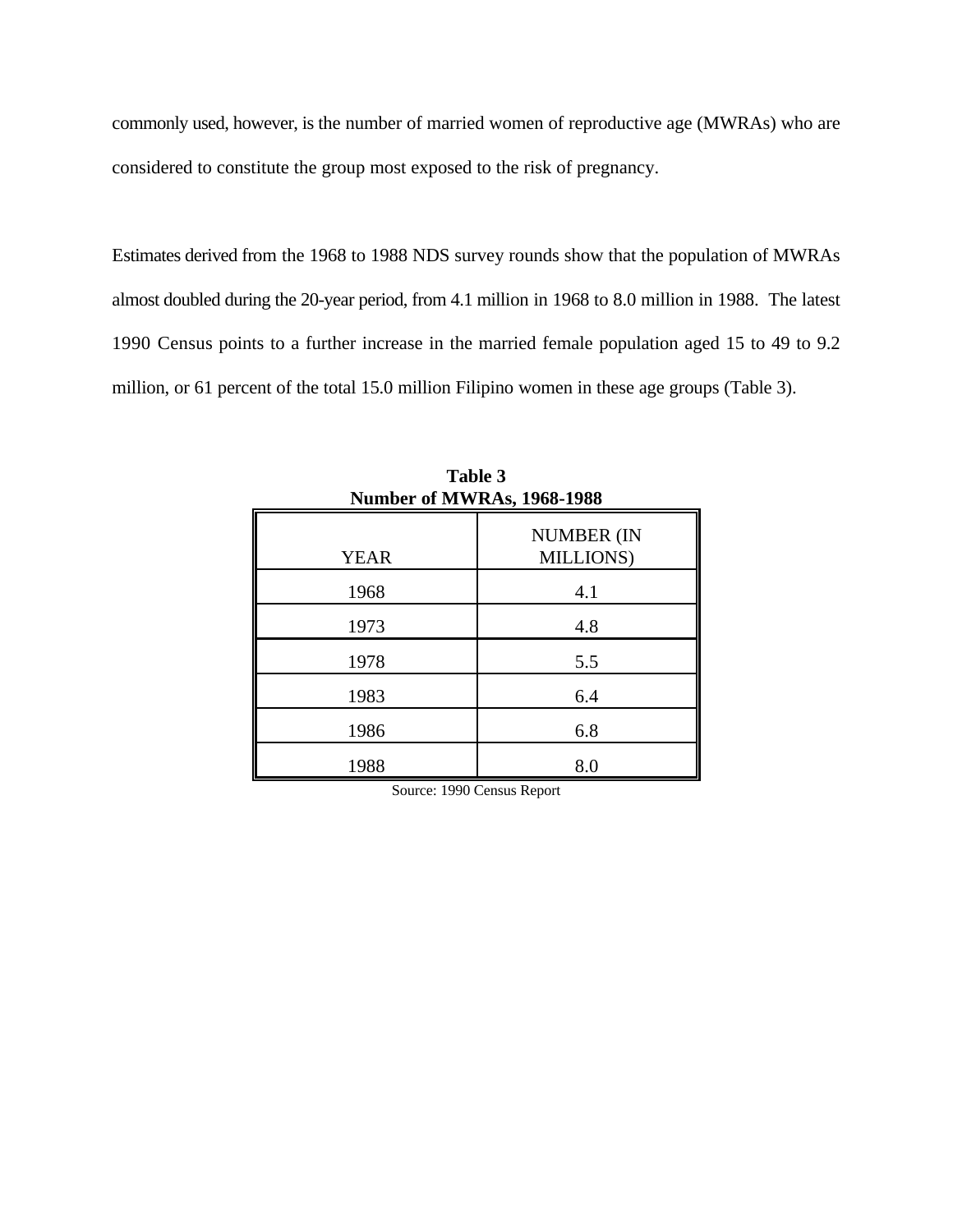Available data suggest that current measures of family planning demand based on the number of MWRAs may underestimate the women population at risk. Studies show a considerable risk of pregnancy even among unmarried women. The 1986 Contraceptive Prevalence Survey (CPS) for instance, showed that 22.0 percent of currently married women admit to cohabiting at least a month prior to marriage. The incidence of cohabitation prior to marriage has also been increasing over time: comprising 15.0 percent of the 1986 CPS respondents who first married between 1958 to 1962 and a substantially higher 29.3 percent of those marrying in the latter 1983 to 1985 period (Table 4).

| Directive between dates of formal matrix, and of conditionation by matrix, contri (in percent |                                                                              |      |     |      |                              |                                                                         |      |  |
|-----------------------------------------------------------------------------------------------|------------------------------------------------------------------------------|------|-----|------|------------------------------|-------------------------------------------------------------------------|------|--|
| <b>FIRST</b><br><b>MARRIAGE</b><br><b>COHORT</b>                                              | <b>DIFFERENCE</b><br>(IN MONTHS)<br>2.5<br>1<br>$\Omega$<br>$\leq$ 1<br>$6+$ |      |     |      | <b>TOTAL</b><br><b>WOMEN</b> | <b>TOTAL WOMEN</b><br>WHO COHABITED<br><b>BEFORE</b><br><b>MARRIAGE</b> |      |  |
| 1958-1962                                                                                     | 6.6                                                                          | 4.6  | 3.8 | 83.4 | 1.6                          | 100.0                                                                   | 15.0 |  |
| 1963-1967                                                                                     | 5.9                                                                          | 5.2  | 4.3 | 83.4 | 1.2                          | 100.0                                                                   | 15.4 |  |
| 1968-1972                                                                                     | 8.5                                                                          | 6.7  | 4.5 | 79.4 | 0.9                          | 100.0                                                                   | 19.7 |  |
| 1973-1977                                                                                     | 10.7                                                                         | 8.0  | 5.7 | 74.5 | 1.1                          | 100.0                                                                   | 24.4 |  |
| 1978-1982                                                                                     | 11.6                                                                         | 10.2 | 6.1 | 70.8 | 1.2                          | 100.0                                                                   | 28.0 |  |
| 1983-1985                                                                                     | 9.3                                                                          | 13.5 | 6.5 | 69.5 | 1.2                          | 100.0                                                                   | 29.3 |  |
| <b>TOTAL</b>                                                                                  | 8.8                                                                          | 8.0  | 5.2 | 76.8 | 1.2                          | 100.0                                                                   | 22.0 |  |

**Table 4 Difference between dates of formal marriage and of cohabitation by marriage cohort (in percent)**

Source: 1986 CPS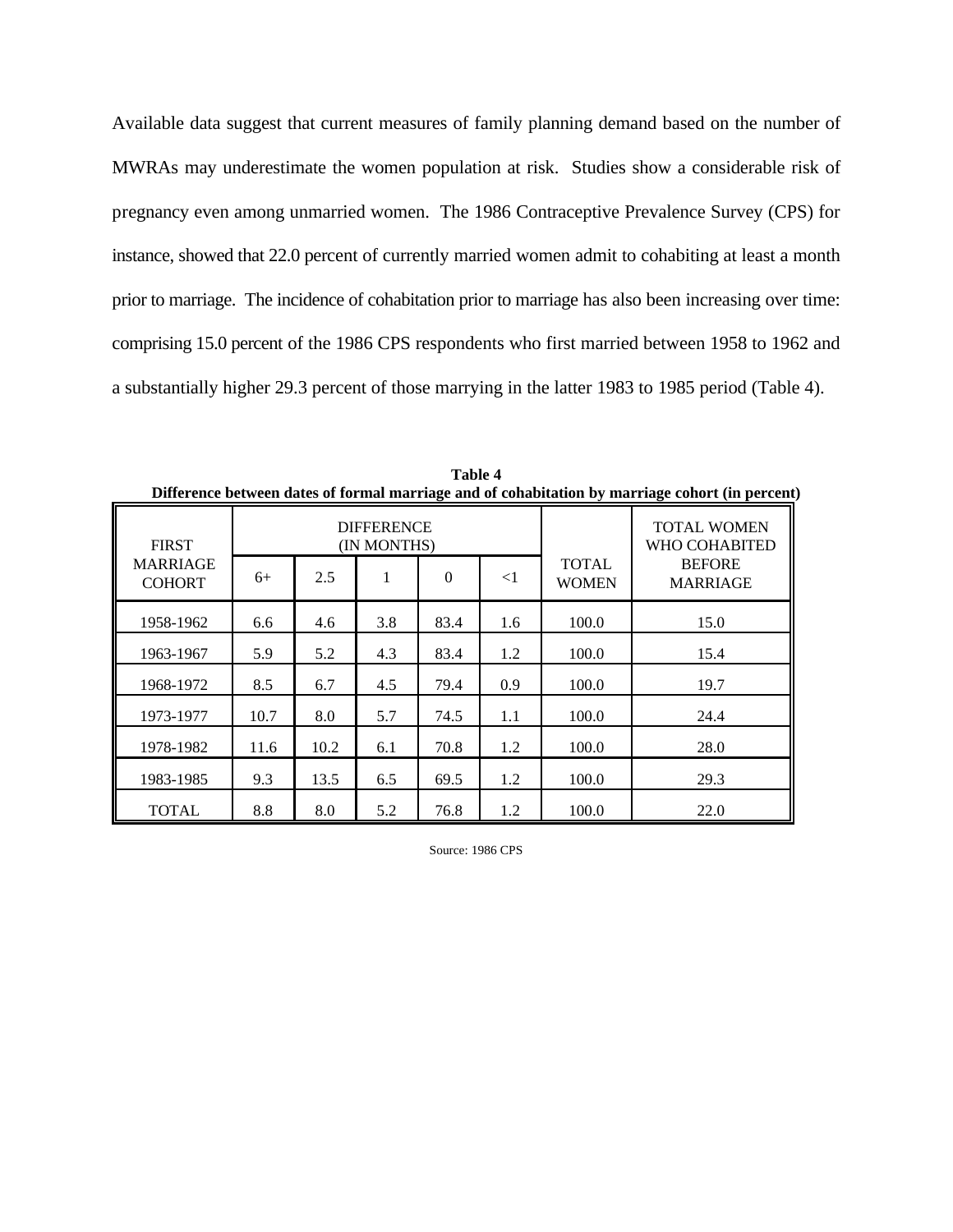The above trend may be related to the long-term rise in the average age at first marriage in the Philippines, and which for women currently stands between 22 to 23 years.

Increasing by over five percentage points since 1970, the proportion of those who never married among women 15 to 19 and 25 to 29 reached 97.5 percent and 27.03 percent respectively in 1990 (Table 5). In turn, the delayed age at marriage increases the chances of premarital sex and cohabitation among younger generations of Filipino women and men.

|              | Trends in marriage timing and non-marriage among women by age group |       |       |       |  |  |  |  |
|--------------|---------------------------------------------------------------------|-------|-------|-------|--|--|--|--|
|              | PERCENT NEVER MARRIED                                               |       |       |       |  |  |  |  |
| <b>AGE</b>   | 1990<br>1970<br>1975<br>1980                                        |       |       |       |  |  |  |  |
| $15-19$      | 89.12                                                               | 87.62 | 87.62 | 97.57 |  |  |  |  |
| $20 - 24$    | 50.22                                                               | 51.16 | 45.48 | 50.26 |  |  |  |  |
| $25-29$      | 21.46                                                               | 24.30 | 21.04 | 27.03 |  |  |  |  |
| 30-34        | 11.64                                                               | 12.15 | 11.88 | 11.88 |  |  |  |  |
| 35-39        | 8.02                                                                | 8.21  | 8.04  | 8.48  |  |  |  |  |
| $40 - 44$    | 7.34                                                                | 6.81  | 7.01  | 7.72  |  |  |  |  |
| 45-49        | 6.70                                                                | 6.06  | 6.65  | 7.06  |  |  |  |  |
| 50-54        | 7.29                                                                | 5.98  | 6.89  | 5.10  |  |  |  |  |
| 55 and over  | 6.14                                                                | 6.38  | 7.60  | 7.51  |  |  |  |  |
| <b>TOTAL</b> | 36.87                                                               | 37.81 | 34.67 | 33.10 |  |  |  |  |

**Table 5 Trends in marriage timing and non-marriage among women by age group**

Source: 1970, 1975, 1980 and 1990 Census Reports

The foregoing data thus point to a need to adjust upwards current estimates of the population at risk and to design strategies to delay sexual activity and/or prevent pregnancies and births among today's unmarried youth.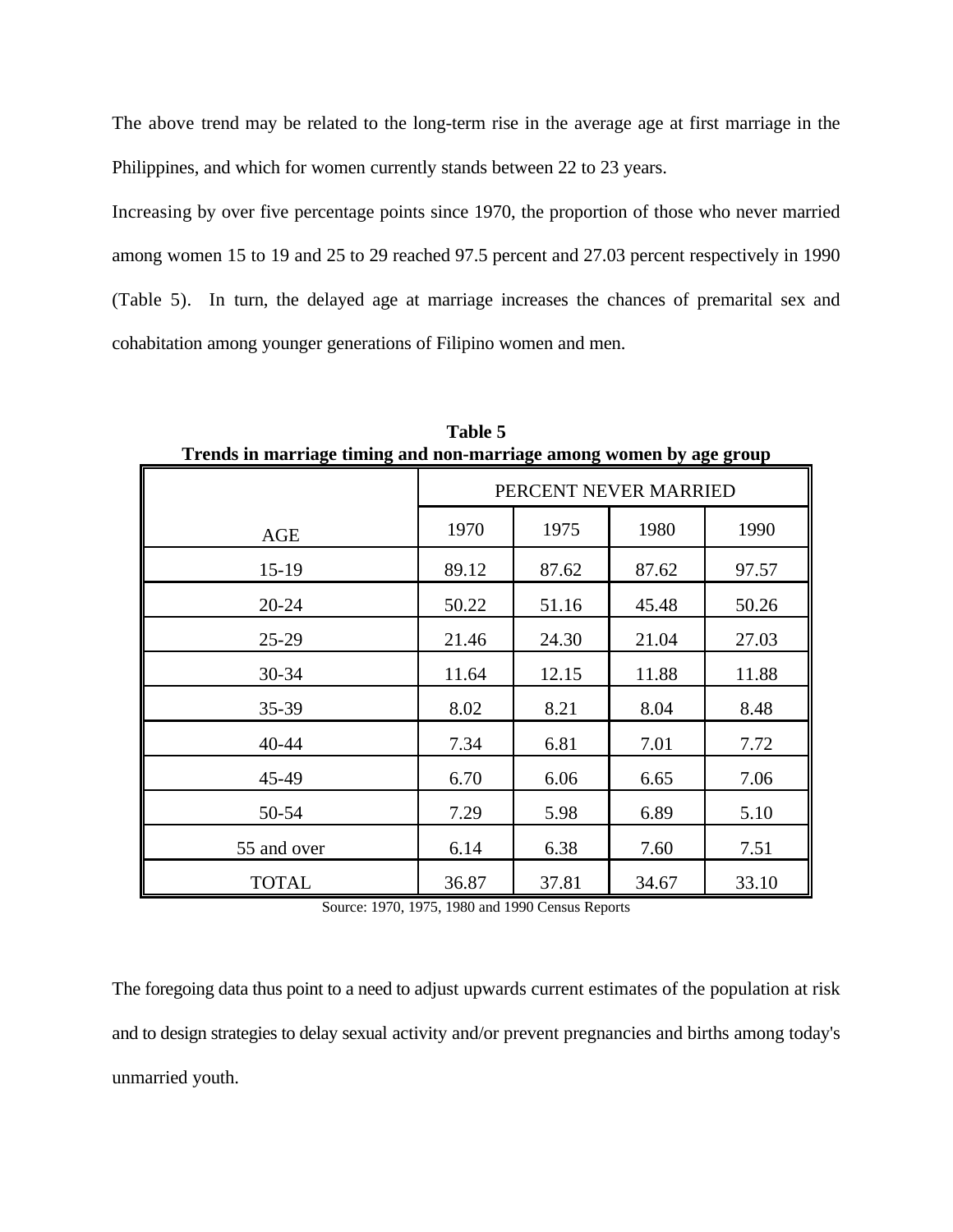#### **Fertility Trends**

Partly as a result of the adoption of a national family planning program in 1970, the national birth rate, as indexed by the Total Fertility Rate (TFR), has been declining over time. The TFR is the most widely used and accepted measure of the birth rate and indicates the average number of children a woman is expected to have at the end of her childbearing years.

Comparable TFR estimates derived from the NDS series reveal that this has been declining from around 6.0 children per woman in 1970 to around 4.1 children per woman in 1991, although its rate of decline has been uneven over the 20-year period. Figure I shows that the first substantial decline in the country's fertility occurred between 1970 to 1975 when the TFR began to fall by 2.4 percent per annum. Declining by only 0.6 percent per annum, the pace of decline decelerated in the latter half of the 1970s, although this was again followed by a period of rapid decline in the early 1980s when the TFR fell by 3.2 percent per year. This fall however, has not been sustained in the most recent 1985 to 1991 period, with the TFR declining only by 1.2 percent per annum.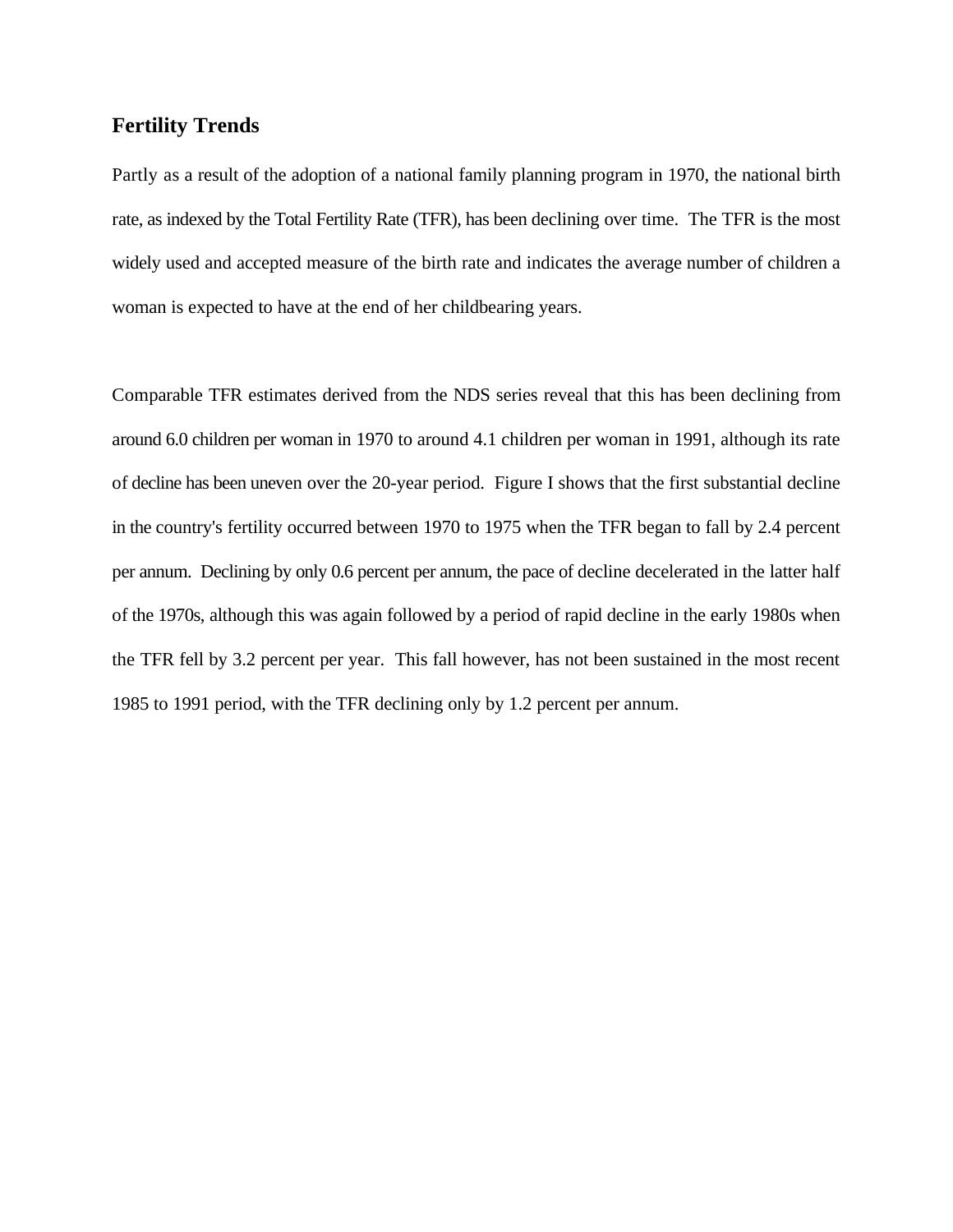**Figure 1 Total fertility rates, 1970-1991**



Source: 1973, 1983 and 1993 NDS reports; 1978 RPFS; and 1986 CPS

Generally reflecting the stages of family formation, age-specific fertility rates show that fertility levels tend to peak at ages 25 to 29, and to decline monotonically at older ages. Consistent with the decline in the TFR, time-series data on age-specific fertility rates from the 1968 to 1993 NDS show that the fertility of women across all age groups has been similarly declining over time (Table 6). The 36 percentage points decline in the fertility of younger women aged 20 to 24 during the period owes in part to delayed marriages, whereas the much larger 73 percentage points reduction in the fertility of women after age 25 indicates an increasing adoption of family planning by Filipino women either for purposes of spacing or stopping their births.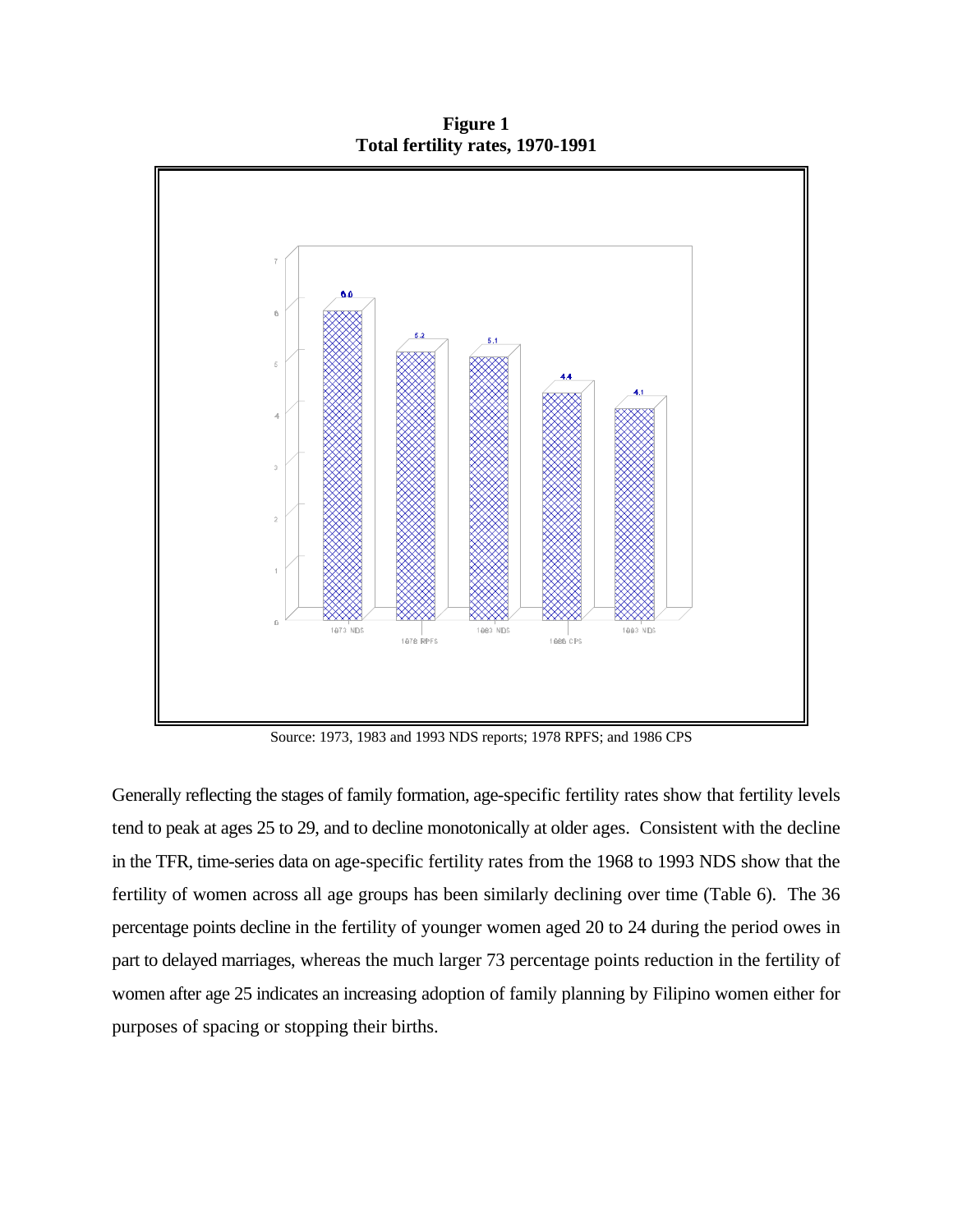| Age-specific and total fertility rates from various surveys |                                      |      |      |      |      |  |  |  |  |
|-------------------------------------------------------------|--------------------------------------|------|------|------|------|--|--|--|--|
|                                                             | FERTILITY RATE BY SURVEY YEAR        |      |      |      |      |  |  |  |  |
| AGE                                                         | 1983<br>1978<br>1986<br>1973<br>1993 |      |      |      |      |  |  |  |  |
| $15-19$                                                     | 56                                   | 50   | 55   | 48   | 50   |  |  |  |  |
| 20-24                                                       | 228                                  | 212  | 220  | 192  | 190  |  |  |  |  |
| $25-29$                                                     | 302                                  | 251  | 258  | 229  | 217  |  |  |  |  |
| 30-34                                                       | 268                                  | 240  | 221  | 198  | 181  |  |  |  |  |
| 35-39                                                       | 212                                  | 179  | 165  | 140  | 120  |  |  |  |  |
| 40-44                                                       | 100                                  | 89   | 78   | 62   | 51   |  |  |  |  |
| 45-49                                                       | 28                                   | 27   | 20   | 15   | 8    |  |  |  |  |
| <b>TOTAL</b><br><b>FERTILITY RATE</b>                       | 5.97                                 | 5.24 | 5.08 | 4.42 | 4.09 |  |  |  |  |

**Table 6 Age-specific and total fertility rates from various surveys**

Source: 1973, 1983 and 1993 NDS reports; 1986 CPS report; and 1978 RPFS report

Regionally, the latest 1993 NDS reveals that current fertility levels are lowest in Metro Manila and in the adjacent and more developed regions of Central Luzon and Southern Tagalog, where TFR levels stand respectively at 2.76, 3.87, and 3.86 (Table 7). TFR levels in all other regions exceed the national average of 4.1, but are particularly high in Bicol (5.87); the Cordillera Administrative Region (5.05); Eastern Visayas (4.86); and in Northern and Central Mindanao (4.81). Expectedly, the TFR is also higher in rural areas (4.82) than in urban areas (3.53).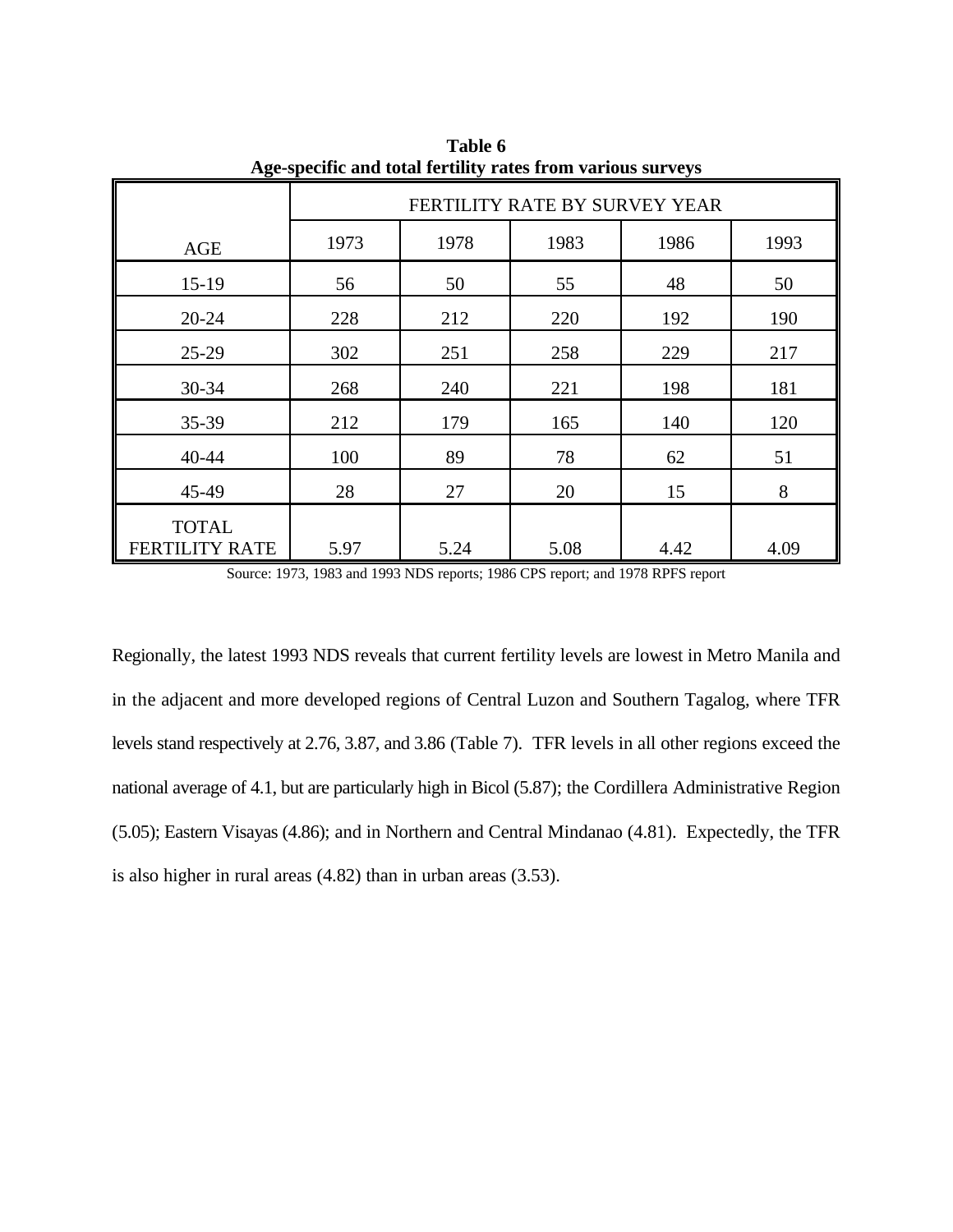| <u>El timty by background characteristics among women age for</u> |                                       |                           |
|-------------------------------------------------------------------|---------------------------------------|---------------------------|
| <b>BACKGROUND</b><br><b>CHARACTERISTICS</b>                       | <b>TOTAL</b><br><b>FERTILITY RATE</b> | <b>MEAN</b><br><b>CEB</b> |
| Residence                                                         |                                       |                           |
| Urban                                                             | 3.53                                  | 4.34                      |
| Rural                                                             | 4.82                                  | 5.65                      |
| Region                                                            |                                       |                           |
| <b>National Capital Region</b>                                    | 2.76                                  | 3.46                      |
| Cordillera                                                        | 5.05                                  | 4.44                      |
| <b>Ilocos</b>                                                     | 4.25                                  | 5.12                      |
| Cagayan Valley                                                    | 4.20                                  | 4.60                      |
| <b>Central Luzon</b>                                              | 3.87                                  | 4.58                      |
| Southern Tagalog                                                  | 3.86                                  | 4.81                      |
| <b>Bicol</b>                                                      | 5.87                                  | 6.14                      |
| Western Visayas                                                   | 4.24                                  | 5.17                      |
| Central Visayas                                                   | 4.38                                  | 5.04                      |
| Eastern Visayas                                                   | 4.86                                  | 5.70                      |
| Western Mindanao                                                  | 4.46                                  | 5.46                      |
| Northern Mindanao                                                 | 4.81                                  | 5.79                      |
| Southern Mindanao                                                 | 4.23                                  | 5.43                      |
| Central Mindanao                                                  | 4.81                                  | 6.09                      |

**Table 7 Fertility by background characteristics among women age 15-49**

Source: 1993 NDS report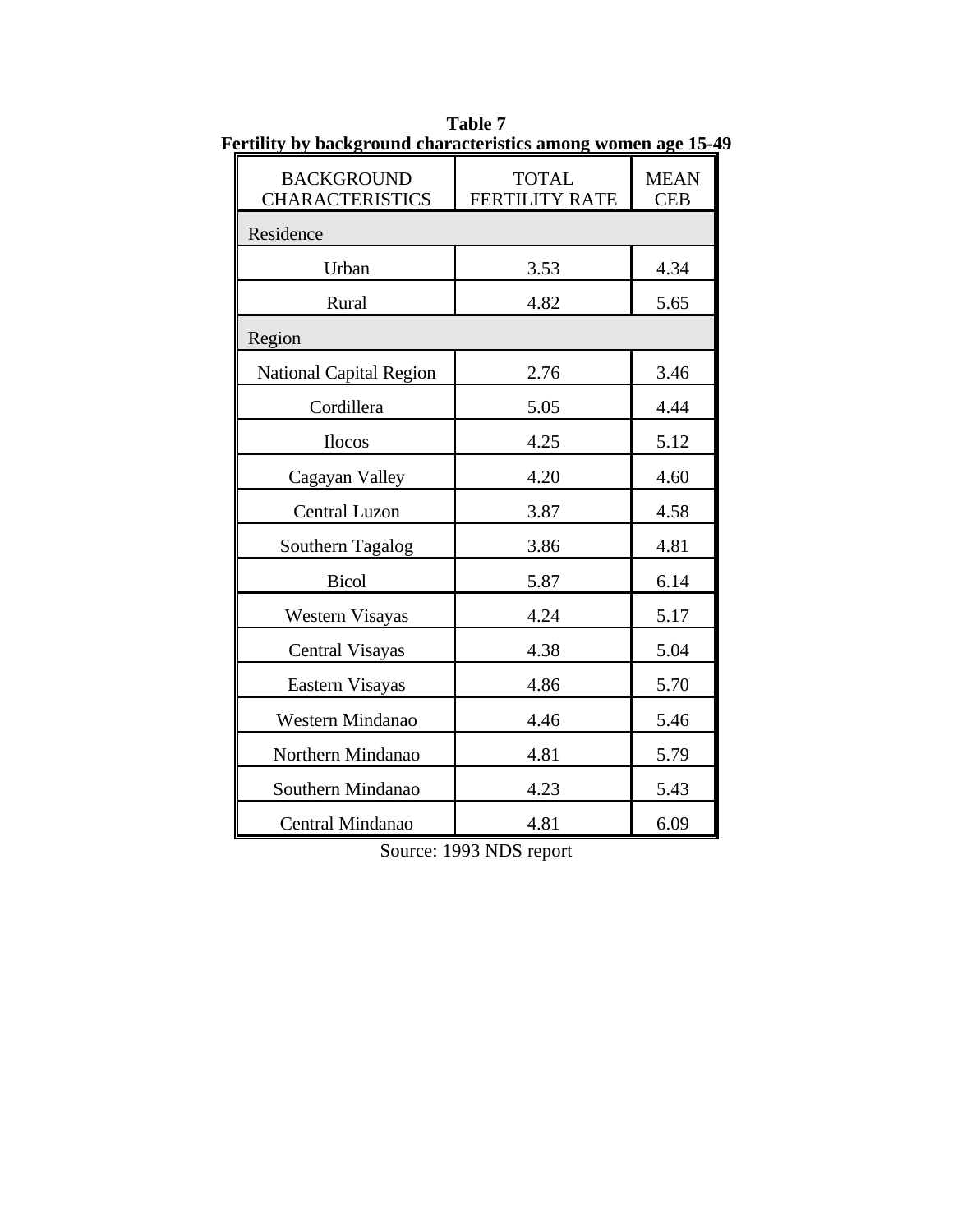#### **Fertility Differentials**

As elsewhere, fertility among Filipino women is known to differ by their socioeconomic characteristics. Fertility levels are generally lower among women with high education, those residing in urban areas, and those married to men of high occupational status (i.e., professional workers). Employed women also tend to have fewer children than those not in the labor force. Fertility, moreover, varies across ethno-linguistic and religious groups.

The 1988 NDS which presents a more complete analysis of the fertility of women by their background characteristics, reveals that fertility differentials remain substantial across social class groupings (Table 8). On the average, highly educated women (i.e., those with college degrees) have 3.2 less children than those with no more than a primary education. Those married to men in professional occupations have also close to 3 (2.8) children than those married to farmers and agricultural workers. Likewise, women engaged in professional occupations have 2.5 fewer children than housewives and 2.8 less children than women in agricultural jobs.

Fertility differentials across other characteristics are less marked. Data from the same 1988 NDS indicate that women residing in urban areas have 1.5 children less than their rural counterparts. The Tagalog- and Ilokano-speaking provinces manifest lower fertility levels than other regions of different ethno-linguistic backgrounds. Finally, adherents of the Philippine Independent Church (Aglipayan) and Protestantism tend to have fewer children when compared to Catholics and the followers of other religions.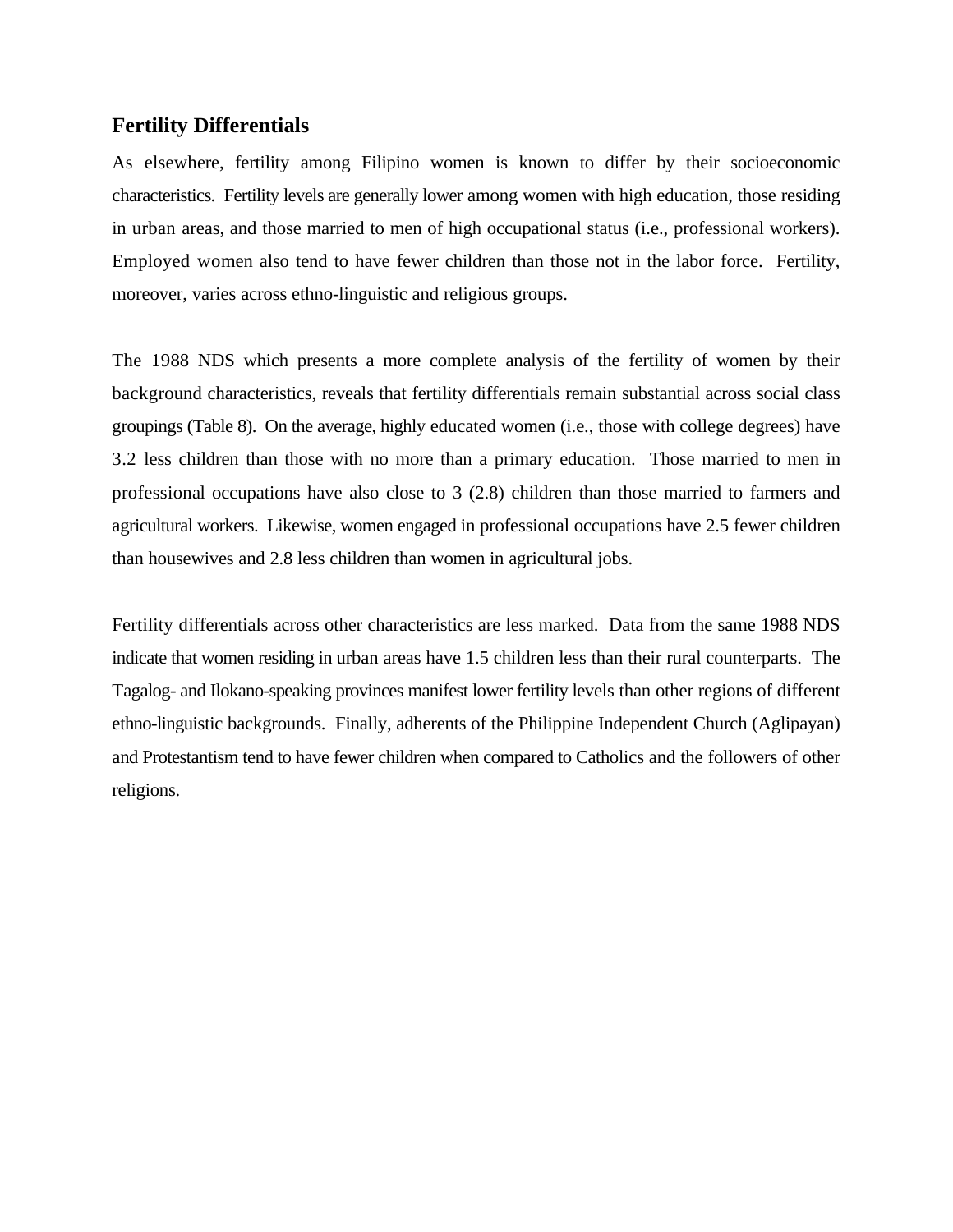| <b>BACKGROUND</b><br><b>VARIABLE</b> | <b>MEAN</b><br><b>CEB</b> | <b>BACKGROUND</b><br><b>VARIABLE</b> | <b>MEAN</b><br><b>CEB</b> |  |
|--------------------------------------|---------------------------|--------------------------------------|---------------------------|--|
| Level of Education                   |                           | <b>Respondent's Occupation</b>       |                           |  |
| primary or less                      | 6.8                       | professional                         | 3.8                       |  |
| intermediate                         | 6.5                       | clerical                             | 3.9                       |  |
| high school                          | 5.4                       | sales                                | 6.1                       |  |
| some college                         | 4.8                       | services                             | 5.4                       |  |
| with college degree                  | 3.6                       | agriculture                          | 6.6                       |  |
| Place of Residence                   |                           | production                           | 5.9                       |  |
| urban                                | 5.0                       | housekeeper                          | 6.3                       |  |
| rural                                | 6.5                       | others                               | 5.5                       |  |
| Husband's Occupation                 |                           | Religion                             |                           |  |
| professional                         | 4.0                       | Roman Catholic                       | 6.1                       |  |
| clerical                             | 4.8                       | Protestant                           | 5.6                       |  |
| sales                                | 5.3                       | Iglesia ni Kristo                    | 6.4                       |  |
| services                             | 5.2                       | Aglipayan                            | 5.0                       |  |
| agriculture                          | 6.8                       | Islam                                | 5.8                       |  |
| production                           | 5.4                       | others                               | 6.2                       |  |
| non-gainful                          | 5.3                       |                                      |                           |  |
| others                               | 5.9                       | <b>TOTAL</b>                         | 6.0                       |  |

**Table 8 Mean number of child ever born to ever married women aged 45-49 years by selected background variables**

 $\mathcal{L}(\mathcal{L})$ 

Source: 1988 NDS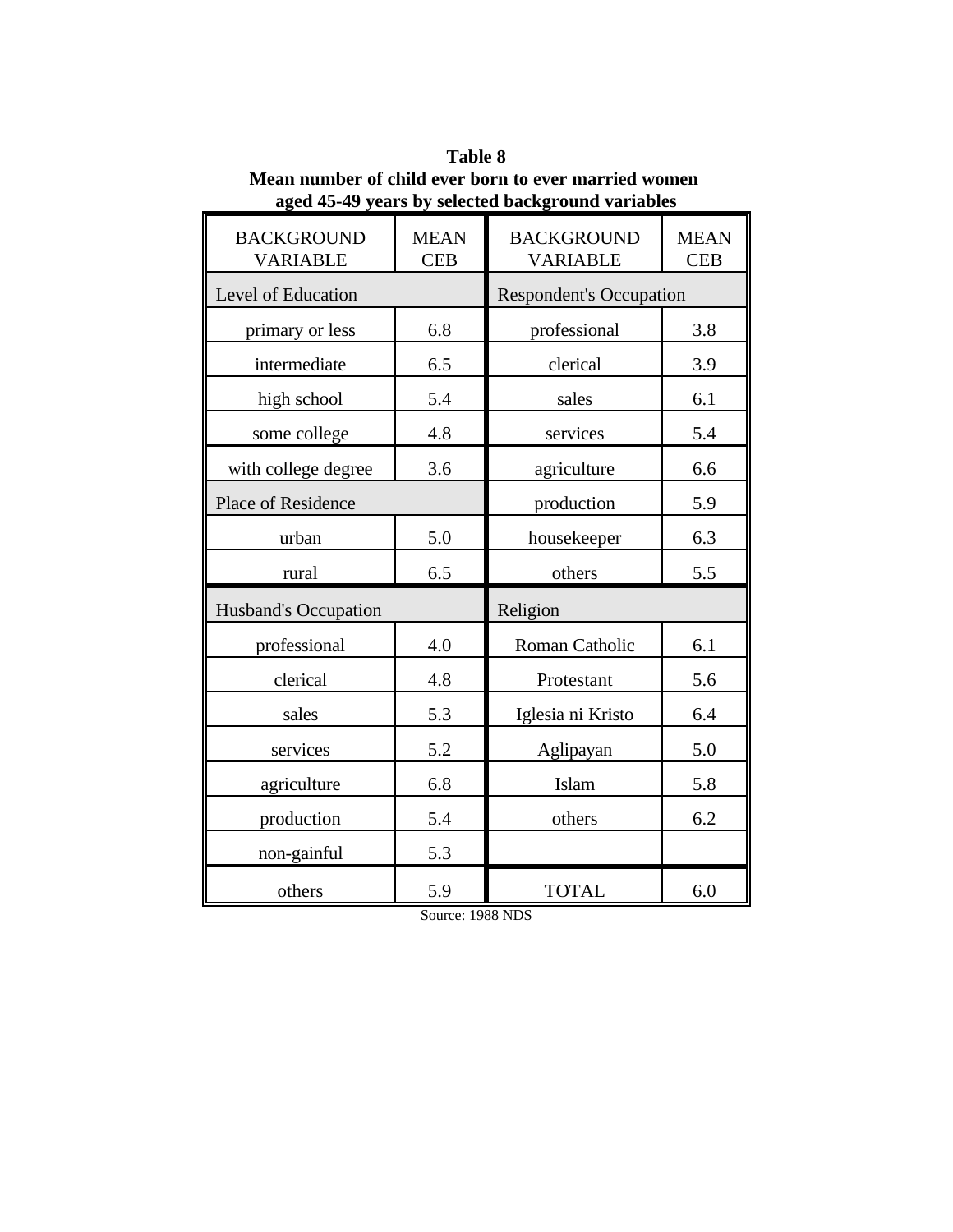Findings on fertility differentials generally point to the importance of improving the status of women (i.e., through education and the provision of jobs outside of the home) and the economic conditions of families as measures for reducing fertility in the longer term. These also suggest the need to pursue intensive family planning information campaigns and service delivery among lower class and poorly educated women both in the rural and urban areas.

#### **Reproductive Intentions**

Data on reproductive intentions provide another measure of the desire of couples to regulate their births and hence, of the demand for family planning. The 1986 CPS indicates that as many as 55 percent of currently married women then did not want to have anymore children. The desire to stop childbearing became more pronounced (exceeding 60 percent) amomg women reaching 30 to 34 years of age, those who have had three children, and those who have been married for 10 years or more.

There are indications that increasingly more women want to stop childbearing. Results from the latest 1993 NDS reveal that 50.7 percent of currently married women do not want to have another child, while another 12.2 percent say that they have already been sterilized, and 3.1 percent believe themselves infecund. Together, these figure yields a total of 66.3 percent who do not want to, or cannot bear anymore children (Table 9).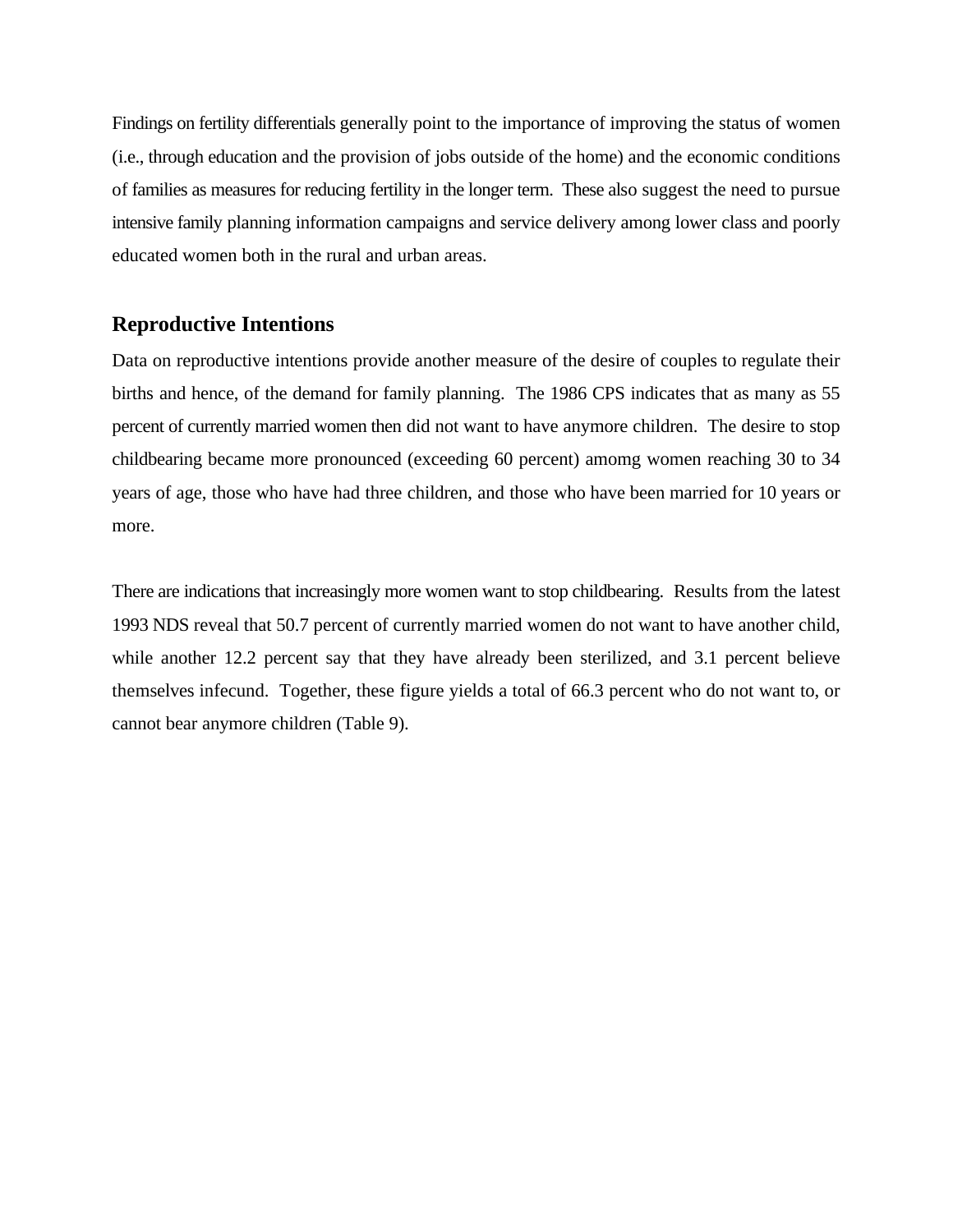| Desn't for more emitten and age of earlying married women |                    |           |         |       |       |                          |       |              |
|-----------------------------------------------------------|--------------------|-----------|---------|-------|-------|--------------------------|-------|--------------|
| <b>DESIRE</b>                                             | <b>CURRENT AGE</b> |           |         |       |       |                          |       |              |
| <b>FOR</b><br><b>CHILDREN</b>                             | $15-19$            | $20 - 24$ | $25-29$ | 30-34 | 35-39 | 40-44                    | 45-49 | <b>TOTAL</b> |
| <b>Want Another</b>                                       |                    |           |         |       |       |                          |       |              |
| within 2<br>years                                         | 19.0               | 9.8       | 10.6    | 10.6  | 8.9   | 6.1                      | 4.1   | 9.0          |
| after 2 years                                             | 52.7               | 48.8      | 30.7    | 15.4  | 7.2   | 2.1                      | 1.0   | 18.7         |
| not sure<br>when                                          |                    | 0.4       | 0.6     | 0.4   | 0.3   | $\overline{\phantom{a}}$ | 0.1   | 0.3          |
| Undecided*                                                | 7.8                | 8.3       | 8.3     | 7.1   | 4.7   | 2.1                      | 1.2   | 5.7          |
| Want No<br>More                                           | 17.8               | 30.6      | 43.4    | 52.6  | 57.5  | 64.6                     | 60.6  | 50.6         |
| sterilized                                                |                    | 0.8       | 5.4     | 12.6  | 19.2  | 20.8                     | 16.9  | 12.2         |
| declared<br>infecund                                      | 1.0                | 0.7       | 0.8     | 1.1   | 1.9   | 4.2                      | 15.2  | 3.1          |
| <b>MISSING</b>                                            | 0.6                | 0.6       | 0.1     | 0.2   | 0.4   | 0.2                      | 0.8   | 0.3          |
| <b>TOTAL</b>                                              | 100.0              | 100.0     | 100.0   | 100.0 | 100.0 | 100.0                    | 100.0 | 100.0        |

**Table 9 Desire for more children and age of currently married women**

Undecided whether want another child \* Source: 1993 NDS

As with the 1986 CPS, the proportion of women who want to stop childbearing in the 1993 NDS increases from 52.6% for women aged 30-34 to 57.5% for women aged 35-39 and to well over 60.0% for those 40 and older. At the same time, married women in their prime reproductive years express a wish for longer years of child spacing. Around half of women 15 to 24 want to have their next birth only after two years. Of those 25 to 29, 30.7% want to have another child after two years, but the plurality, consisting of a higher 43.4% would want to stop childbearing altogether.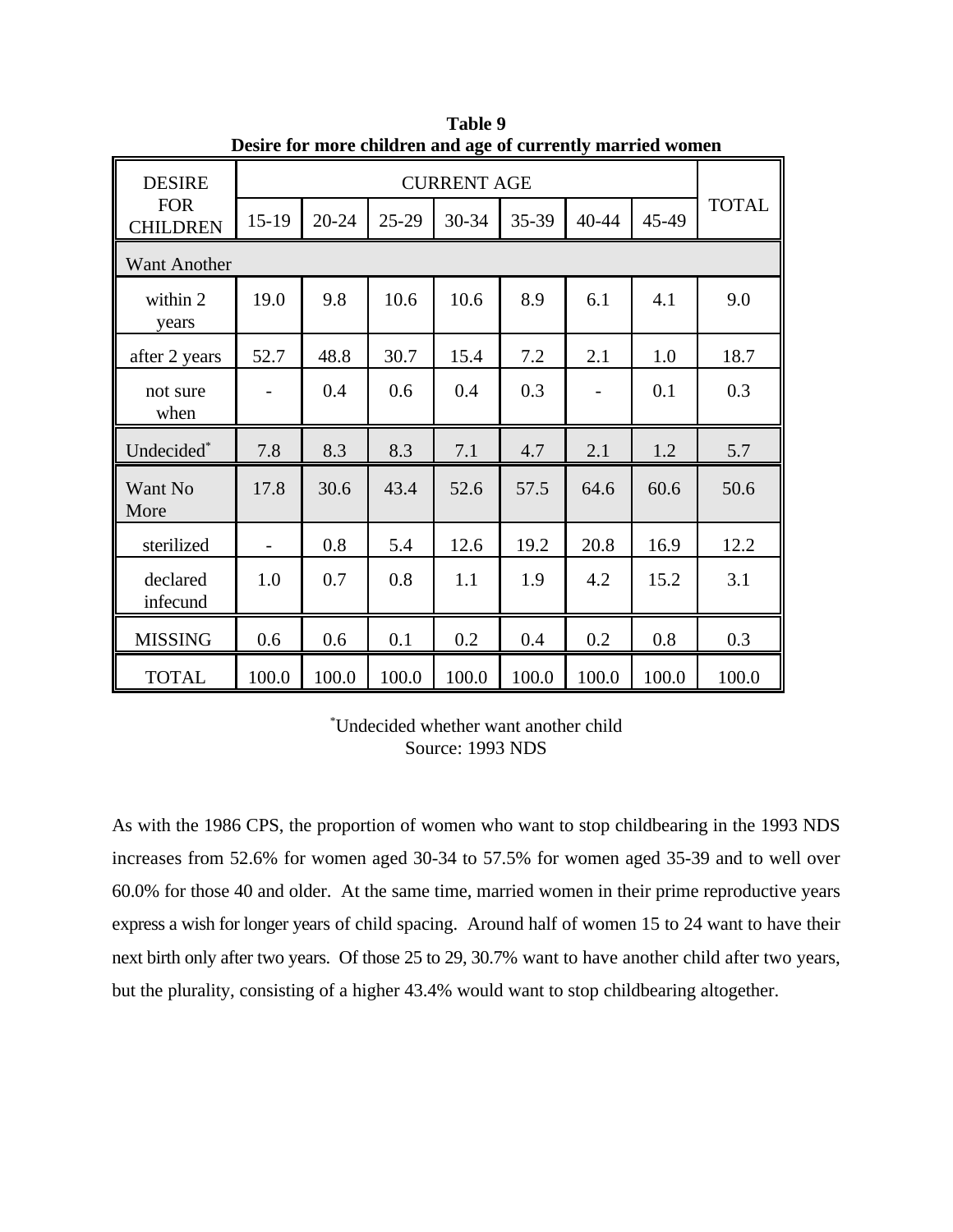# **Family Size Desires**

The 1986 CPS reveals that the average number of children desired by ever-married women is 3.8. The younger generation of Filipino women, however, want to have smaller families than their older counterparts. Those who are younger than 25, and those who have been married for less than five years want to have no more than three children. In contrast, women who are 35 years old or older and who have been married for 10 or more years want a larger family of at least four children (Table 10).

| anu maritai uurativii vi ali ever married women |             |                            |             |                                       |             |  |  |  |
|-------------------------------------------------|-------------|----------------------------|-------------|---------------------------------------|-------------|--|--|--|
| <b>ITEM</b>                                     | <b>MEAN</b> | <b>ITEM</b>                | <b>MEAN</b> | <b>ITEM</b>                           | <b>MEAN</b> |  |  |  |
| <b>Current Age</b>                              |             | <b>Current Family Size</b> |             | <b>Marital Duration (in</b><br>Years) |             |  |  |  |
| $15-19$                                         | 3.0         | 1                          | 2.6         | $0 - 4$                               | 2.9         |  |  |  |
| $20 - 24$                                       | 3.0         | $\overline{2}$             | 2.9         | $5-9$                                 | 3.4         |  |  |  |
| $25-29$                                         | 3.4         | 3                          | 3.4         | $10 - 14$                             | 4.0         |  |  |  |
| $30 - 34$                                       | 3.8         | $\overline{4}$             | 4.1         | $15-19$                               | 4.2         |  |  |  |
| 35-39                                           | 4.1         | 5                          | 4.7         | $20 - 24$                             | 4.3         |  |  |  |
| 40-44                                           | 4.3         | $6+$                       | 5.3         | $25-29$                               | 4.9         |  |  |  |
| 45-49                                           | 4.4         | <b>TOTAL</b>               | 3.8         | $30+$                                 | 5.9         |  |  |  |

**Table 10 Mean total number of children desired, current age, family size and marital duration of all ever married women**

Source: 1986 CPS

Based on the 1986 CPS data on actual and desired family size, the demand for fertility control and regulation appears highest among women aged 25 to 34, and whose achieved fertility and desired family size are almost identical (between three to four children). Women under 25 wish to have one child more than they currently have, whereas older women (35 years and over) already have more births than they say they would have wished to have.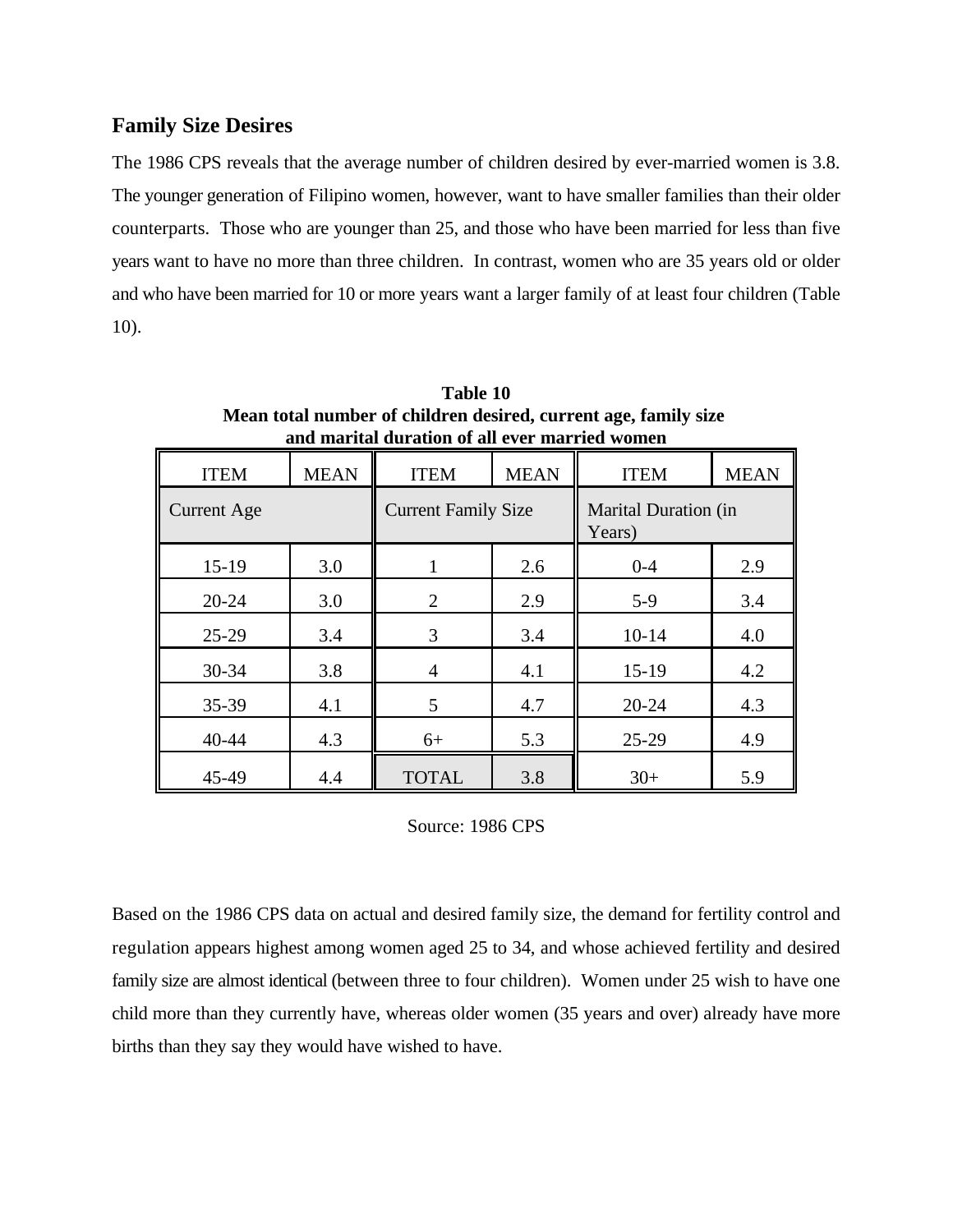Roughly similar trends are noted from the analysis of the 1993 NDS data on the "ideal number of children" that women say they would like to have. Results from the 1993 NDS shows that the ideal number of children among all women is 3.2 (Table 11). The single largest proportion of women (34.1) percent) would like to have exactly three children, while another 30.5 percent would like to have fewer than this number. Close to two-thirds (64.6 percent) of Filipino women, therefore, would like to have three or less children, as against a lower third who would like to have four or more children. The 1993 NDS likewise shows that younger Filipino women have lower long-term fertility goals than their older counterparts. The mean ideal number of children for women under 35 is closer to three children, while those 35 and older prefer to have around four children.

|                               |      |                           |                | number of nying children |                |      |      |              |
|-------------------------------|------|---------------------------|----------------|--------------------------|----------------|------|------|--------------|
| <b>IDEAL</b><br><b>NUMBER</b> |      | NUMBER OF LIVING CHILDREN |                |                          |                |      |      |              |
| <b>OF</b><br><b>CHILDREN</b>  | None | $\mathbf{1}$              | $\overline{2}$ | 3                        | $\overline{4}$ | 5    | $6+$ | <b>TOTAL</b> |
| $\theta$                      | 1.0  | 0.2                       | 0.0            | 0.0                      | 0.0            | 0.2  | 0.1  | 0.5          |
| $\mathbf{1}$                  | 3.1  | 8.7                       | 2.3            | 1.1                      | 0.8            | 0.9  | 0.9  | 2.7          |
| $\overline{2}$                | 37.8 | 39.3                      | 42.8           | 10.8                     | 13.2           | 8.9  | 6.8  | 27.8         |
| 3                             | 35.7 | 35.1                      | 30.5           | 58.7                     | 16.3           | 28.3 | 23.3 | 34.1         |
| $\overline{4}$                | 16.1 | 12.6                      | 18.9           | 20.3                     | 56.9           | 17.5 | 26.0 | 21.5         |
| 5                             | 2.8  | 2.0                       | 2.6            | 5.1                      | 7.2            | 32.7 | 11.2 | 6.3          |
| $6+$                          | 1.4  | 1.4                       | 2.4            | 3.3                      | 4.9            | 10.1 | 28.5 | 5.5          |
| Non-numeric<br>response       | 2.0  | 0.5                       | 0.4            | 0.7                      | 0.8            | 1.5  | 3.2  | 1.5          |

**Table 11 Ideal number of children among currently married women by number of living children**

#### Source: 1993 NDS

When the 1993 NDS data on fertility preferences (ideal number of children) are compared with the TFRs derived from the same data source, one notes that TFR levels across rural and urban areas and the country's regions are always higher than the the ideal number of children expressed by women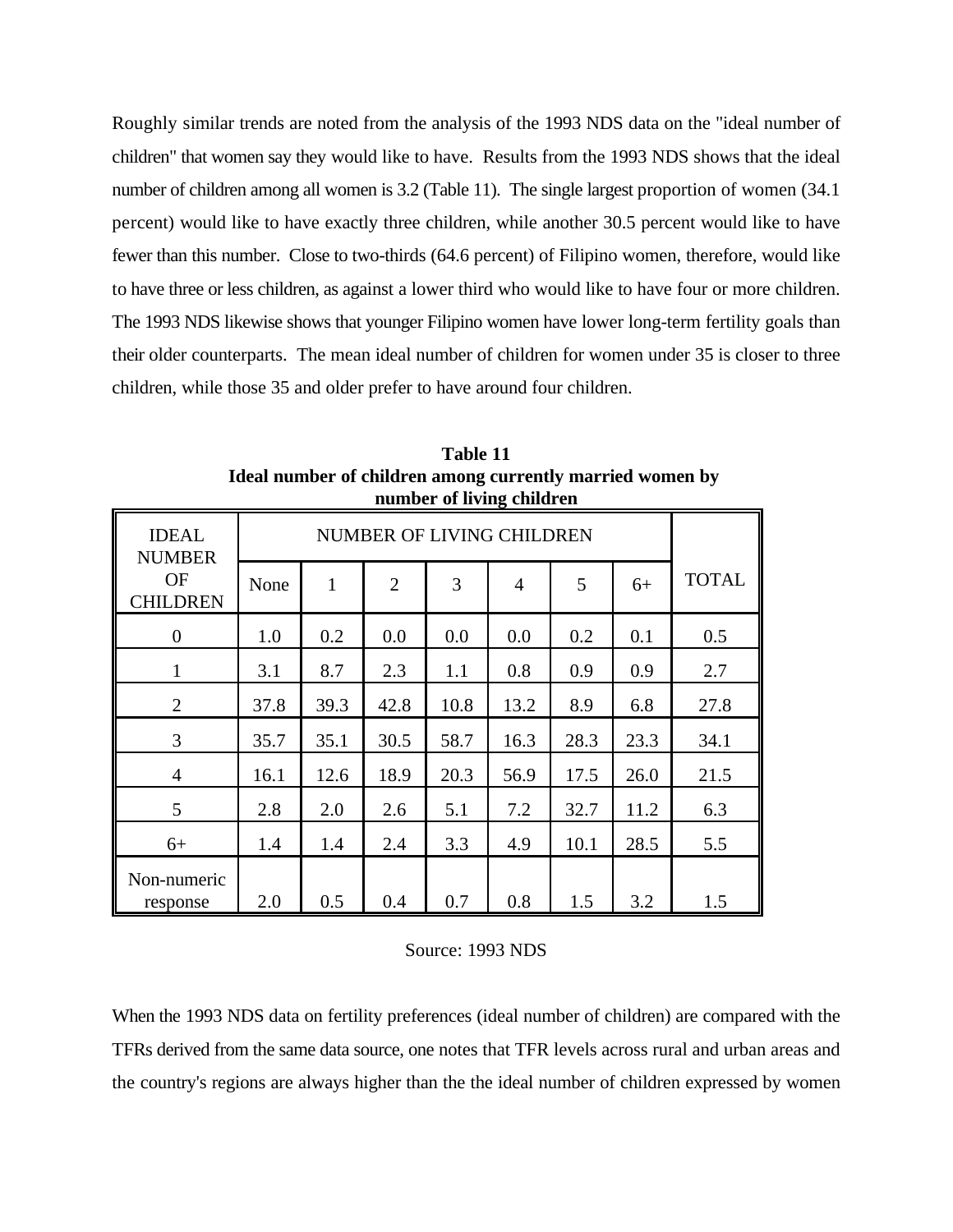from these places. The differences between the TFRs and the ideal number of children provide some indication of the incidence of surplus or unwanted fertility among women. Between rural and urban areas, Table 12 shows surplus fertility to be much higher among rural women who have 1.42 children more than they say they would like to have. Across regions, it is also interesting to note that surplus fertility are highest among regions that currently exhibit the highest TFRs. Women from the Bicol region, for example, who manifest the highest TFR have 2.57 children more than they wish to have, while those in Eastern Visayas and Northern Mindanao have 1.76 and 1.71 children more respectively. These findings underscore the need to improve family planning services in the rural areas and in the less developed regions with the highest birth rates.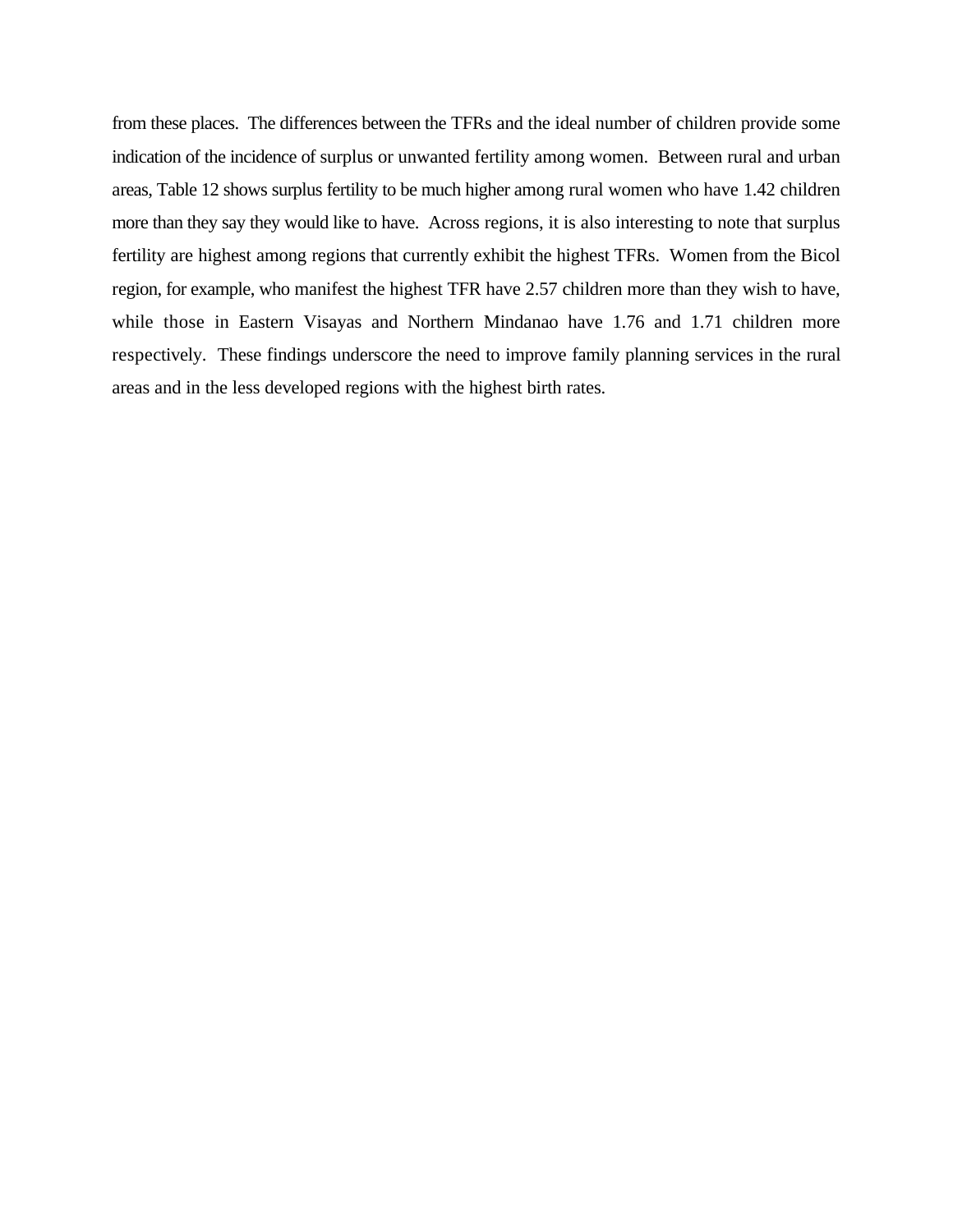| and urban residence and by region           |                                       |                           |                     |  |  |  |  |
|---------------------------------------------|---------------------------------------|---------------------------|---------------------|--|--|--|--|
| <b>BACKGROUND</b><br><b>CHARACTERISTICS</b> | <b>TOTAL</b><br><b>FERTILITY RATE</b> | <b>MEAN</b><br><b>CEB</b> | SUR-<br><b>PLUS</b> |  |  |  |  |
| Residence                                   |                                       |                           |                     |  |  |  |  |
| Urban                                       | 3.53                                  | 3.10                      | 0.20                |  |  |  |  |
| Rural                                       | 4.82                                  | 3.40                      | 1.42                |  |  |  |  |
| Region                                      |                                       |                           |                     |  |  |  |  |
| <b>National Capital Region</b>              | 2.76                                  | 2.90                      | 0.14                |  |  |  |  |
| Cordillera                                  | 5.05                                  | 3.80                      | 1.25                |  |  |  |  |
| <b>Ilocos</b>                               | 4.25                                  | 3.40                      | 0.85                |  |  |  |  |
| Cagayan Valley                              | 4.20                                  | 3.20                      | 1.00                |  |  |  |  |
| <b>Central Luzon</b>                        | 3.87                                  | 3.40                      | 0.47                |  |  |  |  |
| Southern Tagalog                            | 3.86                                  | 3.10                      | 0.76                |  |  |  |  |
| <b>Bicol</b>                                | 5.87                                  | 3.30                      | 2.57                |  |  |  |  |
| <b>Western Visayas</b>                      | 4.24                                  | 3.20                      | 1.04                |  |  |  |  |
| <b>Central Visayas</b>                      | 4.38                                  | 3.10                      | 1.28                |  |  |  |  |
| Eastern Visayas                             | 4.86                                  | 3.10                      | 1.76                |  |  |  |  |
| Western Mindanao                            | 4.46                                  | 3.10                      | 0.76                |  |  |  |  |
| Northern Mindanao                           | 4.81                                  | 3.10                      | 1.71                |  |  |  |  |
| Southern Mindanao                           | 4.23                                  | 3.10                      | 1.13                |  |  |  |  |
| Central Mindanao                            | 4.81                                  | 4.20                      | 0.61                |  |  |  |  |
| <b>TOTAL</b>                                | 4.09                                  | 3.20                      | 0.89                |  |  |  |  |

**Table 12 Total fertility rate and ideal number of children by rural and urban residence and by region**

Source: 1993 NDS report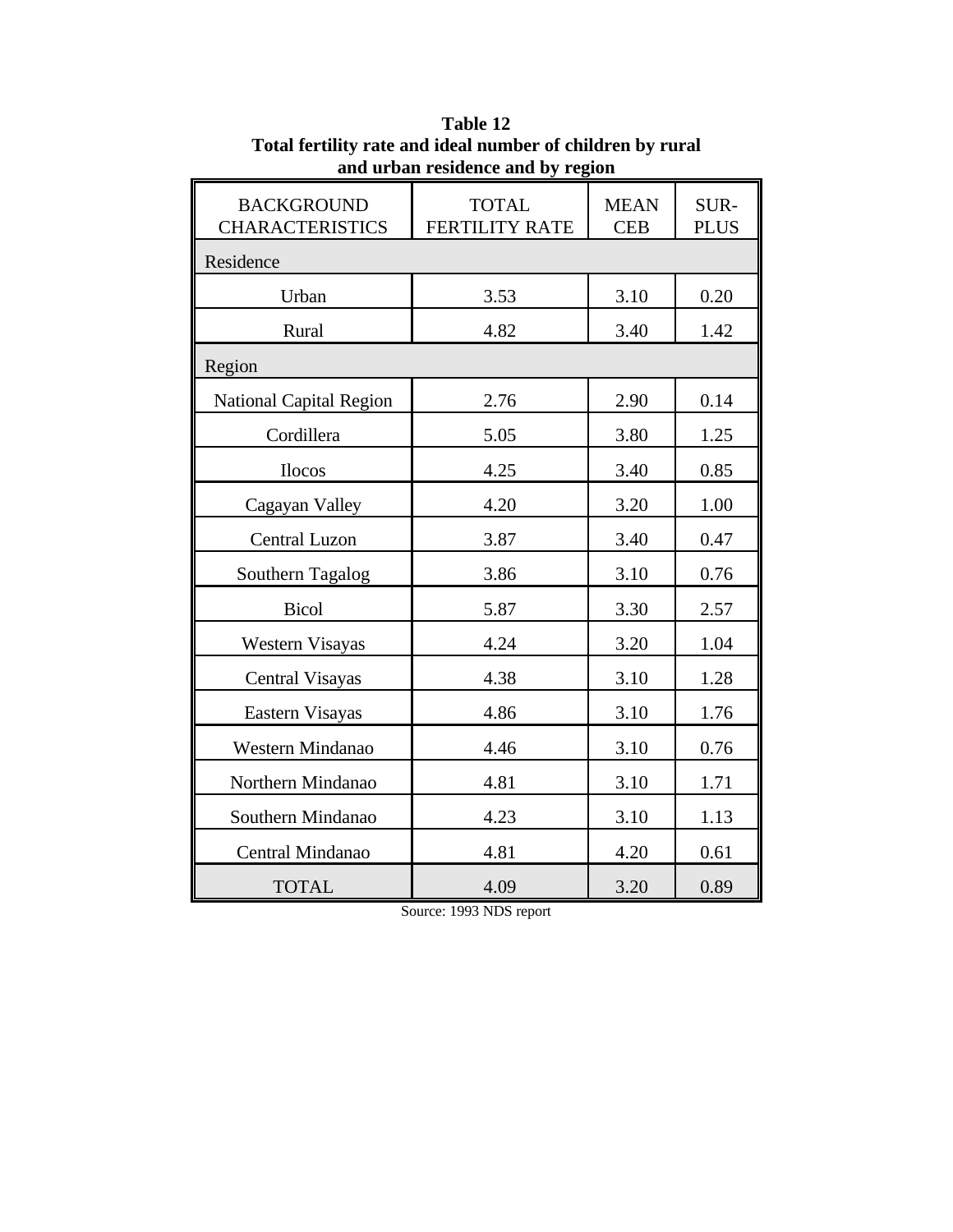#### **Family Planning Knowledge**

Awareness of family planning and/or contraceptive methods has always been high among Filipino women, reaching close to universal levels (94.2 percent) since the late 1970s and increasing slightly to 95.9 percent in 1993. Between 1978 to 1993, knowledge and awareness levels increased for all family planning methods, but particularly for female sterilization, rhythm or natural family planning (NFP), and withdrawal which registered over 17 percentage point-increases over the 15 year-period (Table 13). As of 1993, the most known methods are the pill, the condom, female sterilization and the IUD (known by over 90 percent). Family planning methods requiring male participation or cooperation like male sterilization, rhythm/NFP and withdrawal are known by a fewer 82 to 89 percent of currently married women. The least known methods are injections (53.5 percent) and diaphragm/jelly (31.07 percent).

| cenage of carrently married women who know the meth |                    |      |  |  |  |
|-----------------------------------------------------|--------------------|------|--|--|--|
|                                                     | <b>SURVEY YEAR</b> |      |  |  |  |
| <b>METHOD</b>                                       | 1978               | 1993 |  |  |  |
| Pill                                                | 90.2               | 96.0 |  |  |  |
| <b>IUD</b>                                          | 86.4               | 90.9 |  |  |  |
| Injection                                           | $\ast$             | 53.5 |  |  |  |
| Diaphragm/Foam Jelly                                | 21.2               | 31.0 |  |  |  |
| Condom                                              | 87.6               | 93.7 |  |  |  |
| <b>Female Sterilization</b>                         | 74.7               | 92.2 |  |  |  |
| Male Sterilization                                  | 69.6               | 81.7 |  |  |  |
| Rhythm                                              | 65.9               | 86.4 |  |  |  |
| Withdrawal                                          | 65.3               | 88.7 |  |  |  |
| Others                                              | $\ast$             | 8.1  |  |  |  |
| <b>ANY METHOD</b>                                   | 94.2               | 97.2 |  |  |  |

**Table 13 Percentage of currently married women who know the method**

\* - no data available

Source: 1978 RPFS and 1993 NDS reports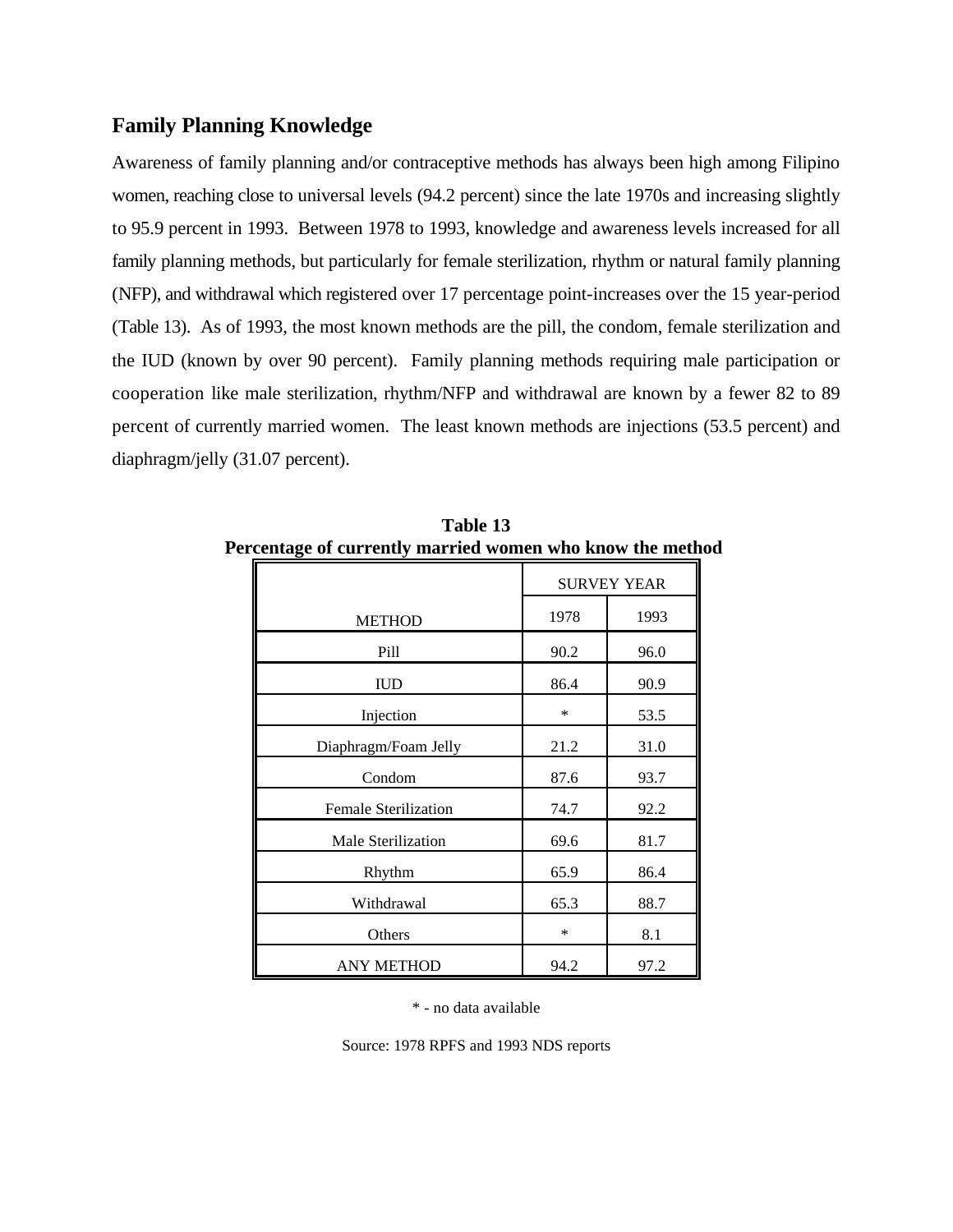#### **Trends in Ever-Use of Family Planning Methods**

Despite women's high awareness of contraceptive methods and their expressed preference for smaller families, women's use of family planning methods has not consistently risen over time. The NDS survey rounds indicate that after rising in the early 1970s, the proportion of currently married women who had ever used a family planning method declined from 57.5 percent in 1978 to 52.0 percent in 1983 and to 54.6 percent in 1988. The proportion of ever-users appears to be once more on the upswing, however, and reached 61.1 percent in 1993 (Table 14). The troughs in family planning usage in the 1980s have been attributed to the weakened political and financial support accorded the national population program during this decade when the country underwent severe economic and political crises.

|                             |        | <b>SURVEY YEAR</b> |
|-----------------------------|--------|--------------------|
| <b>METHOD</b>               | 1978   | 1993               |
| Pill                        | 24.7   | 29.9               |
| <b>IUD</b>                  | 7.0    | 7.8                |
| Injection                   | ∗      | 1.2                |
| Diaphragm/Foam Jelly        | 2.2    | 0.5                |
| Condom                      | 20.1   | 9.6                |
| <b>Female Sterilization</b> | 4.5    | 11.9               |
| <b>Male Sterilization</b>   | 0.6    | 0.5                |
| Rhythm                      | 23.1   | 19.4               |
| Withdrawal                  | 31.0   | 23.3               |
| Others                      | $\ast$ | 2.1                |
| <b>ANY METHOD</b>           | 57.5   | 61.1               |

**Table 14 Percentage of women who ever used a contraceptive method by method**

\* - no data available Source: 1978 RPFS and 1993 NDS reports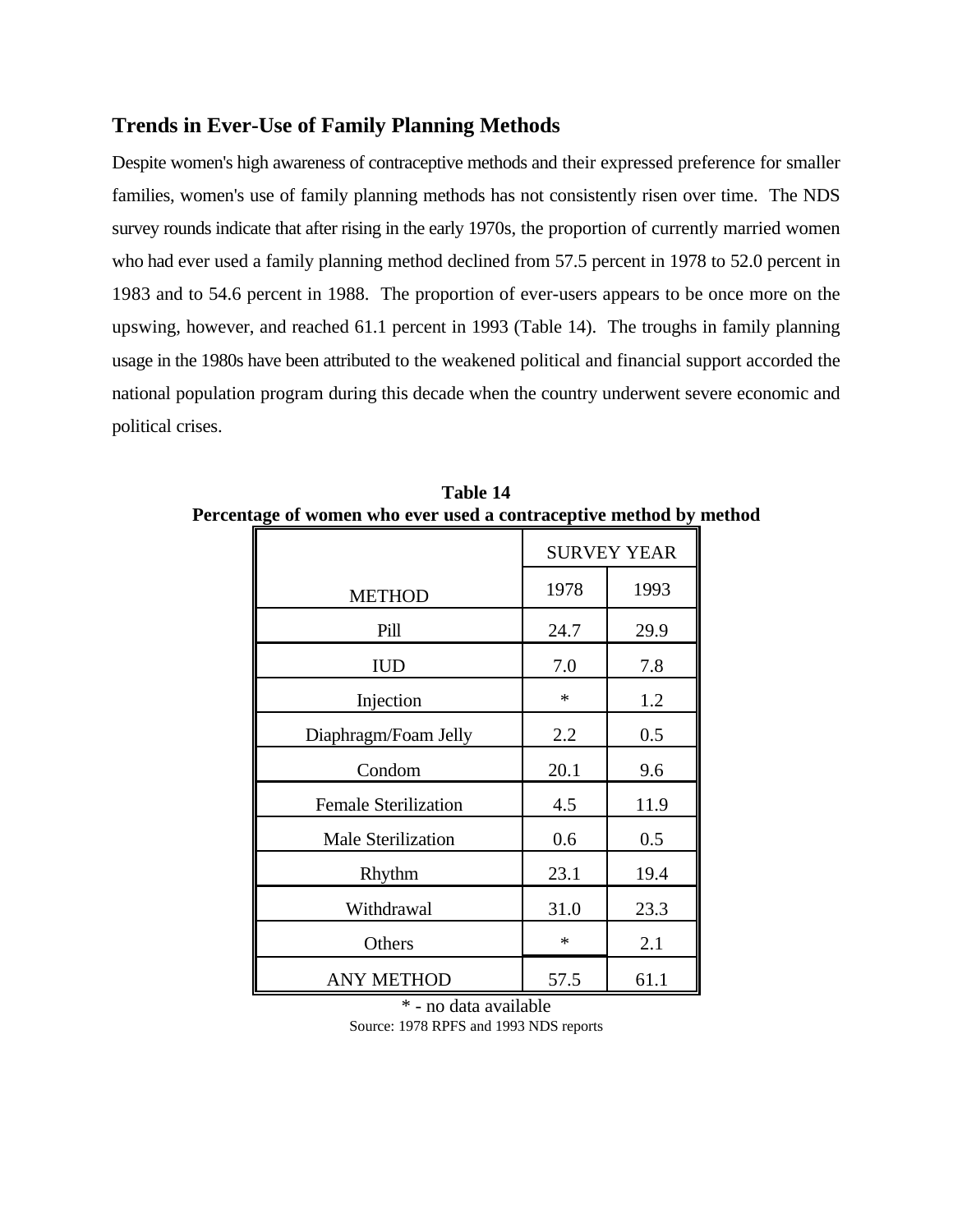A comparison of the proportion of ever-users in 1978 and 1993 shows that the 3.6 percent percentage point-increase in ever-users during the period owes primarily to an increase in the number of women who have opted for sterilization and which rose from 4.55 percent in 1978 to a more substantial 11.9 percent in 1993. Pill ever-users also increased from 24.7 to 29.9 percent, while IUD ever-users remained somewhat stationary at 7.0 to 7.8 percent. Ever-use of other methods declined, however, with rhythm/NFP ever-users dropping by a large 19.7 percentage points, condom-users by 10.5 percentage points, and those practicing withdrawal by 7.7 percentage points.

#### **Trends in Contraceptive Prevalence**

The trends in contraceptive prevalence rates (CPR) or in the proportions of married women currently using a form of family planning display similar patterns as those noted for ever-users. Time-series data from the 1968 to 1993 NDS reveal a much more rapid rate of family planning adoption in the 1970s, with the CPR rising from 15 percent in 1968 to 39 percent in 1978, or by over a 160 percent during the 10 year-period. In contrast, the CPR rose by a mere two percent in the subsequent 15-year period: from 39 percent in 1978 to 40 percent in 1993 (see Figure 2). Again, one notes that the slower increase in CPRs in the latter period is due to declines in family planning usage in the 1980s when CPR levels were lower than the 39 percent noted in 1978. The slower rate of family adoption in the 1980s also partly explains why the country's birth rate which began to decline in the 1970s did not decline as fast as in other Southeast Asian countries.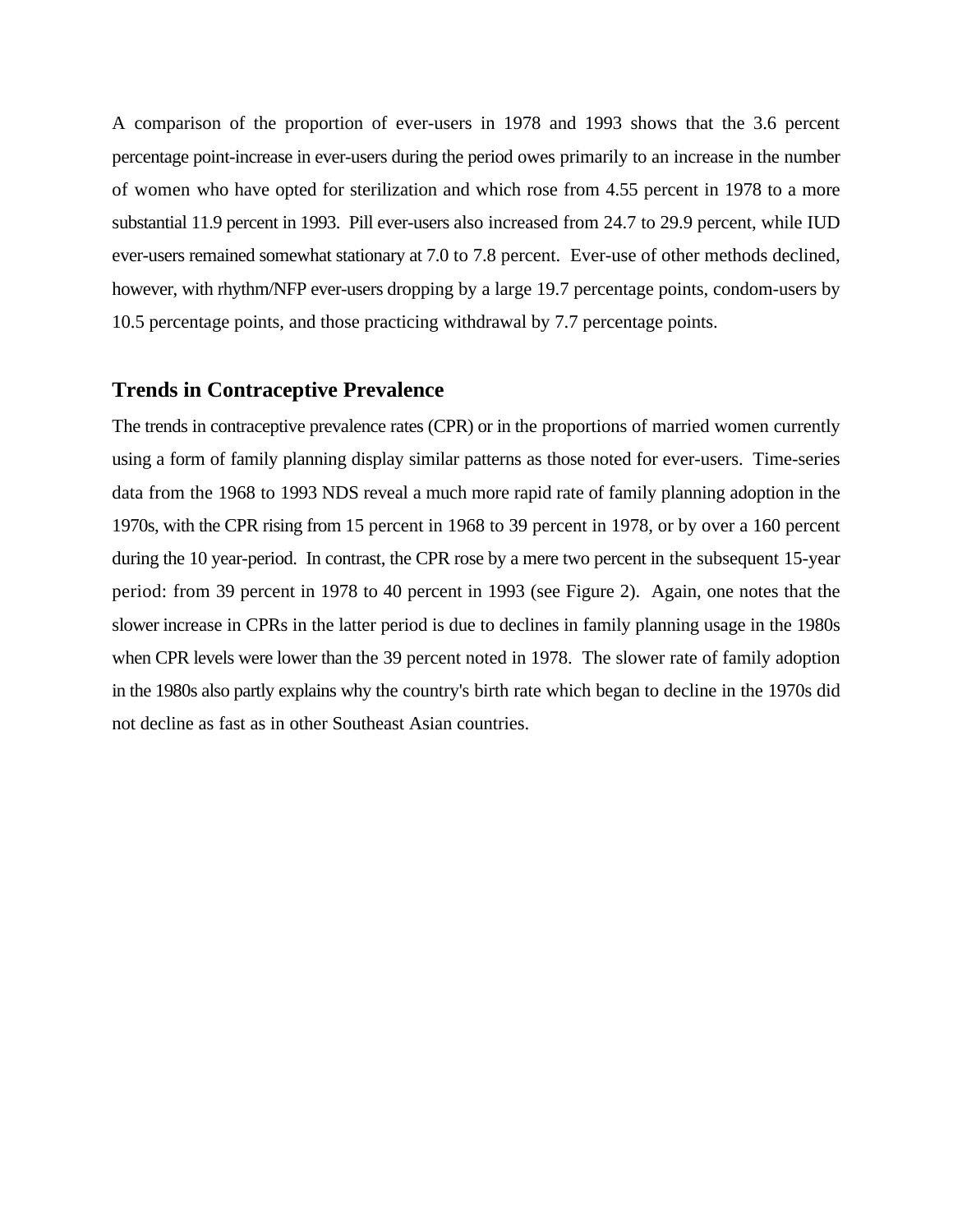

Source: 1968, 1973, 1983, 1988 and 1993 NDS reports; and 1978 RPFS report

Of the 40 percent current users in 1993, 25 percent were using modern methods, while 15 percent were using traditional methods (Table 15). Of the modern methods, the most popular is female sterilization (12%), followed by the pill (9%), and the IUD (3%). Reflecting the female bias of modern contraceptive technologies and of family planning programs, male contraceptive forms as male sterilization and the condom are employed by a minimal 1.4 percent of married couples. Of the traditional methods on the other hand, roughly equal proportions of around 7 percent each rely on rhythm /NFP methods and on withdrawal. NFP and withdrawal are the third ranking family planning method currently in use, next to female sterilization and the pill.

**Figure 2**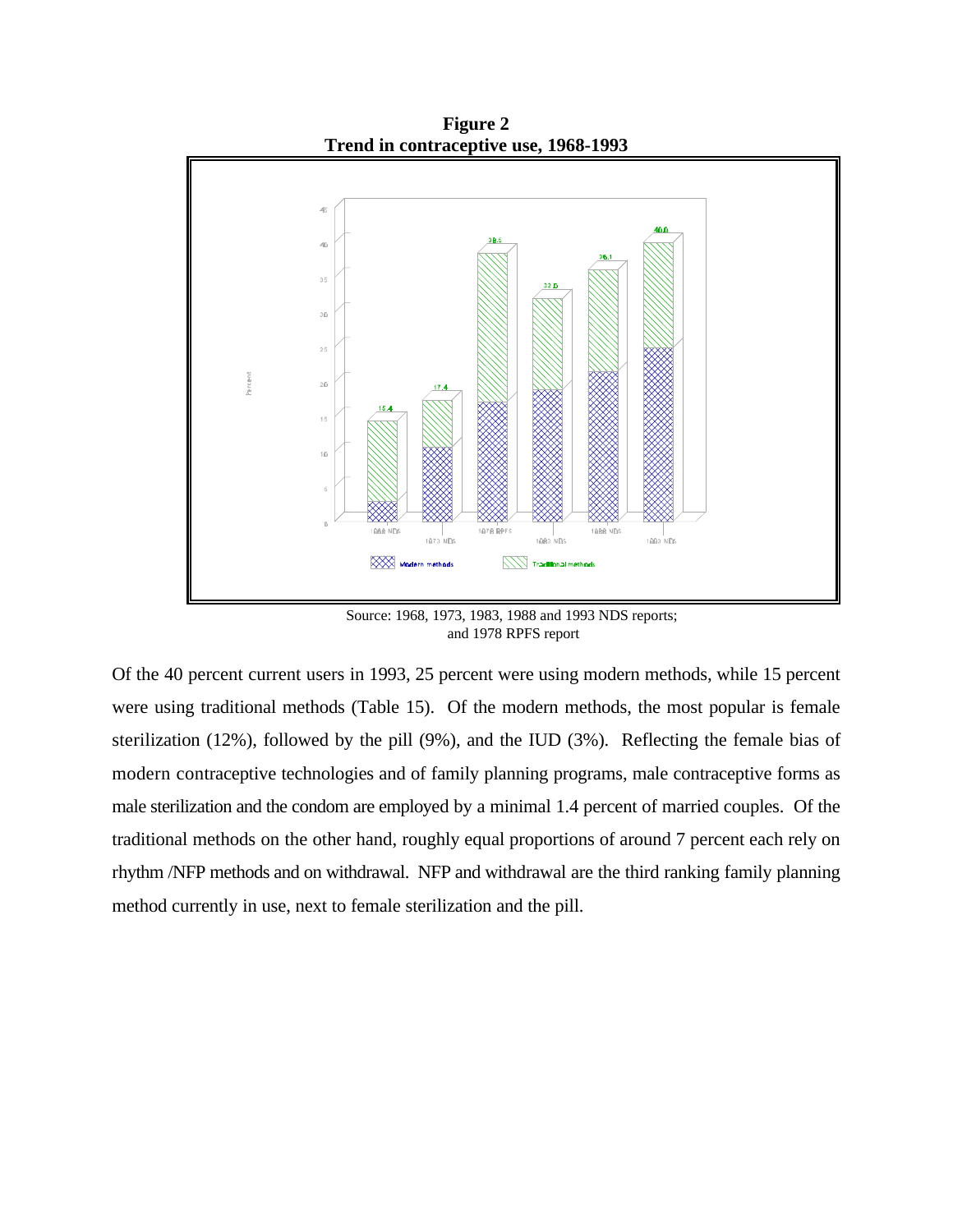|                                             |                             |                         |      |                |                | <b>MODERN METHODS</b>    |               |                          |                          |                        | <b>TRADITIONAL METHODS</b>  |                 |                  | <b>NOT</b><br><b>USING</b>  |              |
|---------------------------------------------|-----------------------------|-------------------------|------|----------------|----------------|--------------------------|---------------|--------------------------|--------------------------|------------------------|-----------------------------|-----------------|------------------|-----------------------------|--------------|
| <b>BACKGROUND</b><br><b>CHARACTERISTICS</b> | <b>ANY</b><br><b>METHOD</b> | Any<br>Modern<br>Method | Pill | <b>IUD</b>     | Injec-<br>tion | Foam/<br>Jelly           | $Con-$<br>dom | F.<br>Steri-<br>lization | M.<br>Steri-<br>lization | Any<br>trad.<br>method | Nat.<br><b>FP</b><br>Method | With-<br>drawal | Other<br>Methods | <b>ANY</b><br><b>METHOD</b> | <b>TOTAL</b> |
| Age                                         |                             |                         |      |                |                |                          |               |                          |                          |                        |                             |                 |                  |                             |              |
| $15-19$                                     | 17.2                        | 9.6                     | 7.0  | 2.7            |                |                          | $\sim$        |                          | $\sim$                   | 7.6                    | 2.0                         | 4.9             | 0.7              | 82.8                        | 100.0        |
| 20-24                                       | 31.9                        | 18.9                    | 13.3 | 4.1            | 0.1            | $\sim$                   | 0.6           | 0.8                      | $\sim$                   | 12.9                   | 4.9                         | 7.5             | 0.5              | 68.1                        | 100.0        |
| 25-29                                       | 39.1                        | 23.5                    | 13.3 | 3.3            | $\blacksquare$ | 0.1                      | 1.4           | 5.4                      | $\sim$                   | 15.6                   | 7.1                         | 7.9             | 0.6              | 60.9                        | 100.0        |
| 30-34                                       | 45.8                        | 29.0                    | 10.9 | 3.8            | 0.1            | $\sim$                   | 1.6           | 12.0                     | 0.6                      | 16.7                   | 9.0                         | 7.5             | 0.2              | 54.2                        | 100.0        |
| 40-44                                       | 43.1                        | 27.0                    | 3.5  | 1.9            | $\sim$         | $\sim$                   | 0.7           | 20.5                     | 0.4                      | 16.2                   | 8.8                         | 7.1             | 0.3              | 56.9                        | 100.0        |
| 45-49                                       | 27.2                        | 19.4                    | 0.7  | 1.5            |                |                          | 0.4           | 16.1                     | 0.8                      | 7.9                    | 3.7                         | 3.9             | 0.3              | 72.8                        | 100.0        |
| Residence                                   |                             |                         |      |                |                |                          |               |                          |                          |                        |                             |                 |                  |                             |              |
| urban                                       | 43.0                        | 27.6                    | 9.0  | 2.9            | 0.1            | $\sim$                   | 1.3           | 13.9                     | 0.4                      | 15.4                   | 7.8                         | 7.3             | 0.2              | 57.0                        | 100.0        |
| rural                                       | 36.8                        | 21.9                    | 8.0  | 3.2            | 0.1            |                          | 0.6           | 9.6                      | 0.3                      | 14.9                   | 6.8                         | 7.5             | 0.5              | 63.2                        | 100.0        |
| <b>Educational Attainment</b>               |                             |                         |      |                |                |                          |               |                          |                          |                        |                             |                 |                  |                             |              |
| no education                                | 10.8                        | 7.2                     | 1.6  | 1.4            |                |                          | $\sim$        | 3.8                      | 0.4                      | 3.6                    | 2.1                         | 1.1             | 0.3              | 89.2                        | 100.0        |
| primary                                     | 34.5                        | 21.5                    | 7.0  | 2.6            | $\blacksquare$ | $\sim$                   | 0.4           | 11.1                     | 0.4                      | 13.0                   | 5.2                         | 7.3             | 0.4              | 65.5                        | 100.0        |
| secondary                                   | 43.8                        | 27.6                    | 10.1 | 3.5            | 0.1            |                          | 1.2           | 12.3                     | 0.4                      | 16.1                   | 7.6                         | 8.1             | 0.5              | 56.2                        | 100.0        |
| higher                                      | 47.1                        | 28.5                    | 9.4  | 3.3            | 0.1            |                          | 1.9           | 13.5                     | 0.2                      | 18.6                   | 11.1                        | 7.4             | 0.1              | 52.9                        | 100.0        |
| Number of Children                          |                             |                         |      |                |                |                          |               |                          |                          |                        |                             |                 |                  |                             |              |
| $\overline{0}$                              | 1.9                         | 0.6                     | 0.6  | $\overline{a}$ | $\sim$         | $\sim$                   | $\sim$        | $\sim$                   | $\sim$                   | 1.3                    | 0.7                         | 0.6             | $\sim$           | 98.1                        | 100.0        |
| $\overline{1}$                              | 26.7                        | 13.9                    | 9.7  | 2.5            | $\overline{a}$ | $\overline{\phantom{a}}$ | -1            | 0.7                      | 0.1                      | 12.7                   | 5.9                         | 6.5             | 0.4              | 73.3                        | 100.0        |
| 2                                           | 44.0                        | 25.4                    | 13.1 | 4.3            | 0.1            | 0.1                      | 1.4           | 6.3                      | 0.2                      | 18.5                   | 9.9                         | 8.0             | 0.6              | 56.0                        | 100.0        |
| 3                                           | 51.5                        | 35.5                    | 10.1 | 4.0            | ÷,             | 0.1                      | 1.2           | 19.5                     | 0.6                      | 16.1                   | 7.7                         | 8.0             | 0.4              | 48.5                        | 100.0        |

**Table 15 Contraceptive method currently used by currently married women, by selected background variables**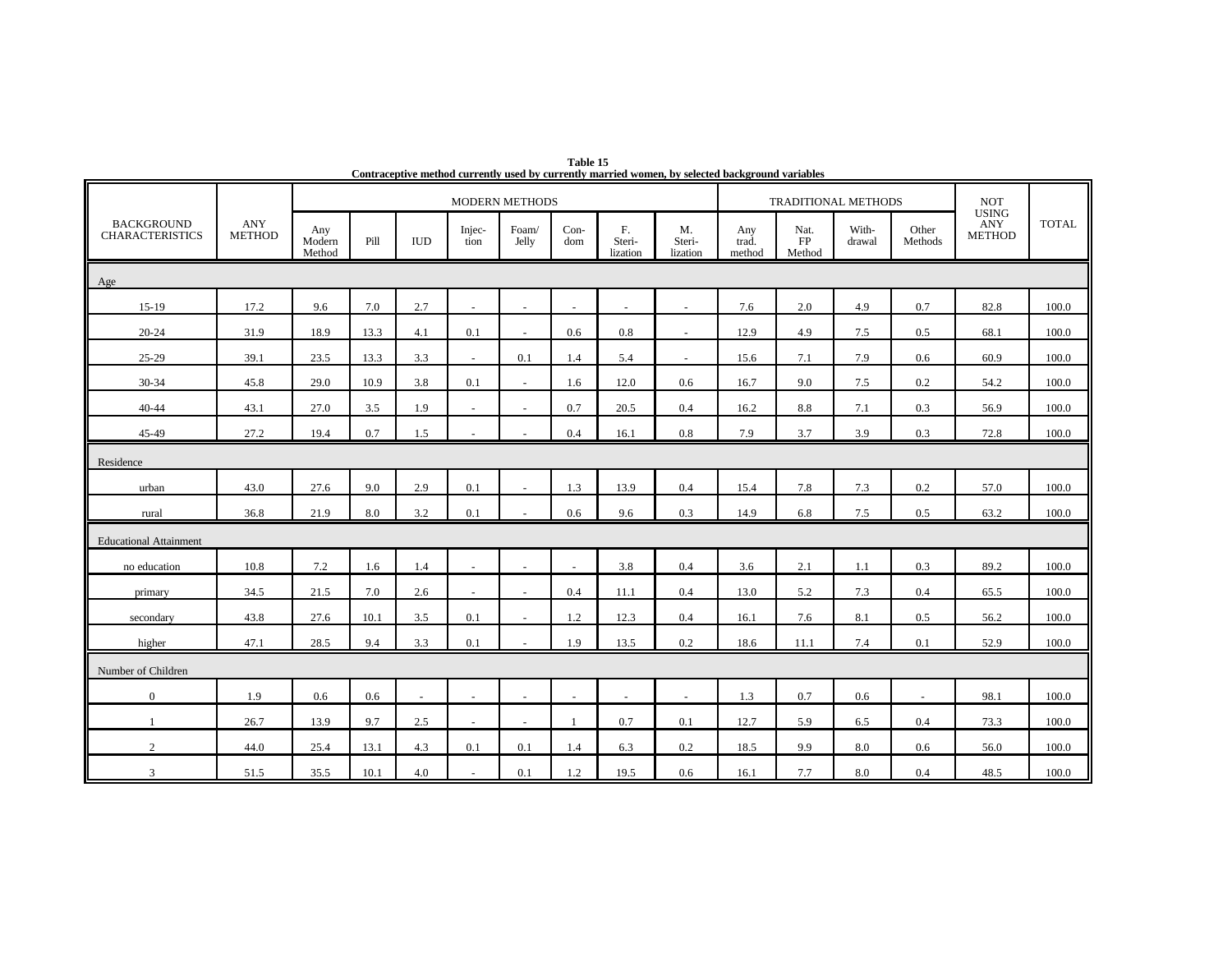| <u>lable 15 continued</u>                   |                      |                         |      |            |                |                          |             |                          |                          |                        |                            |                 |                          |                                      |              |
|---------------------------------------------|----------------------|-------------------------|------|------------|----------------|--------------------------|-------------|--------------------------|--------------------------|------------------------|----------------------------|-----------------|--------------------------|--------------------------------------|--------------|
|                                             |                      |                         |      |            |                | <b>MODERN METHODS</b>    |             |                          |                          |                        | <b>TRADITIONAL METHODS</b> |                 |                          | <b>NOT</b>                           |              |
| <b>BACKGROUND</b><br><b>CHARACTERISTICS</b> | ANY<br><b>METHOD</b> | Any<br>Modern<br>Method | Pill | <b>IUD</b> | Injec-<br>tion | Foam/<br>Jelly           | Con-<br>dom | F.<br>Steri-<br>lization | M.<br>Steri-<br>lization | Any<br>trad.<br>method | Nat.<br>FP<br>Method       | With-<br>drawal | Other<br>Methods         | <b>USING</b><br>ANY<br><b>METHOD</b> | <b>TOTAL</b> |
| Region                                      |                      |                         |      |            |                |                          |             |                          |                          |                        |                            |                 |                          |                                      |              |
| Cordillera                                  | 38.6                 | 23.1                    | 3.4  | 2.1        |                |                          | 1.7         | 15.9                     |                          | 15.5                   | 7.6                        | 7.9             |                          | 61.4                                 | 100.0        |
| National Capital                            | 41.9                 | 27.3                    | 9.4  | 1.6        | 0.1            | $\sim$                   | 1.1         | 14.8                     | 0.2                      | 14.6                   | 7.1                        | 7.5             | $\overline{\phantom{a}}$ | 58.1                                 | 100.0        |
| <b>Ilocos</b>                               | 38.8                 | 21.9                    | 6.8  | 0.9        |                | 0.2                      | 1.2         | 12.8                     |                          | 16.9                   | 5.5                        | 10.9            | 0.5                      | 61.2                                 | 100.0        |
| Cagayan Valley                              | 41.1                 | 32.2                    | 14.9 | 2.9        |                | $\sim$                   | 0.8         | 13.3                     | 0.2                      | 8.9                    | 2.9                        | 6.0             | ÷.                       | 58.9                                 | 100.0        |
| Central Luzon                               | 43.8                 | 30.9                    | 9.4  | 1.1        | 0.1            | $\sim$                   | 1.3         | 19.1                     | $\sim$                   | 12.8                   | 3.2                        | 9.6             | $\omega$                 | 56.2                                 | 100.0        |
| Southern Tagalog                            | 35.2                 | 22.6                    | 5.8  | 3.4        |                | $\sim$                   | 0.9         | 12.5                     | $\sim$                   | 12.6                   | 4.5                        | 7.9             | 0.2                      | 64.8                                 | 100.0        |
| Bicol                                       | 36.4                 | 16.1                    | 6.5  | 1.0        | 0.3            | $\sim$                   | 0.9         | 6.9                      | 0.5                      | 20.2                   | 7.5                        | 12.3            | 0.3                      | 63.5                                 | 100.0        |
| Western Visayas                             | 39.7                 | 23.4                    | 9.7  | 1.6        |                |                          | 1.0         | 9.9                      | 1.3                      | 16.3                   | 10.1                       | 6.0             | 0.1                      | 60.3                                 | 100.0        |
| Central Visayas                             | 46.1                 | 28.8                    | 9.6  | 4.7        | $\mathbf{r}$   | 0.1                      | 1.6         | 11.5                     | 1.2                      | 17.3                   | 8.8                        | 8.4             | 0.1                      | 53.9                                 | 100.0        |
| Eastern Visayas                             | 35.9                 | 18.2                    | 6.0  | 1.8        |                | $\sim$                   | 0.2         | 10.2                     | $\sim$                   | 17.8                   | 9.8                        | 6.6             | 1.4                      | 64.1                                 | 100.0        |
| Western Mindanao                            | 28.5                 | 16.7                    | 8.7  | 1.7        | $\overline{a}$ | $\sim$                   | 0.2         | 5.9                      | 0.2                      | 11.8                   | 7.3                        | 3.3             | 1.1                      | 71.5                                 | 100.0        |
| Northern Mindanao                           | 49.3                 | 31.3                    | 12.3 | 9.1        | 0.2            | $\sim$                   | 1.4         | 8.2                      | 0.2                      | 18.0                   | 13.2                       | 4.3             | 0.5                      | 50.7                                 | 100.0        |
| Southern Mindanao                           | 45.9                 | 27.1                    | 8.5  | 5.5        | $\blacksquare$ | $\overline{\phantom{a}}$ | 1.2         | 11.0                     | 0.9                      | 18.8                   | 11.3                       | 6.6             | 0.9                      | 54.2                                 | 100.0        |
| Central Mindanao                            | 32.5                 | 20.4                    | 6.7  | 7.3        |                |                          |             | 6.2                      | 0.2                      | 12.1                   | 8.4                        | 2.9             | 0.8                      | 67.5                                 | 100.0        |
| Religion                                    |                      |                         |      |            |                |                          |             |                          |                          |                        |                            |                 |                          |                                      |              |
| Roman Catholic                              | 40.8                 | 25.3                    | 8.9  | 3.1        | 0.1            |                          | 1.0         | 11.9                     | 0.3                      | 15.5                   | 7.3                        | 7.9             | 0.3                      | 59.2                                 | 100.0        |
| Protestant/Other                            | 36.0                 | 22.8                    | 6.7  | 2.7        | 0.1            | 0.1                      | 1.2         | 11.6                     | 0.5                      | 13.2                   | 7.3                        | 5.3             | 0.7                      | 64.0                                 | 100.0        |
| <b>TOTAL</b>                                | 40.0                 | 24.9                    | 8.5  | 3.0        | 0.1            |                          | 1.0         | 11.9                     | 0.4                      | 15.1                   | 7.3                        | 7.4             | 0.4                      | 60.0                                 | 100.0        |

**Table 15 continued...**

Source: 1993 NDS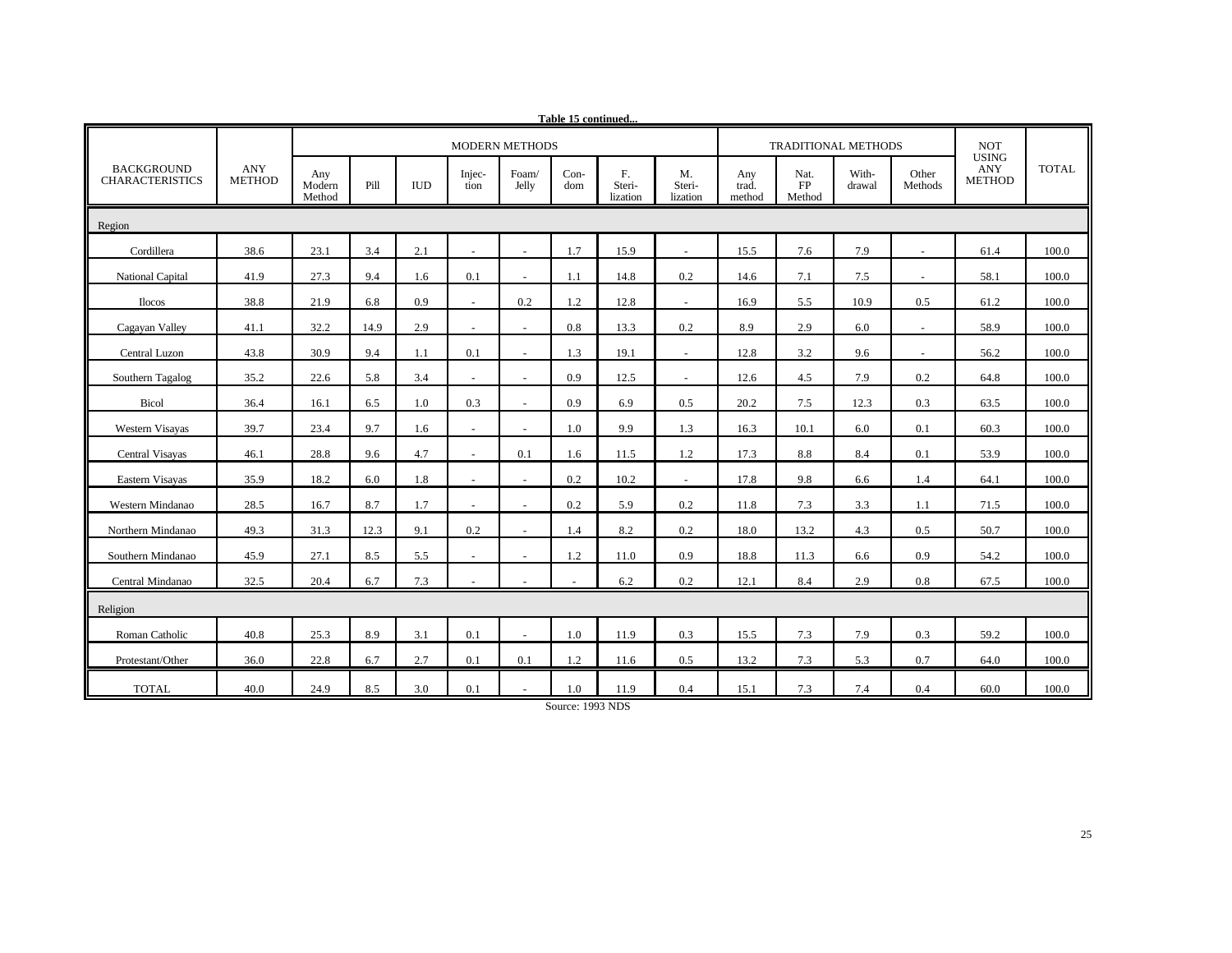The 1993 NDS further shows that current family planning use increases with age, with CPR levels rising from under 40 percent among women aged 20 to 29 to over 40 percent among those 30 to 39. As expected, non-permanent methods as the pill and withdrawal are preferred by younger women (20-29) who are in their early stage of family formation. Female sterilization is more popular among older women (35 and over) who have completed their families and want to stop childbearing. NFP users, on the other hand, are found mostly among women aged 30 to 39.

Based on the prevailing CPR levels in 1993, around 60 percent of currently married women are not shown to be employing any form of family planning, and in no region does the CPR reach 50 percent (Table 16). The regions with CPR levels higher than the national average of 40 percent are Metro Manila, Cagayan Valley, Central Luzon, Central Visayas, and Western and and Northern Mindanao, while all other regions exhibit CPR levels below the national average.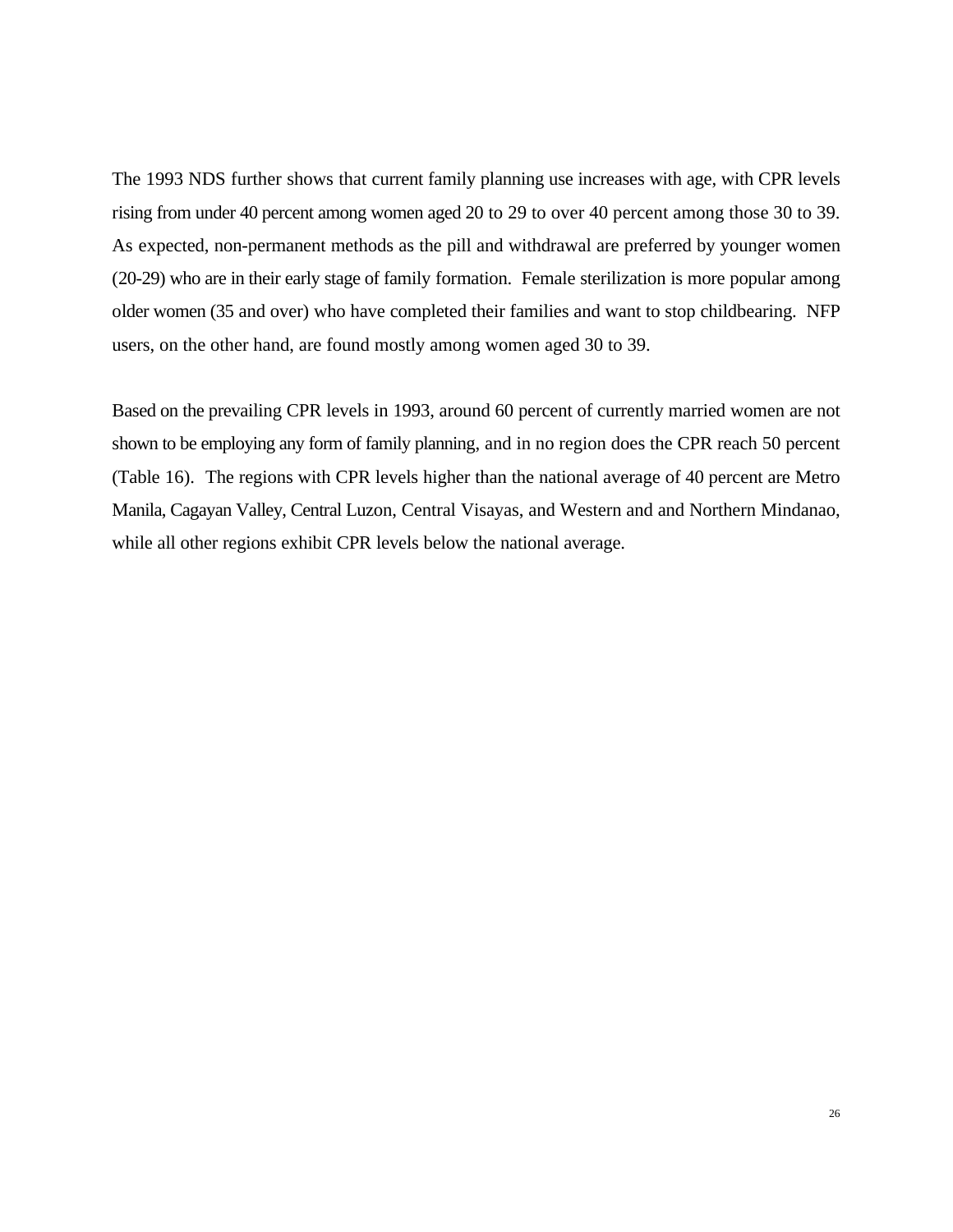|                         |        | CONTRACEPTIVE PREVALENCE |      |
|-------------------------|--------|--------------------------|------|
| <b>REGION</b>           | 1983   | 1988                     | 1993 |
| Cordillera              | $\ast$ | 32.4                     | 38.6 |
| <b>National Capital</b> | 45.9   | 42.1                     | 41.9 |
| <b>Ilocos</b>           | 30.0   | 31.6                     | 38.8 |
| Cagayan Valley          | 24.3   | 36.1                     | 41.1 |
| Central Luzon           | 43.0   | 38.0                     | 43.8 |
| Southern Tagalog        | 28.2   | 34.6                     | 35.2 |
| <b>Bicol</b>            | 18.7   | 28.2                     | 36.4 |
| Western Visayas         | 27.1   | 33.6                     | 39.7 |
| <b>Central Visayas</b>  | 28.5   | 37.4                     | 46.1 |
| Eastern Visayas         | 25.2   | 33.7                     | 35.9 |
| Western Mindanao        | 30.4   | 32.7                     | 28.5 |
| Northern Mindanao       | 34.3   | 41.9                     | 49.3 |
| Southern Mindanao       | 41.7   | 44.3                     | 45.9 |
| Central Mindanao        | 19.7   | 26.1                     | 32.5 |
| <b>TOTAL</b>            | 32.1   | 36.1                     | 40.0 |

**Table 16 Contraceptive prevalence rates by region, 1983-1993**

\* - no data available Source: 1983, 1988 and 1993 NDS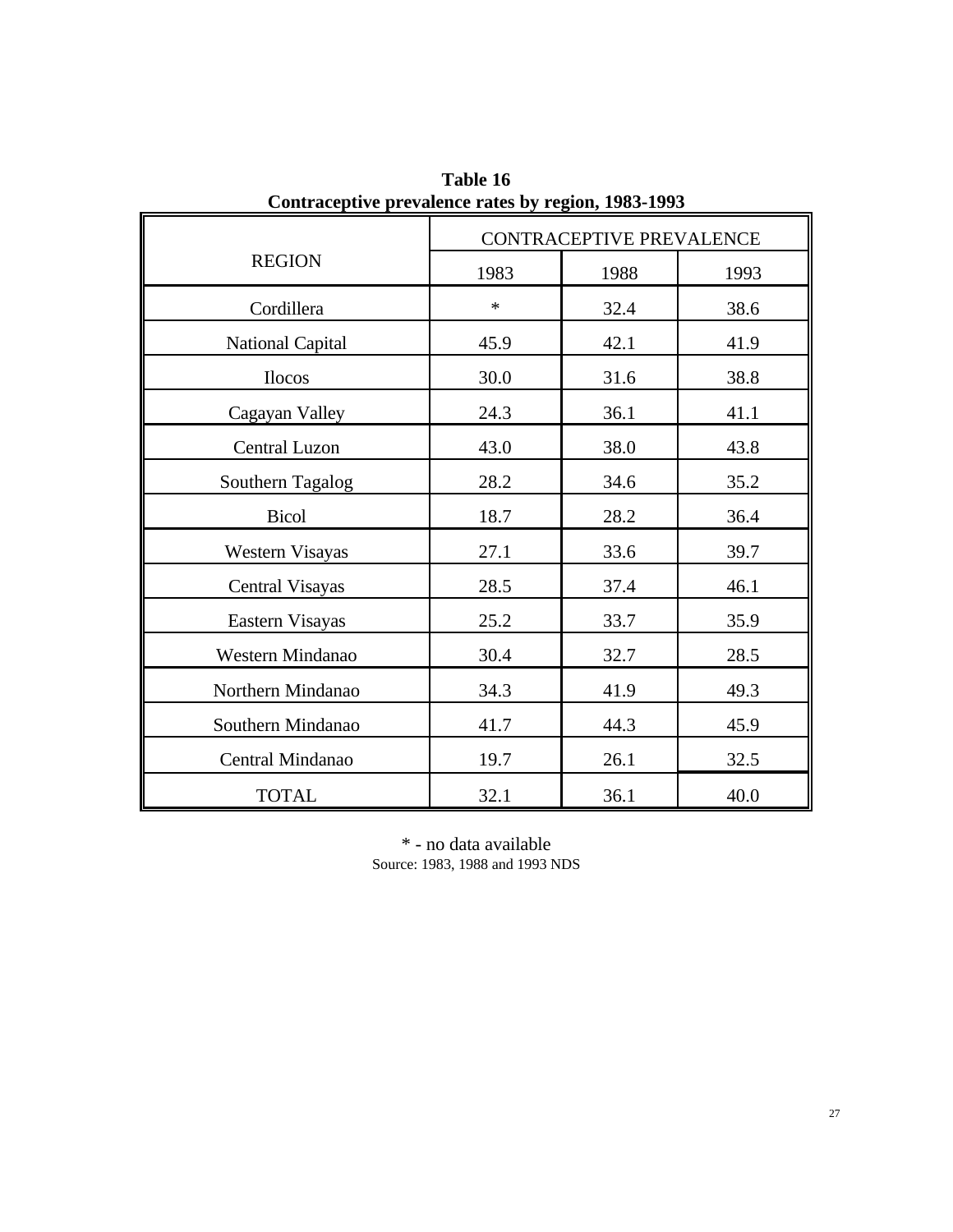#### **Other Measures of Family Planning Demand**

More recently, the World Bank has proposed two other measures of family planning demand in keeping with the changed emphasis of the national family planning program after 1987. These measures which are articulated in the PFPP 1990-1994 Plan include a measure for a family planning health-based demand, and another for a fertility preference-based demand.

Women in need of family planning on health grounds are identified by their age, parity (or number of children) and birth spacing. Accordingly, a pregnancy is assumed to present women with an elevated health risk if women:

- . are less than age 20 or are 35 years or older;
- . have already had at least 4 live births; and
- . are less than 15 months post-partum and not amenorrheic (implying a birth interval of less than 24 months).

Using results from the 1986 CPS, the World Bank estimates that 60.9 percent of currently married Filipino women aged 15 to 44 fall into one or more of the above categories. Taking those women with a need to space births (women less than 15 months post-partum and women under age 20), and those with a need to limit births (women with four or more births and aged 35 and older), 28.4 percent are assessed to be in need of family planning but are not currently using any method. When added to the 45.8 percent shown in the 1986 CPS to be using some form of family planning, the estimate yields a 74.2 percent potential health-based demand for family planning (Table 17).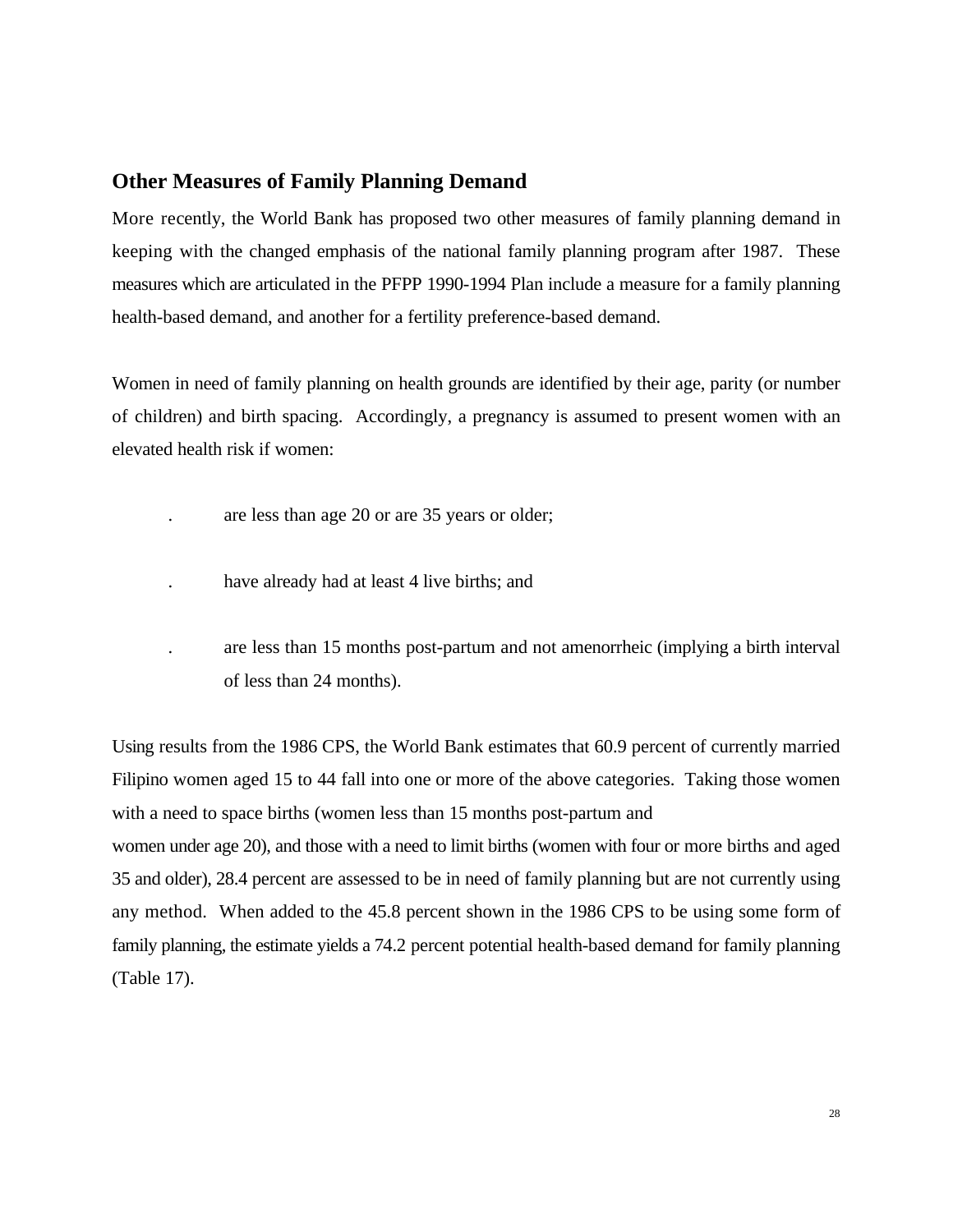|              |              | <b>DEMAND</b> | <b>TOTAL</b>                      |
|--------------|--------------|---------------|-----------------------------------|
| <b>RISK</b>  | Unmet demand | Current use   | <b>POTENTIAL</b><br><b>DEMAND</b> |
| Spacing      | 8.5          | 5.7           | 14.2                              |
| Limiting     | 19.9         | 26.7          | 46.6                              |
| Not at risk  |              | 13.4          | 13.4                              |
| <b>TOTAL</b> | 28.4         | 45.8          | 74.2                              |

**Table 17 Total potential demand according to health-based criteria**

Source: World Bank (1991)

Preference-based demand for family planning is derived from women's responses to questions on whether or not they intend or want to have another birth. Using the 1986 CPS again, the World Bank estimates that 26.1 percent of currently married women aged 15 to 44 express a desire to either space or limit their births but are not currently using any form of contraception. In terms of preference, total potential demand amounts to 71.9 percent if the 26.1 percent expressing an unmet need is combined with the 45.8 percent of women currently practicing a method to space or limit their births (Table 18).

| Total potential demand according to preference-based criteria |               |              |                                   |  |  |  |  |
|---------------------------------------------------------------|---------------|--------------|-----------------------------------|--|--|--|--|
|                                                               | <b>DEMAND</b> | <b>TOTAL</b> |                                   |  |  |  |  |
| <b>RISK</b>                                                   | Unmet demand  | Current use  | <b>POTENTIAL</b><br><b>DEMAND</b> |  |  |  |  |
| Spacing                                                       | 6.2           | 13.2         | 19.4                              |  |  |  |  |
| Limiting                                                      | 19.9          | 32.6         | 52.5                              |  |  |  |  |
| <b>TOTAL</b>                                                  | 26.1          | 45.8         | 71.9                              |  |  |  |  |

**Table 18**

Source: World Bank (1991)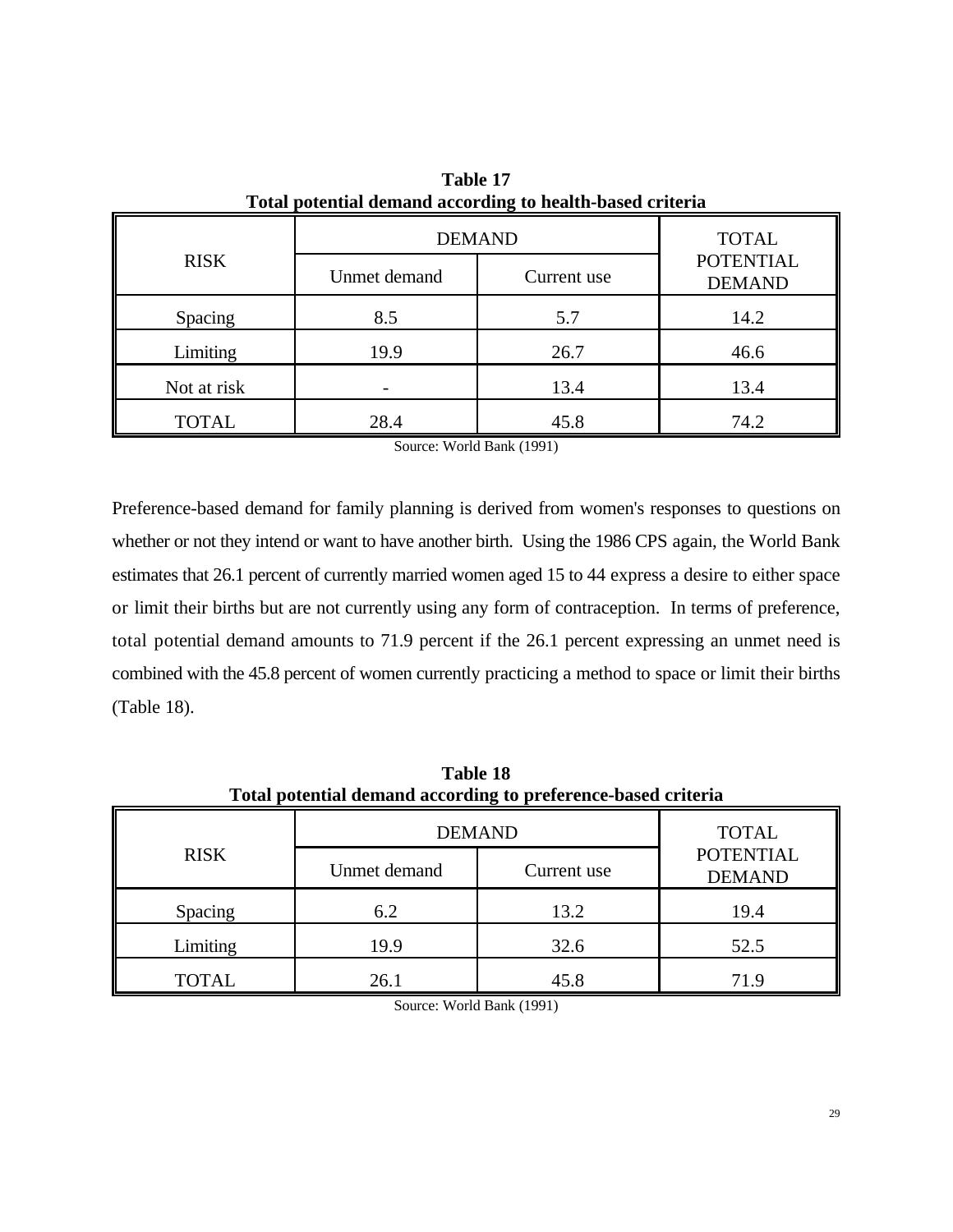# **Need for Other Indices**

To date, the available indices of family planning demand are based exclusively on data collected on and from women. There has been little attempt to collect data on men's own fertility desires or intentions, their patterns of contraceptive use, and their family planning method preferences. Because family size results from the joint decisions of husbands and wives, it is important that demographic and fertility surveys include men as respondents. In fact, studies and researches focusing on male fertility preferences and contraceptive behavior are needed at this time to refine existing measures of family planning demand.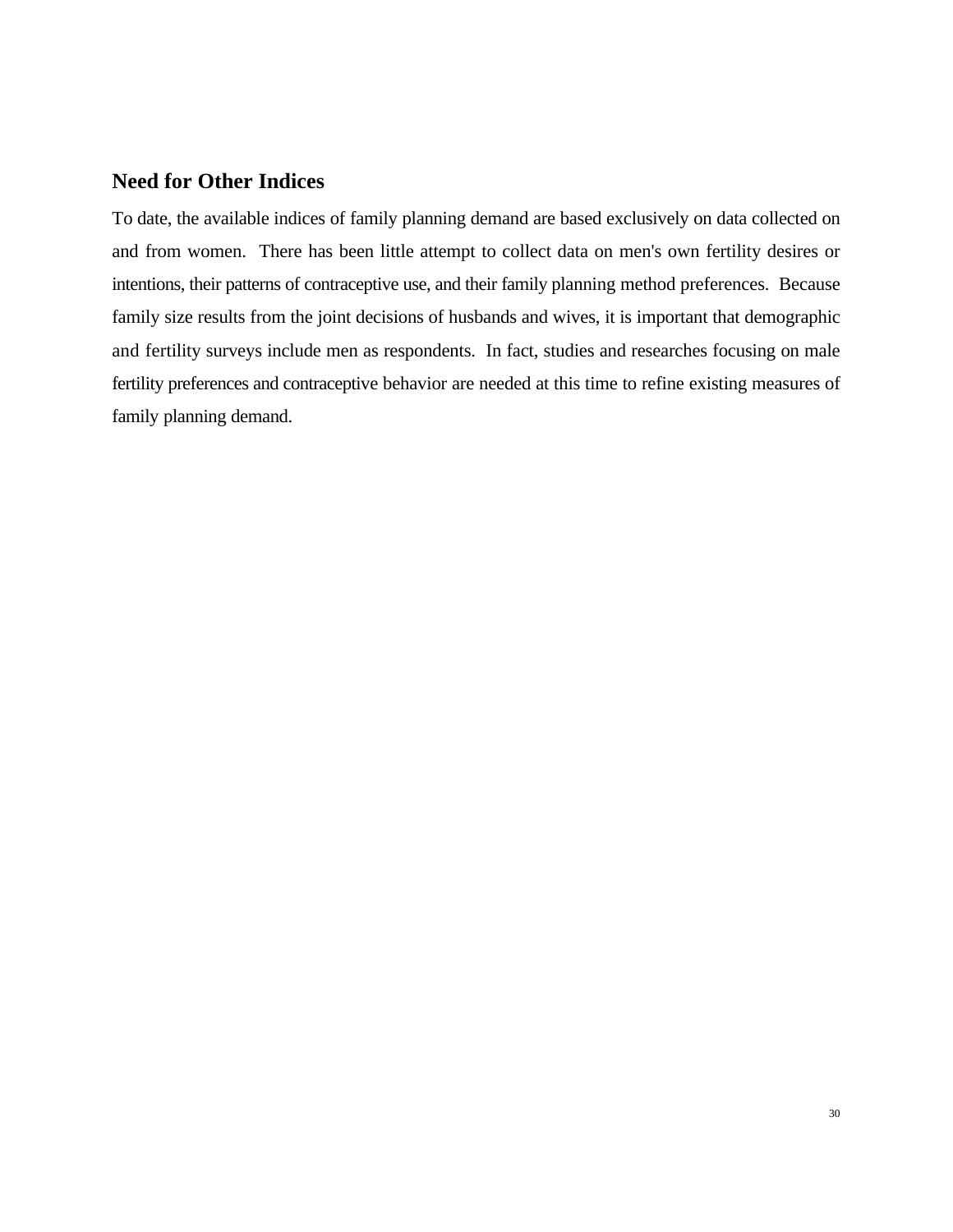# **Factors Affecting the Supply of Family Planning Services**

#### **Changes in Government Policy with Regard to Population and Family Planning**

Following the change in government in 1986, and the ratification of a new Constitution in 1987, the government of the Philippines embarked on reassessing and redirecting the 20-year old national family planning program adopted in 1970. This brought about certain changes in state policy which were meant to address some of the criticisms of the old program and guide the implementation of the new program. The more important of these changes are as follows:

- ! The new population policy delineates the national family program from broader population and development issues. In turn, this has resulted in a shift in stated program goals from the reduction of national fertility levels to improving family welfare by providing accurate and timely information and services to support the fertility decisions of individual couples.
- While the new program recognizes the contributions that family planning makes to fertility reduction and slowed population growth, it places emphasis on the family welfare and health rationales for family planning. Hence, the new program aims to be responsive to couples who express a desire to plan their families, and to be active in promoting the health benefits of family planning particularly for mothers and children.
- In line with the new Constitution, the new program is guided by the principle of respecting the rights of individual couples to determine the size of their families and to choose voluntarily, the means of family planning which conform with their moral conviction and religious beliefs.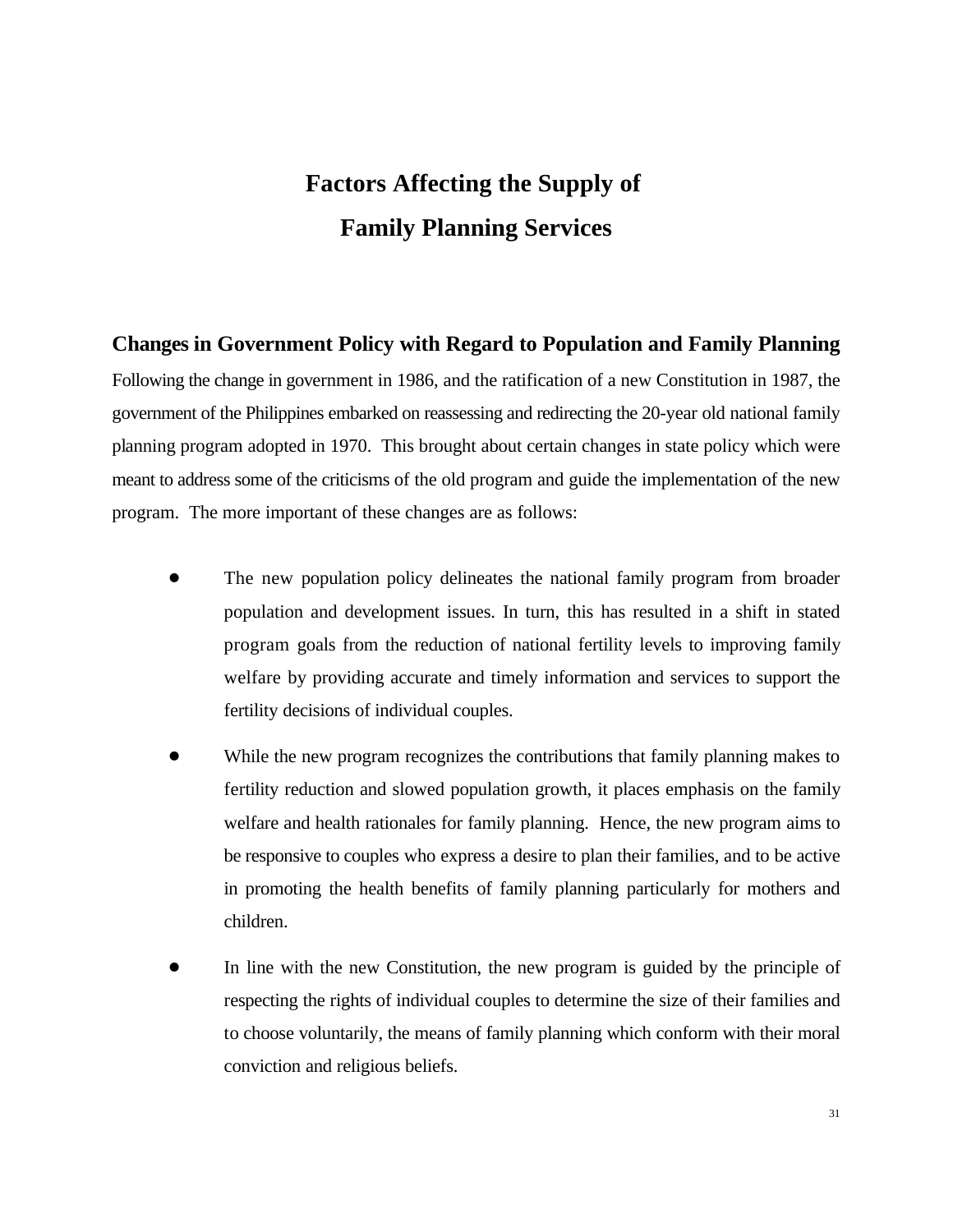# **Change in Implementing Agency**

The new population policy has also shifted responsibility over the national family program from the Population Commission (POPCOM) to the Department of Health (DOH) while POPCOM continues to address broader population and developmental issues. The assignment of the primary responsibility for defining national family planning policies and for delivering family planning services to the DOH recognizes that family planning is basically a health concern with a matching demographic impact.

By assuming the primary responsibility for family planning program implementation, the DOH will need to:

- execute and manage the different components of the family planning program, including service delivery, IEC, training, management information system (MIS), and logistics; and
- ! coordinate the family planning activities of local government units (LGUs), other government agencies (Gos), non-government organizations (NGOs), and private practitioners, including specifying the roles of DOH and other public and private agencies with regard accreditation, flow of funds, contraceptive supply and resupply, and training and IEC support for family planning.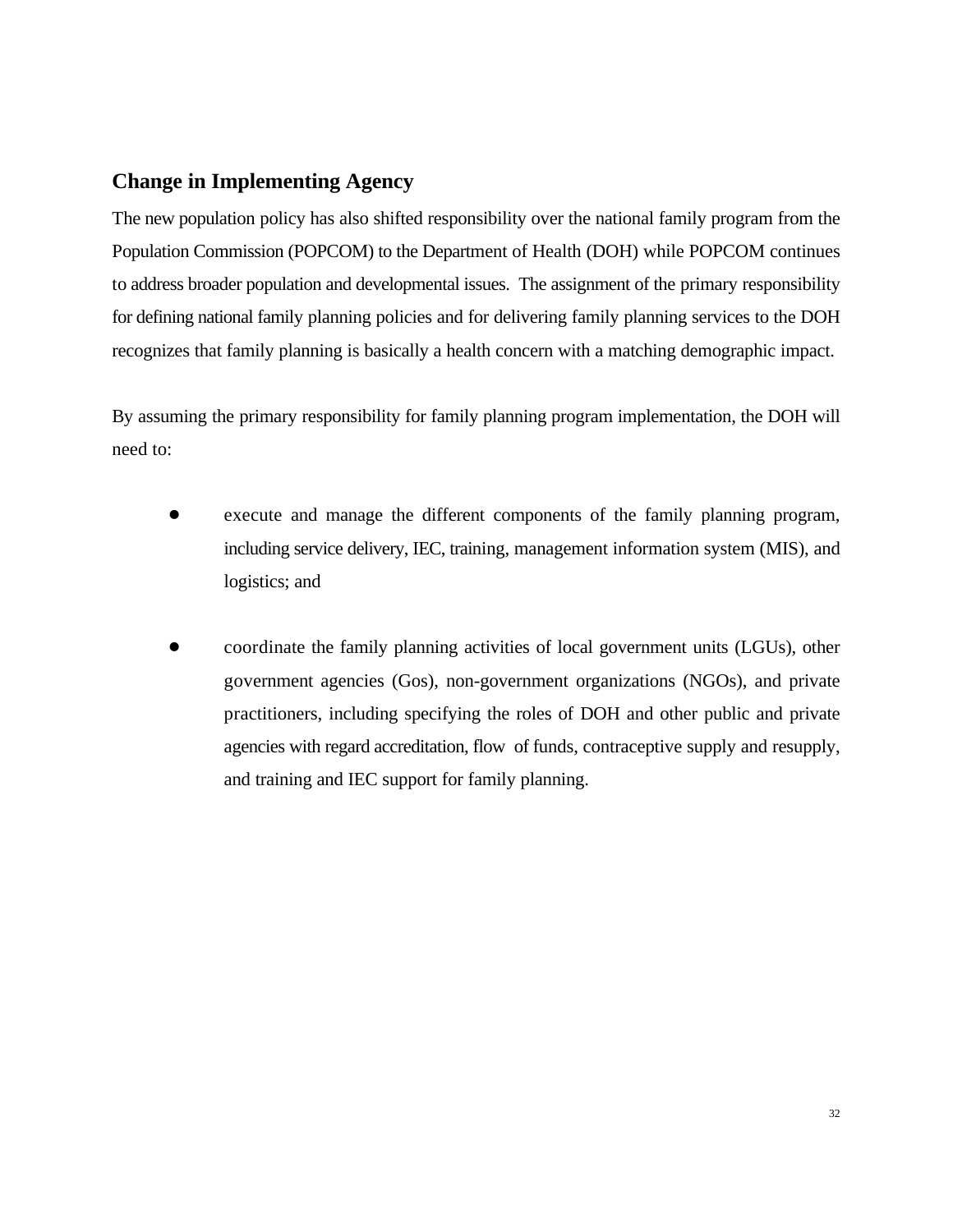# **The 1990-1994 Philippines Family Planning Program (PFPP) Goals and Objectives**

The overall goal of the new PFPP is to support couples in managing the risks and outcomes of their reproductive behavior in legally permissible and medically acceptable ways. It defines couples' demand for family planning in terms of:

- ! their fertility aspirations as their expressed desire to space or limit the number of their children; and
- the health needs of families, and hence the identified risks posed by pregnancy and childbirth to mothers and children.

The general objective of the PFPP is thus to respond to the demand of families for assistance in meeting their fertility and health aspirations by providing family planning services in government health facilities and through other cooperating agencies.

Based on data and information available in 1989, the 1990-1994 Program Plan sets the following objectives and targets for the period:

- an increase in the number of family planning acceptors annually from 1.4 million in 1990 to 2.2 million in 1994;
- an increase in the proportion of women of reproductive age practicing family planning from 35.9 percent in 1989 to 53.4 percent in 1994;
- an increase in the proportion of women at risk practicing family planning from 25 percent in 1988 to 50 percent in 1994;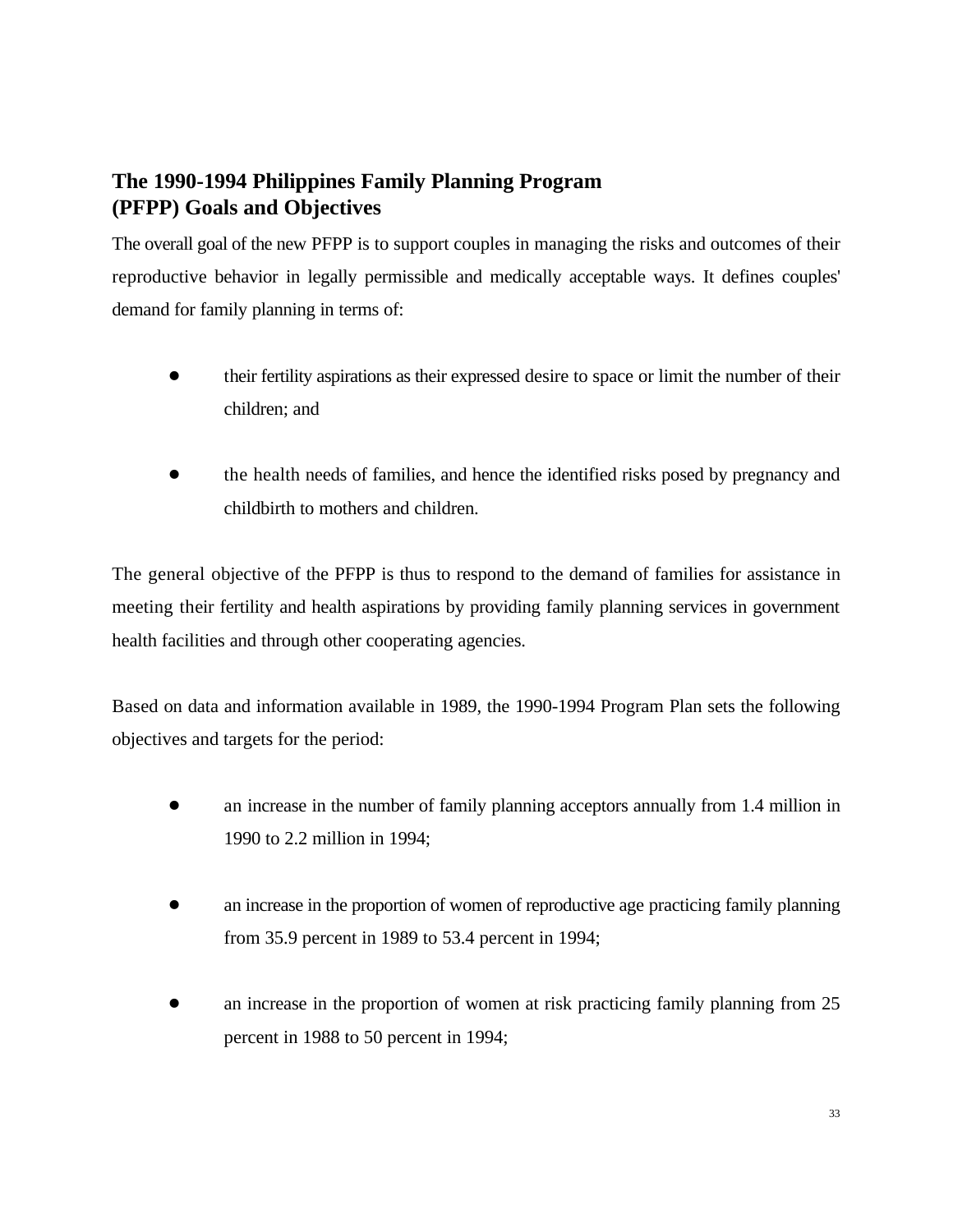- a decrease in the drop-out rate among acceptors of family planning from 50 percent in 1990 to 37.4 percent in 1994; and
- continuing services to the needs of the 36 percent of MCRA's currently using family planning.

The foregoing targets however, need to be modified in light of new information and data that have become available since 1989. The modification and updating of targets should also take into account the measures which the DOH has adapted so far to organize and upgrade its service outlets and resources for implementing the PFPP.

# **Program Thrusts**

Consistent with the changes in state policy, the current 1990-1994 National Family Planning Program Plan identifies the following program thrusts for the new program:

- ! an integrated approach to the delivery of health, nutrition and family planning services, a subset of which is the integration of family planning as a vital component of maternal and child health;
- the conduct of information, education and motivational activities in the promotion of family planning services in tandem with other development programs, taking personal beliefs and cultural values in consideration;
- ! the provision of full and sustained information on medically-approved and legallyacceptable family planning services as the couple's basis for free choice;
- the assurance of accessibility to and availability of family planning services;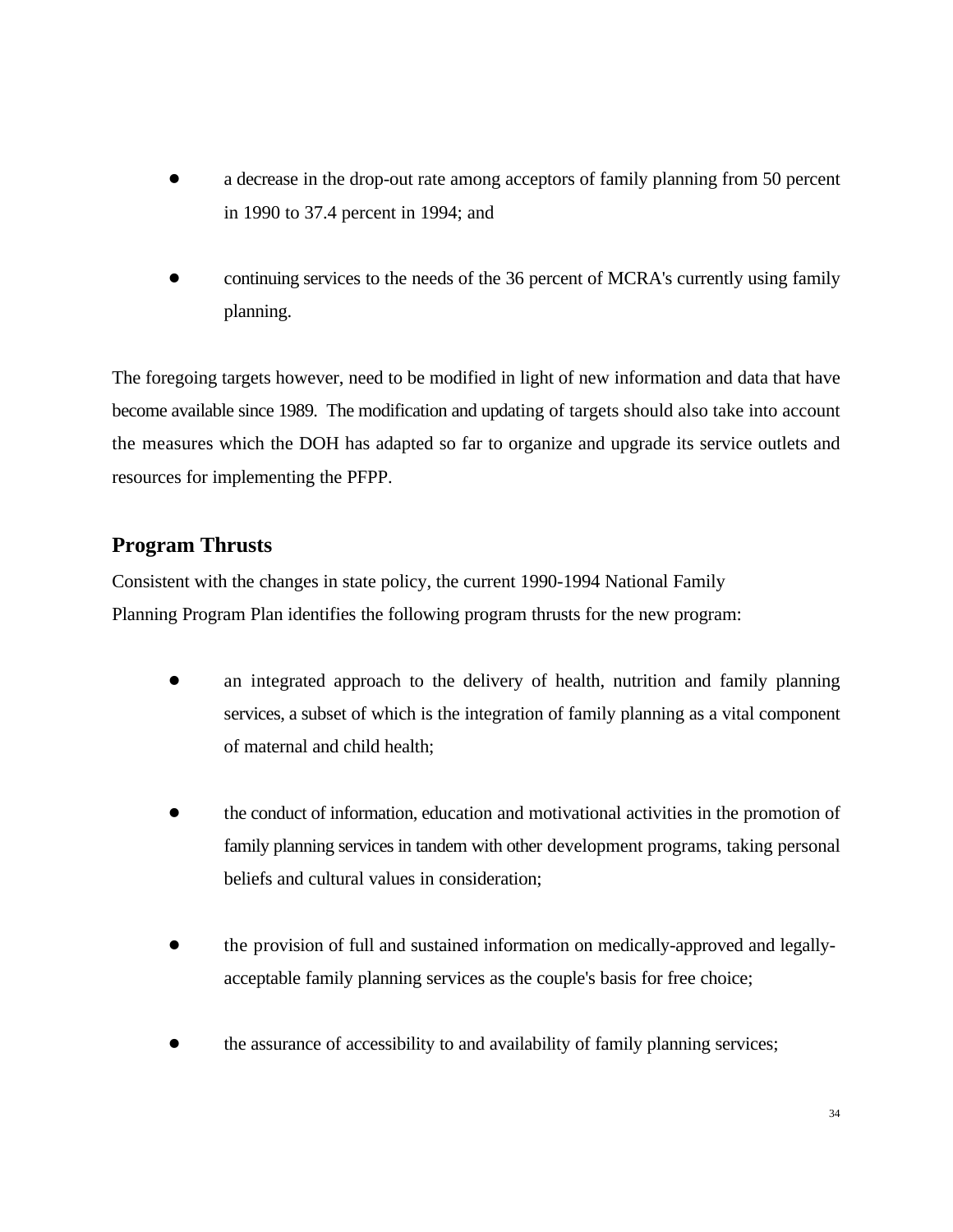- the support to programs enhancing the status and role of women;
- ! the advocacy of policies and measures which can reduce the imbalance in population distribution as this relates to inequities in the social structure.

#### **Program Strategy**

The 1990-1994 Program Plan has also developed a seven-point strategy for implementing the new program. This seven-point strategy aims to:

- put in place during the first two years the facilities, manpower, and mechanisms in areas with high unmet needs to strengthen service delivery, IEC, organization, mobilization, logistics, program monitoring and evaluation, while implementing in advance a more appropriate set of activities in regions with better service track record;
- ! ensure the availability and accessibility of full information and services of all medically and legally-approved methods of contraception in all areas;
- implement innovative approaches along the integration of family planning with other development concerns through community participation and the mobilization of motivational networks;
- ! develop and strengthen coordinating and monitoring mechanisms among participating agencies at various levels
- ! widen and strengthen IEC and motivation efforts towards the promotion of responsible parenthood among MCRAs and non-MCRAs;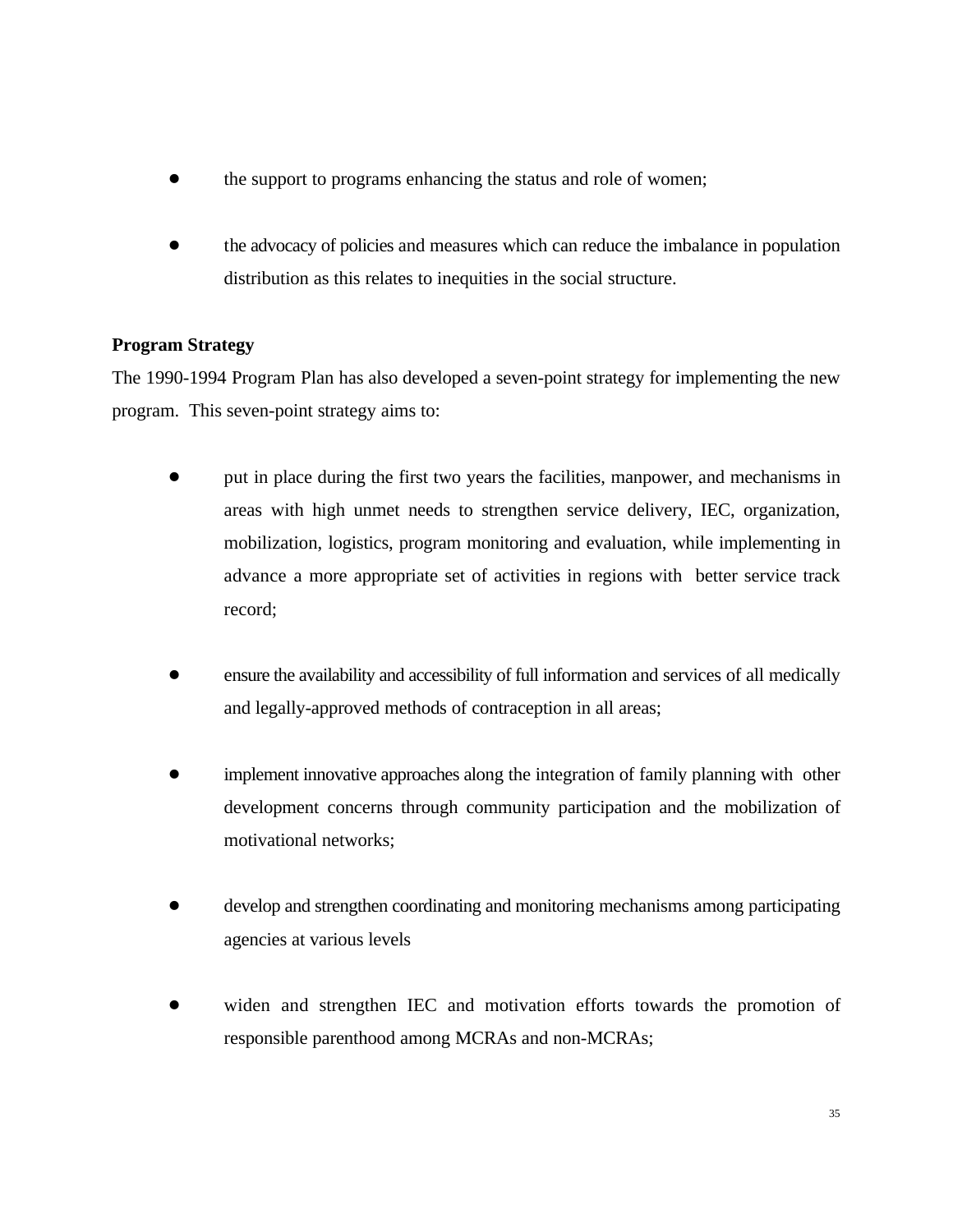- provide professional and technical training for program professionals and volunteers; and
- ! develop and implement a more relevant research program and information base for the formulation, monitoring and evaluation of policies and program activities.

### **Information, Education and Communication**

Changes in policy and implementing guidelines call for other changes in the conduct of family planning activities, including the provision of IEC services. An assessment of previous IEC program activities therefore, can provide some insights on how to improve future IEC efforts.

An inventory and analysis of the family planning IEC materials produced by major government agencies (POPCOM, DECS, DOH and DOLE) and non-government organizations (FPOP, PCF, IMCH and the Center for Family Affairs) showed a total of 654 family planning program IEC materials produced between 1975 to 1990. Most of these were produced in 1975 to 1980 when an average 48 new materials were issued annually.

Following the much lower levels of political and economic support given the family planning program in the 1980s, the production of IEC materials declined to an average of 41 yearly during the period 1981 to 1986, and dropped even further to 22 per year from 1987 to 1990 (Table 19). The PFPP thus requires the production of new materials that will also reflect the changed objectives and thrusts of the new program.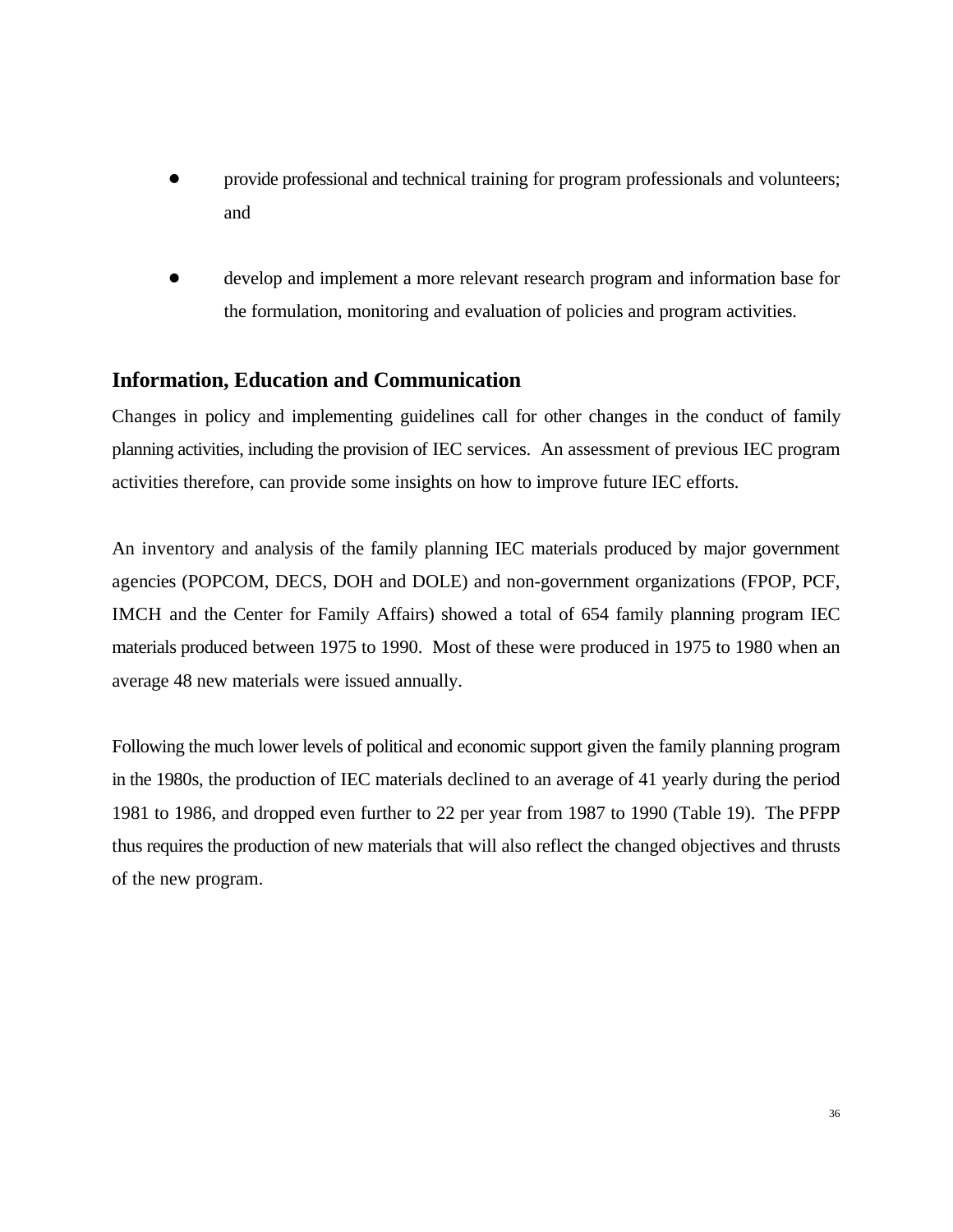|               | $\sim$ 0.10 $\mu$ 20 $\sim$ 11 $\mu$ 0.1 $\mu$ 0.1 $\mu$ 0.1 $\mu$ 0.1 $\mu$ |     |                                 |
|---------------|------------------------------------------------------------------------------|-----|---------------------------------|
| <b>YEAR</b>   | %                                                                            | N   | <b>YEARLY</b><br><b>AVERAGE</b> |
| 1975-1980     | 44                                                                           | 286 | 47.7                            |
| 1981-1986     | 37                                                                           | 245 | 40.8                            |
| 1987-1990     | 13                                                                           | 87  | 21.6                            |
| Not Indicated |                                                                              | 36  | $\ast$                          |
| <b>TOTAL</b>  | 100                                                                          | 624 | 44.6                            |

**Table 19 Period IEC materials were produced**

\* - not applicable

Source: An inventory and analysis of FP IEC, FP AKAPS studies and FP training programs. Quezon City: University of the Philippines-College of Mass Communication, 1990.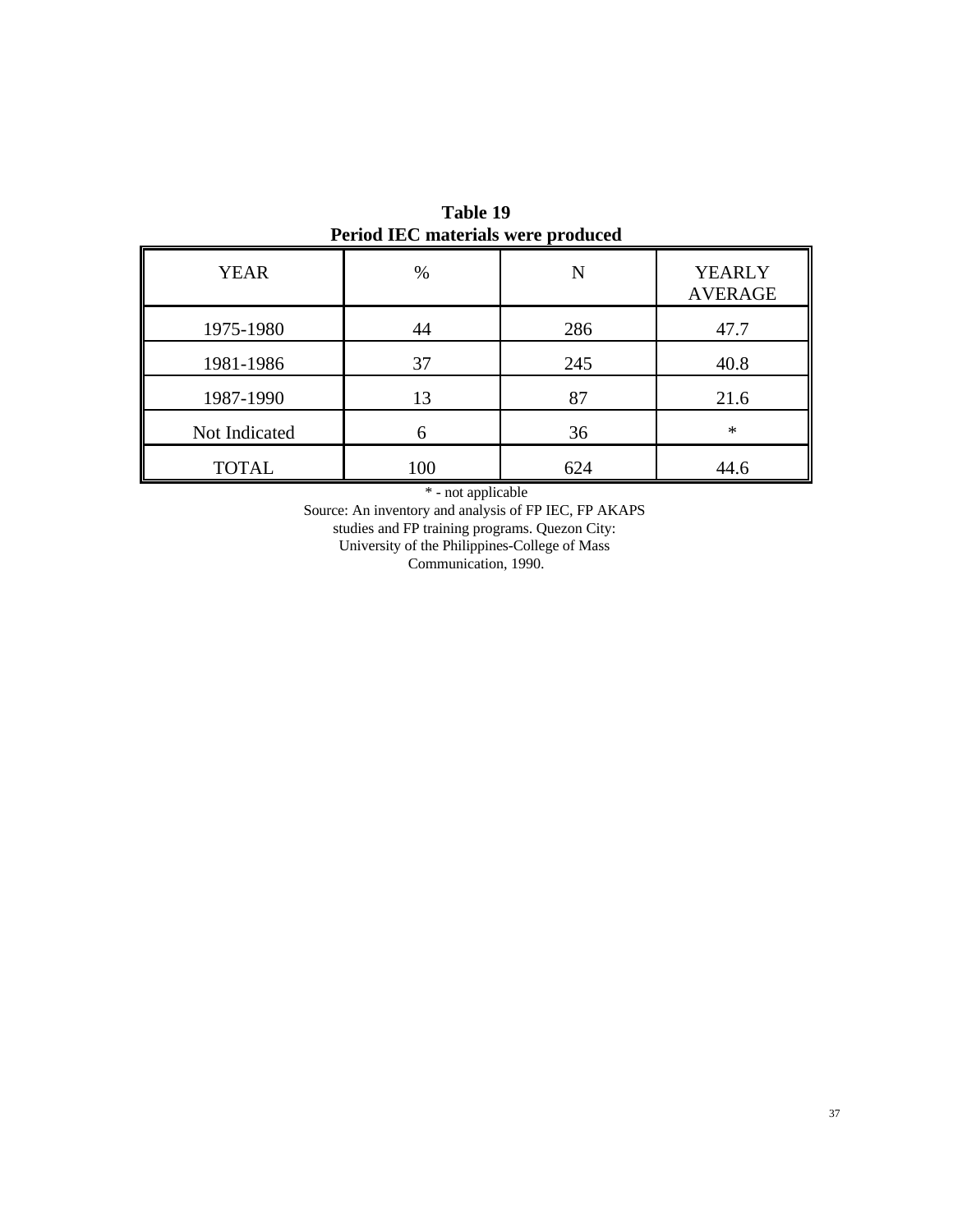The University of the Philippines-College of Mass Communications (UP-CMC) which undertook the inventory and analysis of FP-IEC materials in 1990 also found an over-reliance on print media in earlier IEC materials. Audiovisual (12 percent) and film and broadcast media (11 percent) have not been tapped as widely. Considering that family planning practice is inversely correlated with educational attainment and other socioeconomic indicators, the report recommends that the present trend be reversed since print media requires a higher literacy level among the target audience when compared with other media forms (Table 20).

|                | <i><b>EVALUATOLINE UDCU</b></i> |           |
|----------------|---------------------------------|-----------|
| <b>MEDIUM</b>  | $\%$                            | ${\bf N}$ |
| Print          | 65                              | 425       |
| Audiovisual    | 12                              | 77        |
| Film/Broadcast | 11                              | 74        |
| Souvenirs      | 6                               | 37        |
| Performance    |                                 | 29        |
| Outdoor        |                                 | 6         |
| Others         |                                 | 6         |
| <b>TOTAL</b>   | 100                             | 654       |

**Table 20 Media form used**

Source: An inventory and analysis of FP IEC, FP AKAPS studies and FP training programs. Quezon City: University of the

Philippines-College of Mass Communication, 1990.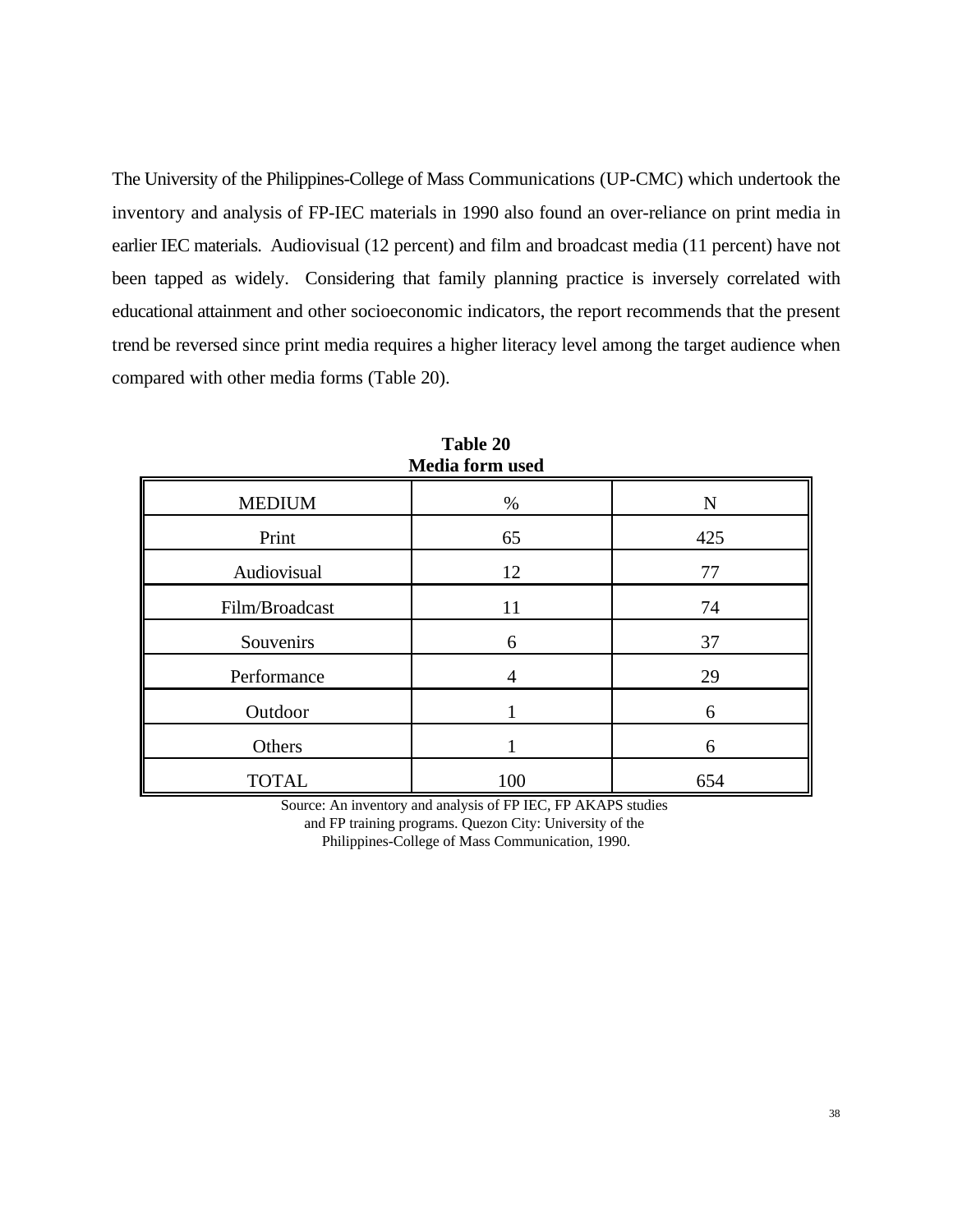The 1993 NDS provides some indication of the reach of audiovisual (radio and television) family planning campaign messages. Its results show that only about half of the survey's women respondents have heard of a family planning message over the radio, or seen a similar one on TV during the month prior to the survey interview.

Expectedly, the proportions of women who have never heard of family planning over the radio or on television are higher among rural women (55.9 percent) and among those with no or little education (59.5 to 85.9 percent), than among urban women and those with higher education (Table 21).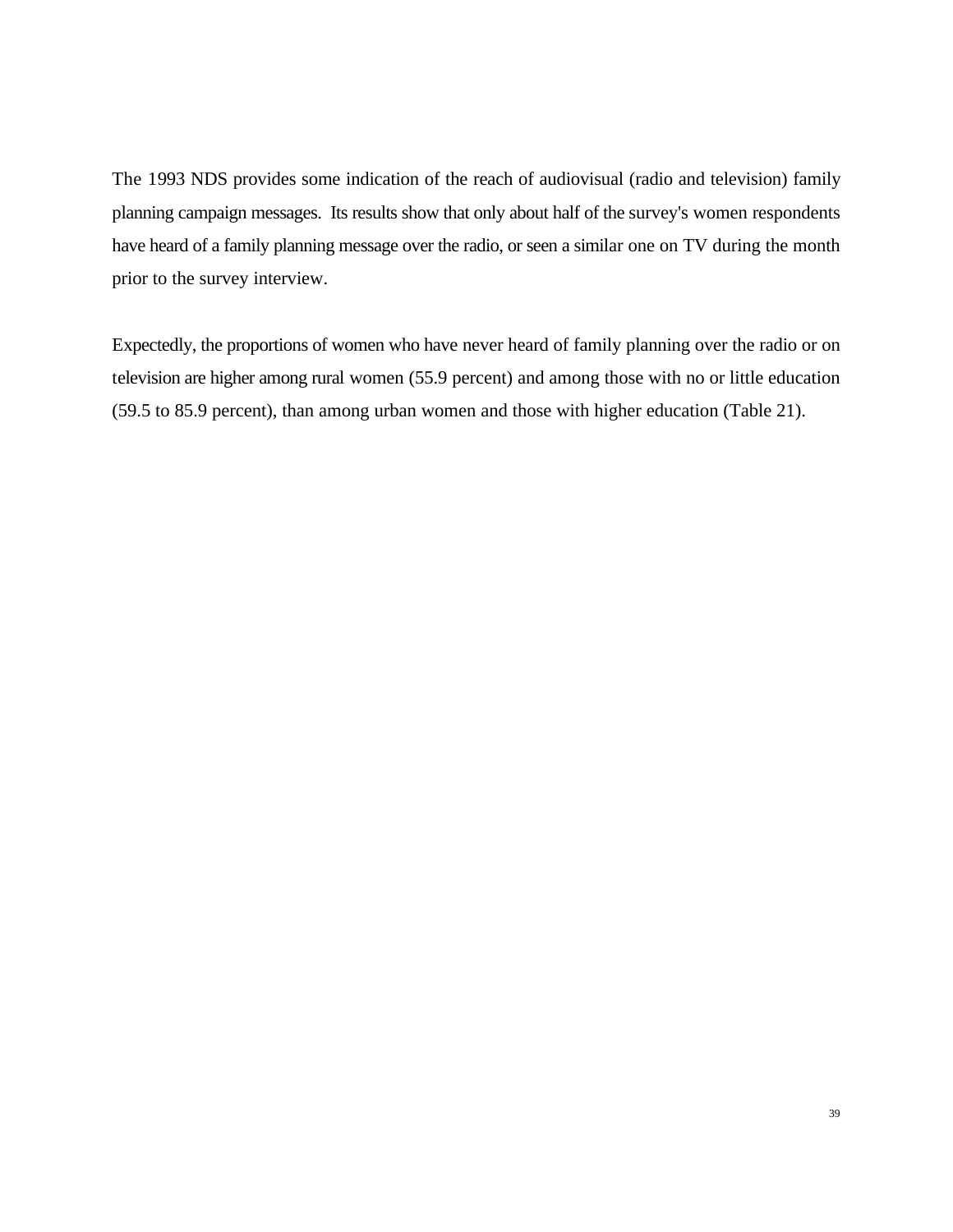| <b>BACKGROUND</b><br><b>CHARACTERISTICS</b> | Neither | Radio<br>Only | Television<br>Only | <b>Both</b> |  |  |  |
|---------------------------------------------|---------|---------------|--------------------|-------------|--|--|--|
| Residence                                   |         |               |                    |             |  |  |  |
| Urban                                       | 44.6    | 12.5          | 11.7               | 31.0        |  |  |  |
| Rural                                       | 55.9    | 21.4          | 3.1                | 19.2        |  |  |  |
| Region                                      |         |               |                    |             |  |  |  |
| <b>National Capital Region</b>              | 38.8    | 6.2           | 22.3               | 32.7        |  |  |  |
| Cordillera                                  | 15.2    | 43.6          | 1.1                | 40.2        |  |  |  |
| Ilocos                                      | 46.6    | 7.0           | 4.9                | 41.5        |  |  |  |
| Cagayan Valley                              | 51.1    | 36.1          | 1.5                | 11.0        |  |  |  |
| Central Luzon                               | 28.9    | 20.1          | 7.8                | 43.2        |  |  |  |
| Southern Tagalog                            | 50.1    | 15.0          | 9.3                | 25.5        |  |  |  |
| <b>Bicol</b>                                | 61.0    | 23.2          | 4.2                | 11.3        |  |  |  |
| Western Visayas                             | 64.0    | 15.5          | 1.4                | 19.1        |  |  |  |
| <b>Central Visayas</b>                      | 58.5    | 17.3          | 5.1                | 18.7        |  |  |  |
| Eastern Visayas                             | 57.6    | 20.9          | 2.1                | 18.6        |  |  |  |
| Western Mindanao                            | 59.0    | 22.8          | 2.1                | 15.6        |  |  |  |
| Northern Mindanao                           | 61.1    | 16.4          | 2.2                | 20.1        |  |  |  |
| Southern Mindanao                           | 56.7    | 15.1          | 4.7                | 22.5        |  |  |  |
| Central Mindanao                            | 56.8    | 23.4          | 2.4                | 17.1        |  |  |  |
| Education                                   |         |               |                    |             |  |  |  |
| No education                                | 85.9    | 6.6           | 1.7                | 5.3         |  |  |  |
| Elementary                                  | 59.5    | 20.4          | 4.0                | 15.8        |  |  |  |
| High school                                 | 48.9    | 16.8          | 8.5                | 25.6        |  |  |  |
| College or higher                           | 36.0    | 11.9          | 12.2               | 39.6        |  |  |  |
| <b>TOTAL</b>                                | 49.5    | 16.4          | $\rm 8.0$          | 25.9        |  |  |  |

**Table 21 Family planning messages on radio or on television**

Source: 1993 NDS report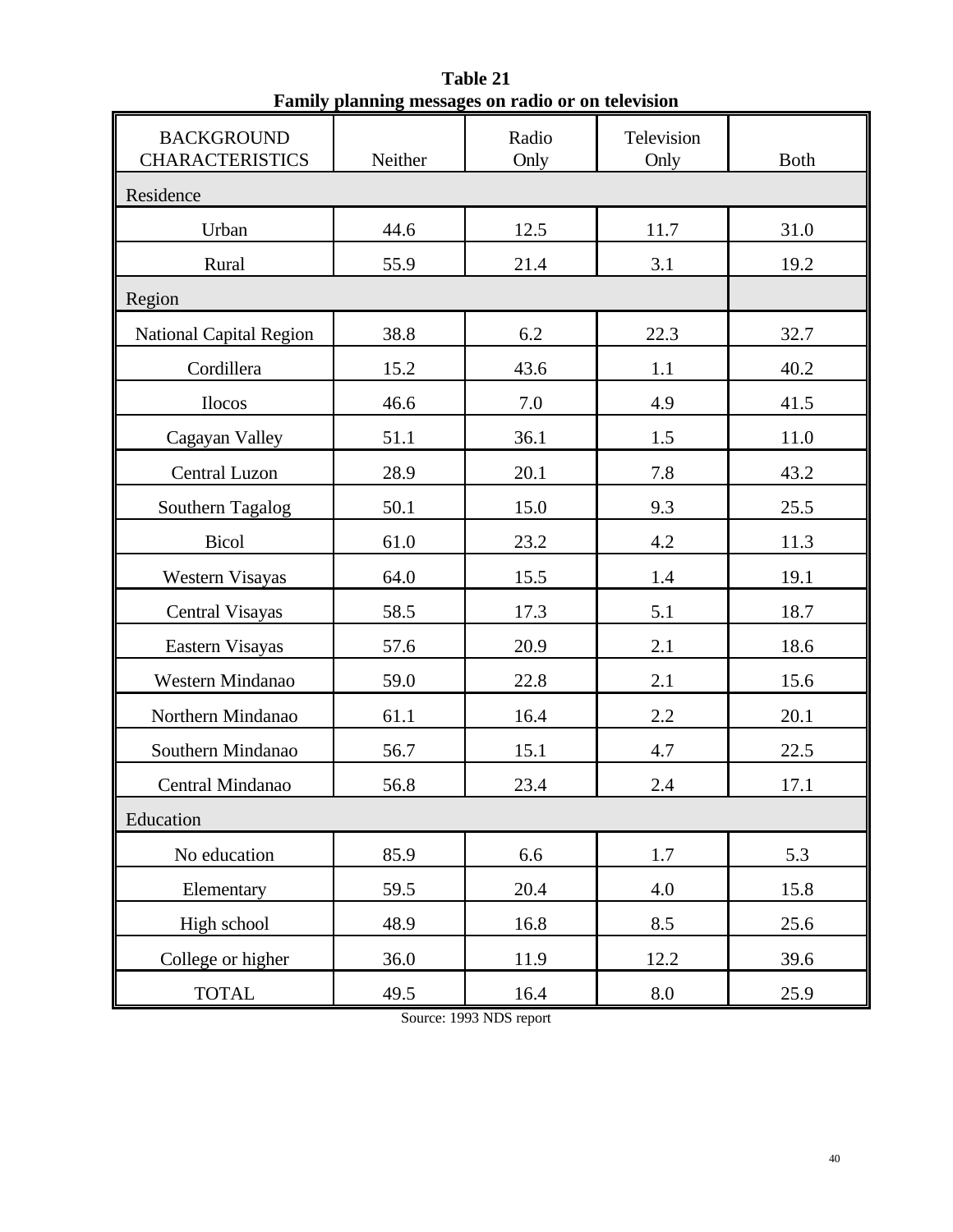Across regions, those least reached by radio and TV family planning messages are the Bicol region, Western, Central and Eastern Visayas, and Western and Northern Mindanao, where the proportions who have never heard of family planning over broadcast media are closer to 60 percent.

In terms of content, most of the earlier family planning IEC materials contain messages on population and development, general contraceptive use, small family size, general family planning concepts and responsible parenthood. The change in the national population policy calls for a realignment of IEC materials along the new goals and thrusts of the PFPP. Following are some of the suggestions that have emerged to improve the production and content of IEC materials:

- ! MCRAs are a much too diverse group to reach with the same IEC materials. There is a need to further "segmentalize" the FP-IEC audience, with some priority given to rural residents and the urban poor.
- ! Consistent with the new emphasis on the health rationale of the PFPP, IEC materials must highlight the linkages between family planning practice and improved maternal and child health. IEC materials must point to the high incidence of maternal and infant/child mortality and morbidity associated with high-risk pregnancies (those occurring under age 20, less than 15 months post-partum, after four children and by age 35 and onwards), and to the health benefits that come with family planning practice.
- ! IEC materials must likewise impart full and technically correct information about program methods and their use, and engender positive attitudes towards the practice of family planning.
- ! Additionally, IEC materials must address clients' fear of side effects and highlight the clients' satisfaction with their chosen methods. In this connection, IEC materials should correct misinformation and other rumors about the effects of the pill and other contraceptives.
- In line with the new policy of placing the responsibility on the family and not just on women, IEC materials must be developed for men. These should aim to raise the currently low levels of vasectomies and condom use, and highlight men's responsibility as fathers and contraceptive partners.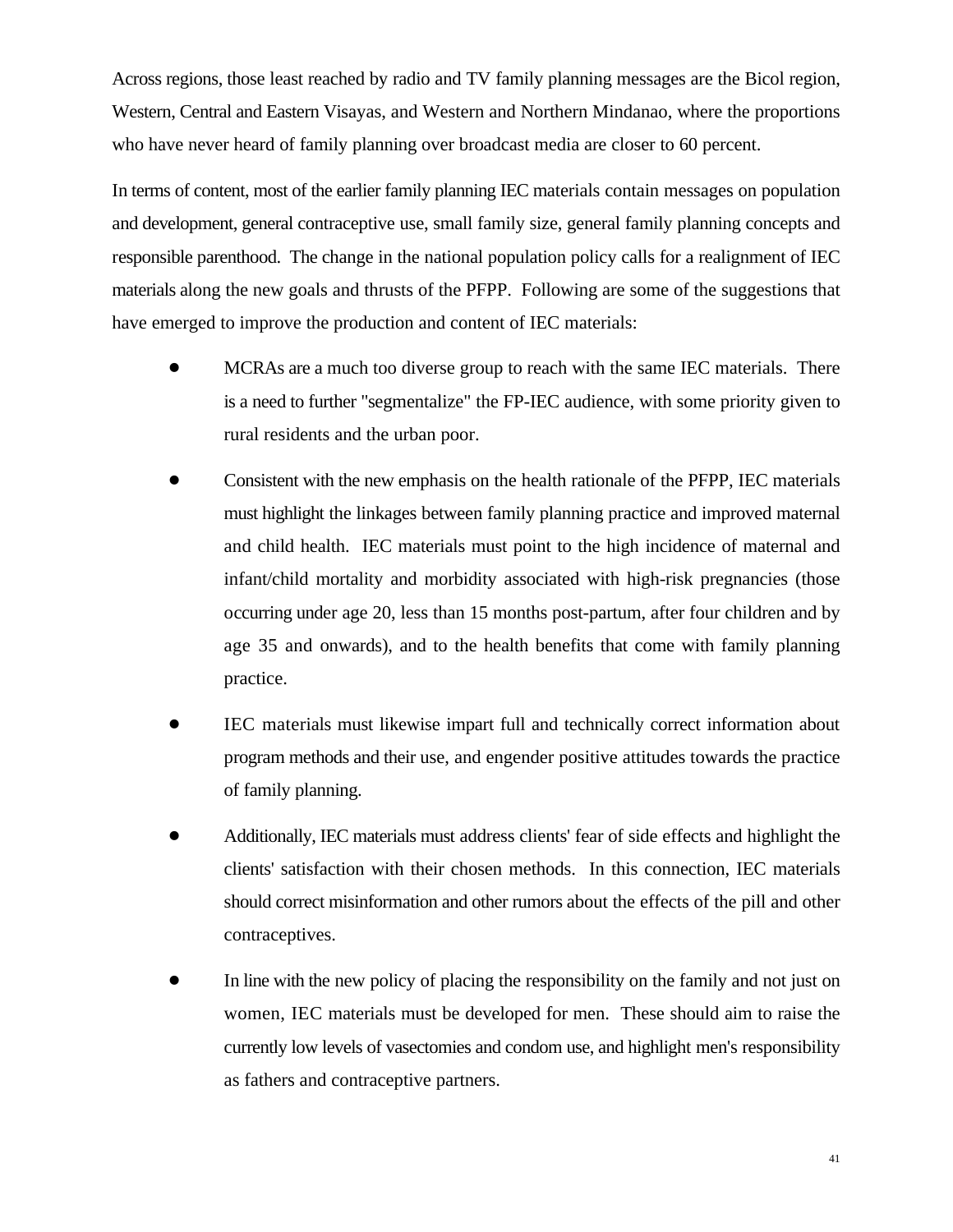! Finally, IEC materials should also include not only thematic messages but also tactical ones, e.g., where to go for family planning information and for specific forms of contraceptives or family planning methods.

### **Training**

As with the development and production of IEC materials, the DOH needs to step up its family planning training activities in order to meet the targets of the PFPP. Based on the Program's projected training accomplishments, the DOH should have trained 48,919 health workers and professionals in basic and specialized family planning skills and in various refresher courses by the end of 1994.

The UP-IMC inventory and analysis of family planning training activities from 1975 to 1990 show that majority of the participants in earlier training programs belong to middle management and supervisory positions (65 percent), and that fewer came from the rank and file (34 percent). A Knowledge, Attitude, Skills and Practice (KASP) study done by the Asia Research Organization (ARO) among midwives also showed that about a fourth of midwives had no training on family planning. Of those who have been trained, the majority were trained on basic family planning services, while only 35 percent were trained on IEC activities and 15 percent on counselling. Method specific training and training on particular service delivery skills also remain insufficient. Only a third of midwives have been trained to dispense pills, and only a tenth on IUD insertion.

Subsequent training of midwives should therefore take into account the foregoing findings and the training needs that midwives have identified for themselves. The ARO study indicates that midwives desire specialized forms of training which will raise their knowledge and skills in a particular aspect of family planning service delivery. Midwives would like to be trained on IUD insertion, the use of audiovisual aids, counselling, interpersonal communication and campaign planning. The majority also wish to be informed more on the side effects of different family planning methods and on the effectiveness of each family planning method.

Another recently completed study on the performance of volunteer family planning workers -- the Barangay Service Point Officers (BSPOs) and Barangay Health Workers (BHWs) -- carried out in Iloilo by the Social Science Research Institute of Central Philippine University (CPU-SSRI) notes that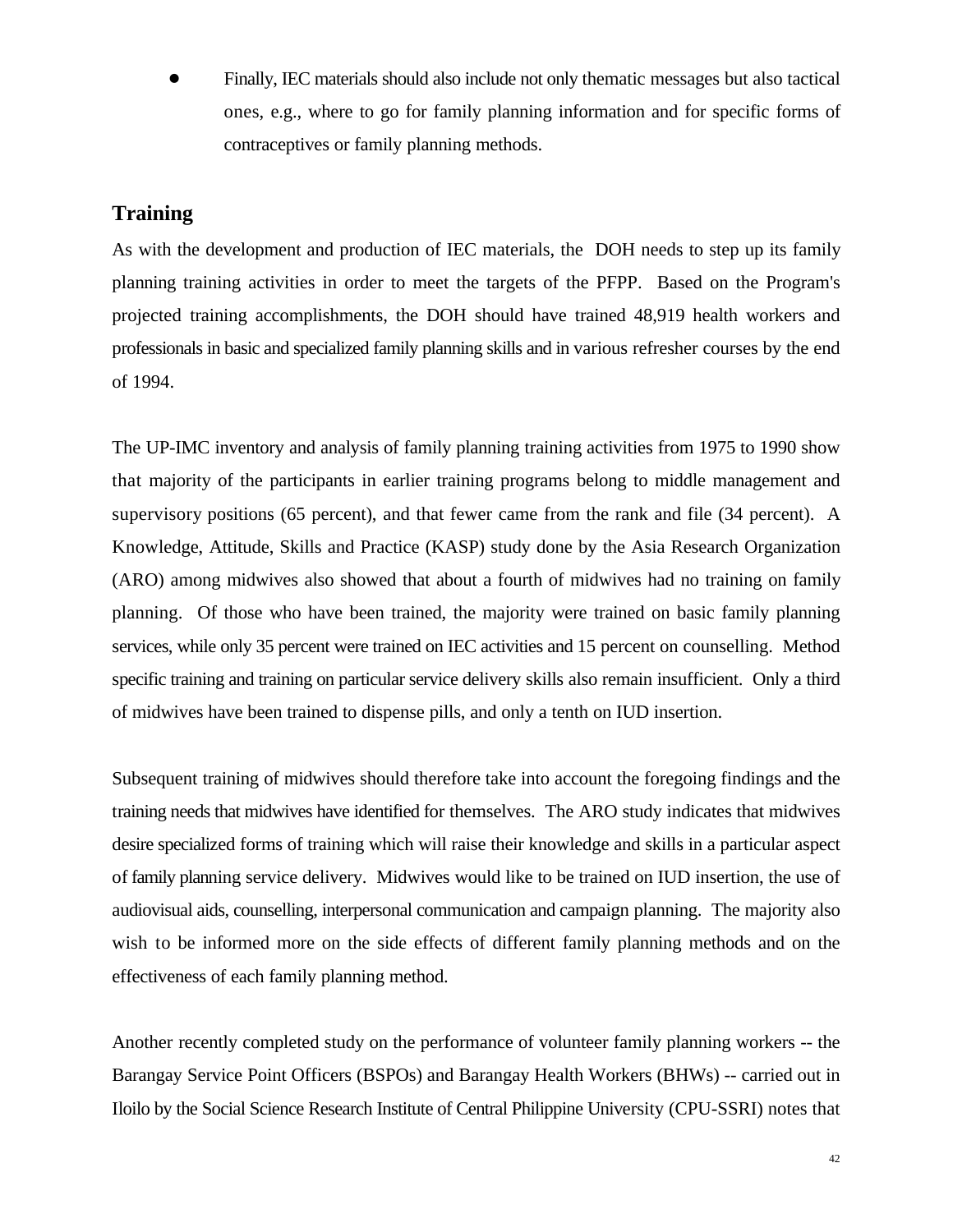BSPOs and BHWs lack confidence in their skills as family planning counsellors, which they cite as a major drawback in the performance of their functions. Accordingly, the study recommends the conduct of family planning training for BSPOs and BHWs suited to local needs and which will respond to the BSPOs' and BHWs' desire for improving their counselling and referral skills in family planning.

With assistance from the United Nations Fund for Population Activities (UNFPA), the Basic/Comprehensive Course in Family Planning for nurses and midwives has been revised for the PFPP. The new material which have been developed for the course was introduced to the regions in late 1991. An evaluation of the training course undertaken in September 1993 indicates a number of findings which should also be taken into account in developing future training materials for health personnel.

The course raised the overall knowledge of trainees on family planning although major gaps in knowledge exist with regard the health benefits of family planning and the side effects or complications arising from the use of different contraceptive methods. More specifically:

- 34 percent of trainees could not name four advantages of oral contraceptives;
- 59 percent could not list five early pill danger signs;
- 38 percent could not name three modern methods of natural family planning; and
- 47 percent could not describe how to identify when ovulation has occurred using banal body temperature.

With regard maintaining client records, deficiencies were noted in the following areas:

- 50 percent did not maintain complete medical histories of clients
- ! 42 percent did not obtain and record the complete obstetric history of clients.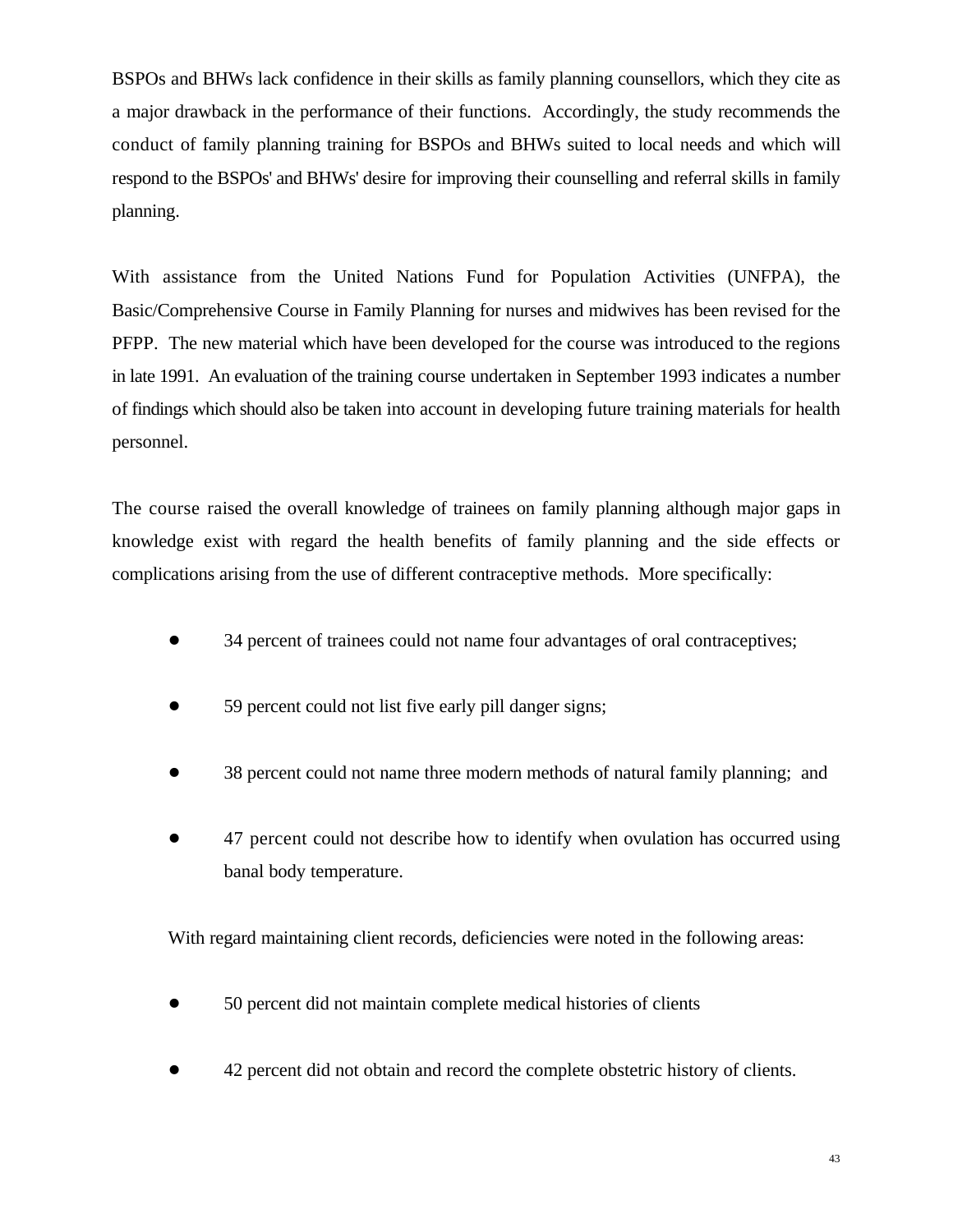Other studies done by the University of the Philippines-Population Institute (UPPI) and DOH have also noted that health workers themselves have little appreciation of the health benefits of family planning, with some expressing negative attitudes about the practice. Since these impede their effectiveness as family planning counselors and service providers, it has also been suggested that training contents and materials include more information on the health benefits of family planning, promote positive and supportive attitudes about the health benefits of family planning and contraceptive use, and raise the skills of health workers in motivating MCRAs for family planning and in the provision of family planning services.

#### **Number and Distribution of Service Outlets**

As of 1992, the inventory of family planning service outlets done by DOH shows that the Department had accredited a total of 2,244 service outlets nationwide. These outlets are mostly rural health centers or RHUs (1,856), and include some hospitals (321) and a few social hygiene clinics (18) and other facilities (10). Based on DOH projections, the number of accredited service outlets should have reached 4,400 in 1992. However, the figure shown above corresponds only to the projected number for 1990, suggesting a two-year backlog in the number of DOH accredited family planning service outlets. Other than DOH, there are a few other government outlets consisting mostly of local government units (LGUs) and NGOs offering family planning services.

Metro Manila, and Central and Southern Luzon account for a greater number of DOH service outlets (over 200 each) owing also to the larger populations of these regions. Most of the 301 hospital outlets offer both sterilization and reversible contraceptive methods, while a third provide sterilization only and six hospitals provide only reversible contraceptive methods. For the most part, rural health centers also offer only reversible contraceptive methods.

At the national level, there are approximately 3.71 family planning service outlets for every 100,000 Filipinos. Only six regions surpassed this national average. These include some of the less developed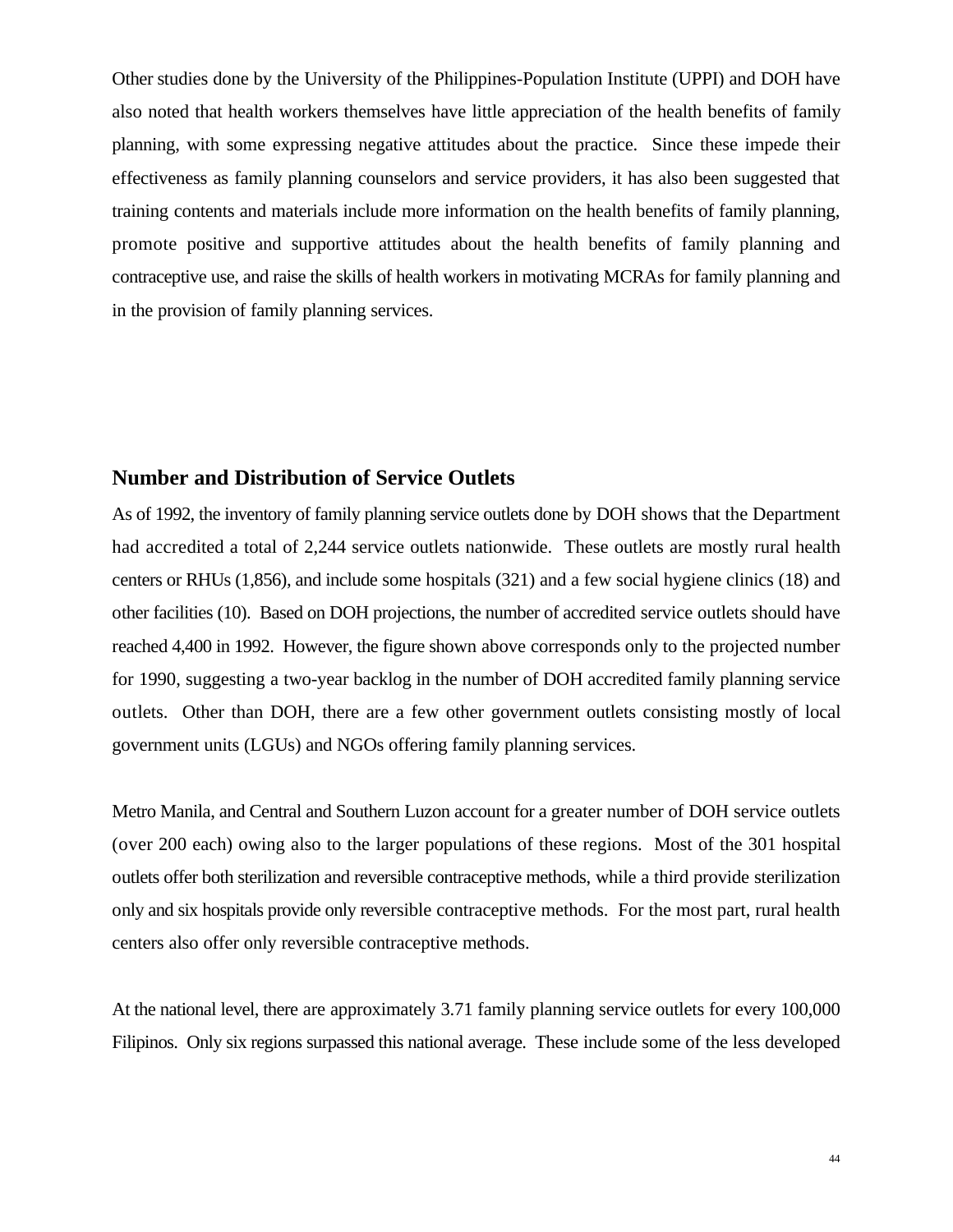regions like the Cordillera, Eastern Visayas and Cagayan Valley. The other regions are the Ilocos, Northern Mindanao and Southern Mindanao. Even in these regions, however, the service outlet to population ratio is not very favorable. The Cordillera which exhibits the highest ratio has 7.07 service outlets per 100,000 population.

Based on the 1990-1994 PFPP Plan, the program should have doubled the number of service outlets to over 4,000 by the end of 1994 for the programs to meet its targets. The foregoing available figures indicate the need to establish new family planning service outlets and improve the ratio between these and the population.

#### **Accessibility and Availability of Contraceptives**

In terms of distance to service facilities or outlets, the 1990 Survey of Accessibility to Contraceptives (SAC) reveals that a high 94 percent of the rural women live within some 30 kilometers (km) of an RHU which could be reached by the most common form of transportation within 10 to 30 minutes during the dry season and within 10 to 45 minutes in the rainy season. As many as 74 percent of rural women likewise had access to the Barangay Health Station (BHS). These RHUs and BHUs usually offer pills and condoms, and sometimes IUDs.

A substantial 45 percent of the population also live within a 30-km distance to a public hospital, although fewer (42 percent) have access to a private NGO facility or NGO offering family planning services. Hospitals generally offer tubal ligation, in addition to the pill, condoms and IUD. NGOs carry the pill, condoms and IUD.

Measuring accessibility in terms of the availability of contraceptive supplies in at least one facility that is within a 30-km distance from clients, the SAC further shows that the pill is available to virtually all rural women in each of the country's regions (90 to 100 percent); followed by the condom shown available to anywhere between 40 to 100 percent; and tubal ligation, 33 to 100 percent. The IUD is available to 30 to 86 percent, while vasectomy is the least available form, reaching fewer regions and only between three to 31 percent of the population. There are also substantial regional variations in the availability of specific contraceptive methods. In general, Northern Mindanao and Western Visayas which exhibit contraceptive prevalence rates higher than the 40% national average, also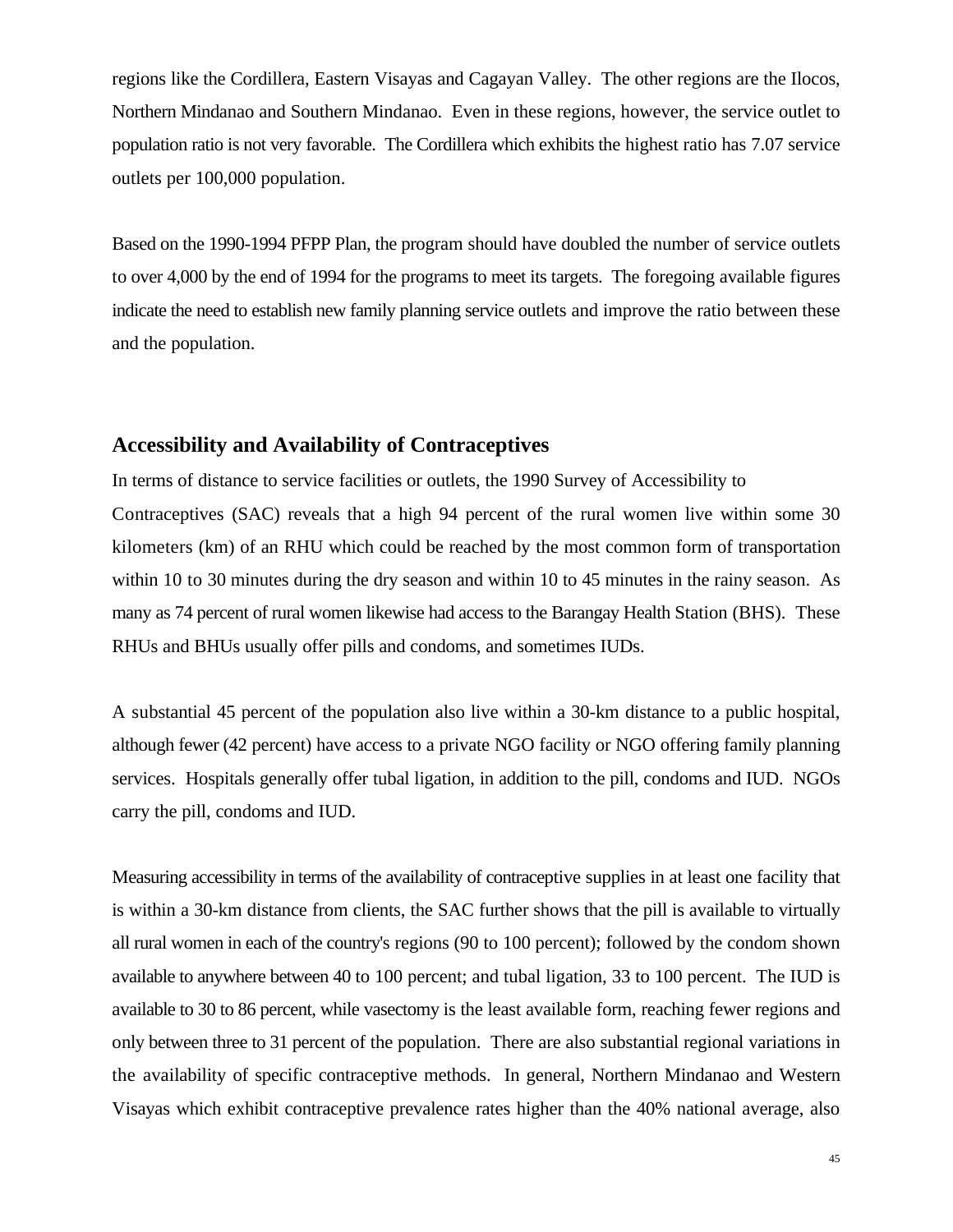exhibit higher figures of contraceptive availability for all forms of contraceptives. The 1990 SAC provides some evidence that increasing the accessibility of contraceptives in localities also increases local contraceptive prevalence rates.

In line with the client-centered focus of the PFPP and to operationalize its thrust of providing couples a basis for free choice, it is also essential that measures be taken to ensure the availability of all forms of family planning methods in clinics, to include surgical and modern contraceptives and information on breastfeeding and natural family planning methods.

# **Clinic Performance and Quality of Services**

Although the majority of married couples are reached by an RHU or by other family planning service outlets, studies indicate that much needs to be done to improve the performance of clinics and the quality of their services.

An operations research on clinic performance done in 1991 shows that clinic management employ different methods for determining their family planning acceptor targets. Moreover, whatever targets are set, clinic personnel consider as satisfactory a 52 percent attainment of target even as they now attain 64 percent of their targets on the average. The study further shows that clinic managers and staff are happy if they can service family planning acceptors at 10 to 15 percent below their clinics' servicing capacity, although again on the average, actual servicing amounted to about 25 percent of capacity.

The UPPI study traces the satisfaction of clinic managers/staff with the target accomplishments and with low servicing capacity to the inadequacy of resources and to the limited number of personnel in many clinics. In particular, the study notes the heavy workloads of BHWs who are expected to perform some 28 daily and weekly responsibilities, of which only four are related to family planning and maternal and child health. To improve clinic performance in family planning service delivery, these findings indicate a need to review the resources and staff available in clinics. Measures should be taken to ensure that clinics meet the minimum standards set by the DOH with regard to clinic equipment, supplies and resources, and the ratio of clinic staff (doctors, nurses, midwives and BHWs) to the population that they serve.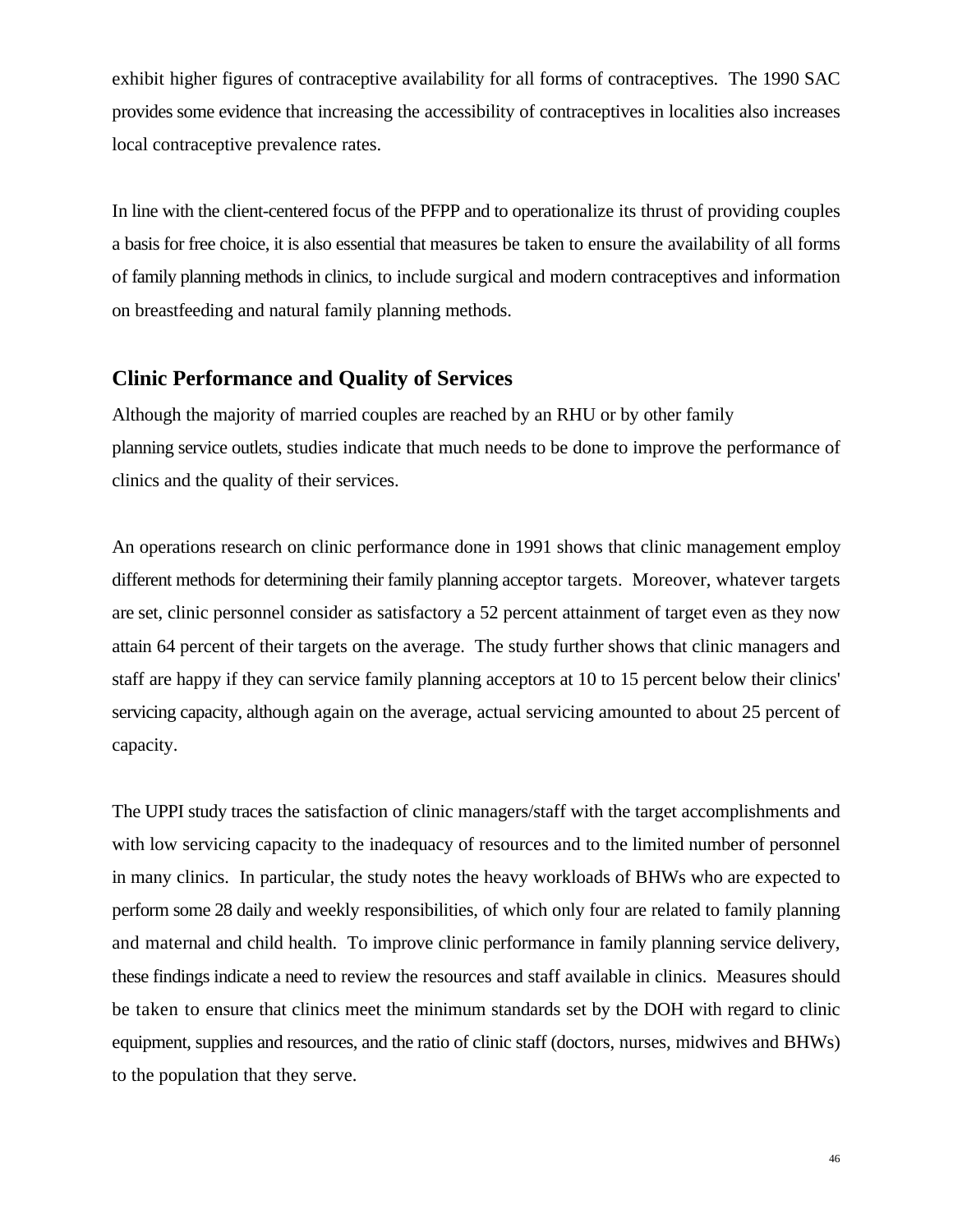The UPPI study further shows that most clinic managers and support staff do not know how many eligible but unserved family planning practitioners they have in their respective areas. In turn, this owes to the lower priority that the DOH places on such things as contraceptive coverage, incidence or prevalence. Planned as facility-based rather than as a population- or community-based program, the DOH family planning program is concerned more with making available the services that it has to clients who come to the clinics, rather than with proactively promoting its health in communities.

There are as yet no common standards or definitions for high quality family planning service performance. Clinic managers and staff tend to associate this with the clinics' ability to keep continuing users, attract new acceptors and reduce local fertility rates and maternal mortality rates. The DOH and the PFPP on the other hand, define quality service in terms of other standards such as the assurance of safety in methods and supplies, cost-efficient coverage of service outlets, availability of a range of choices, correctness and completeness of information provided to potential acceptors, among others. Still other studies mention other elements of quality of care including the choice and number of methods given by clinics on a reliable basis, the technical competence of service providers, the information given to clients, and the personal dimensions of service. The UPPI study suggests further research on quality service factors as perceived by clinic management and by clients.

At present, the UPPI study reveals that the strongest determinants of acceptors'overall satisfaction with clinics are the clinics' location, the processing for their contraceptive supply and resupply, and the processing of the client's first visit. Acceptors generally like clinics that are near, convenient, not crowded and with clean surroundings. They also like clinics that thoroughly check on their needs on first visit, and promptly and efficiently process the provision of their contraceptive supplies.

# **Client Satisfaction with Family Planning Methods**

The 1993 NDS provides some data on the satisfaction of women with family planning methods. The data on method satisfaction, however, were elicited only from women current users, and not from women who were dissatisfied with their methods that they stopped or discontinued their use.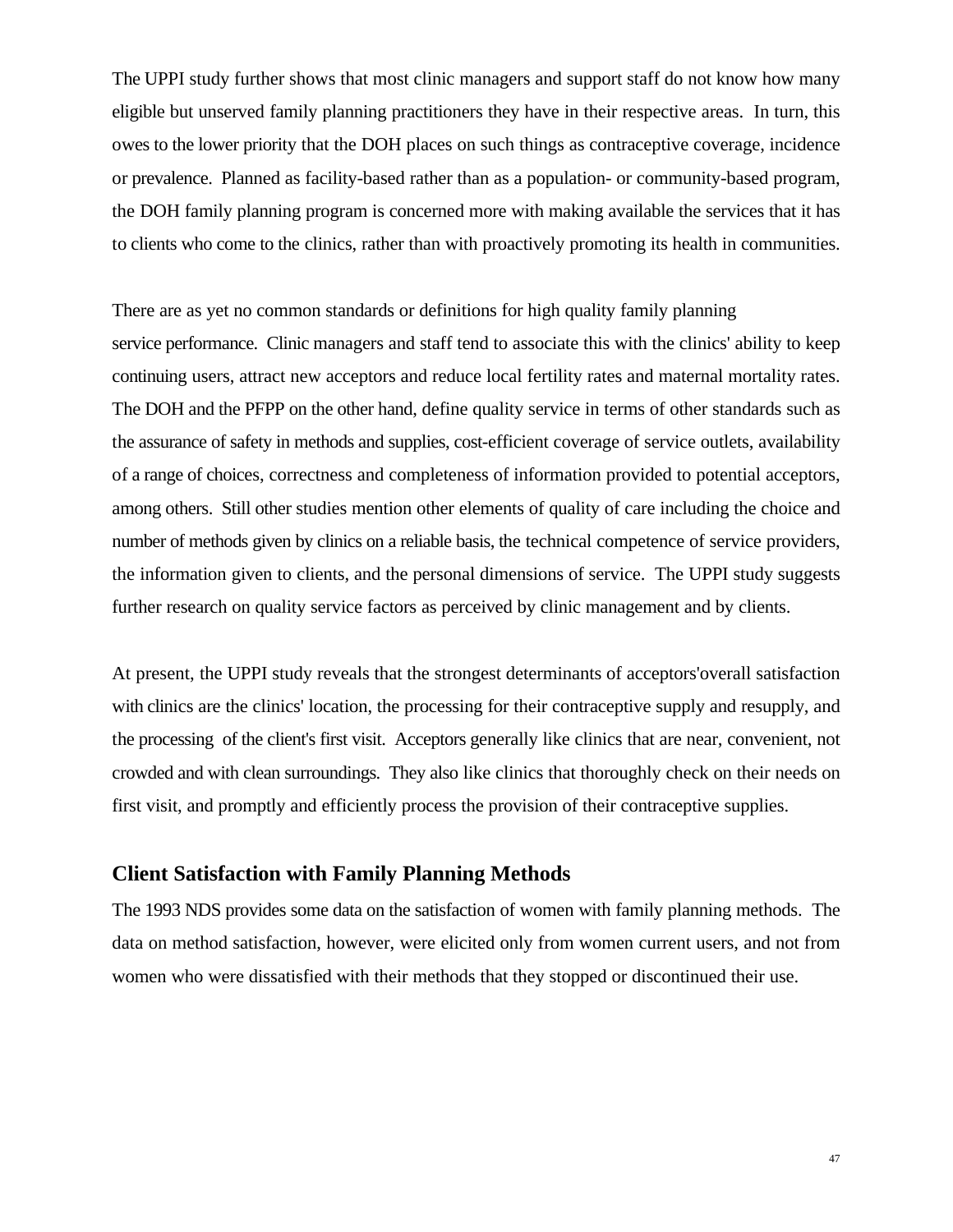The large majority (90 percent or more) of the current pill, IUD, condom, female sterilization, NFP and withdrawal users in the 1993 NDS reported they have no problems with their methods (Table 22). The remaining few who had problems were more likely to complain of side effects particularly from using the pill. Condom users, on the other hand, complained more of inconvenience.

| Main Problem                | Pill | <b>IUD</b> | Condom | $F_{\cdot}$<br>Sterili-<br>zation | M.<br>Sterili-<br>zation | <b>NFP</b> | With-<br>drawal | Others |
|-----------------------------|------|------------|--------|-----------------------------------|--------------------------|------------|-----------------|--------|
| No problem                  | 89.4 | 93.6       | 87.5   | 91.2                              | (83.6)                   | 97.0       | 89.4            | (97.7) |
| Husband<br>disapproves      | 0.2  | 0.2        | 0.0    | 0.1                               | (0.0)                    | 0.4        | 0.4             | (0.0)  |
| Side effects                | 5.9  | 4.1        | 1.0    | 5.9                               | (5.3)                    | 0.8        | 3.7             | (2.3)  |
| Health concerns             | 2.7  | 1.6        | 1.0    | 2.6                               | (0.0)                    | 0.4        | 3.4             | (0.0)  |
| Access/availability         | 0.1  | 0.0        | 0.0    | 0.0                               | (0.0)                    | 0.0        | 0.0             | (0.0)  |
| Cost                        | 0.2  | 0.0        | 0.0    | 0.0                               | (0.0)                    | 0.0        | 0.1             | (0.0)  |
| Inconvenient to use         | 0.6  | 0.5        | 9.4    | 0.0                               | (0.0)                    | 0.6        | 1.7             | (0.0)  |
| Sterilized/want<br>children | 0.0  | 0.0        | 0.0    | 0.1                               | (2.8)                    | 0.0        | 0.0             | (0.0)  |
| Other                       | 0.1  | 0.0        | 0.0    | 0.1                               | (5.6)                    | 0.3        | 0.5             | (0.0)  |

**Table 22 Problems with current method of contraception**

Source: 1993 NDS report

Method-specific discontinuation rates that were similarly calculated from the 1993 NDS may also be indicative of the satisfaction of clients with family planning methods. Table 23 shows that discontinuation rates (within 12 months after the start of use) are highest for the condom (59 percent), followed by withdrawal (41 percent) and the pill (40 percent). Discontinuation rates are lower among NFP users (31 percent) and the lowest for IUD (22 percent). Overall, one in three users is likely to discontinue with the method during the first year of use.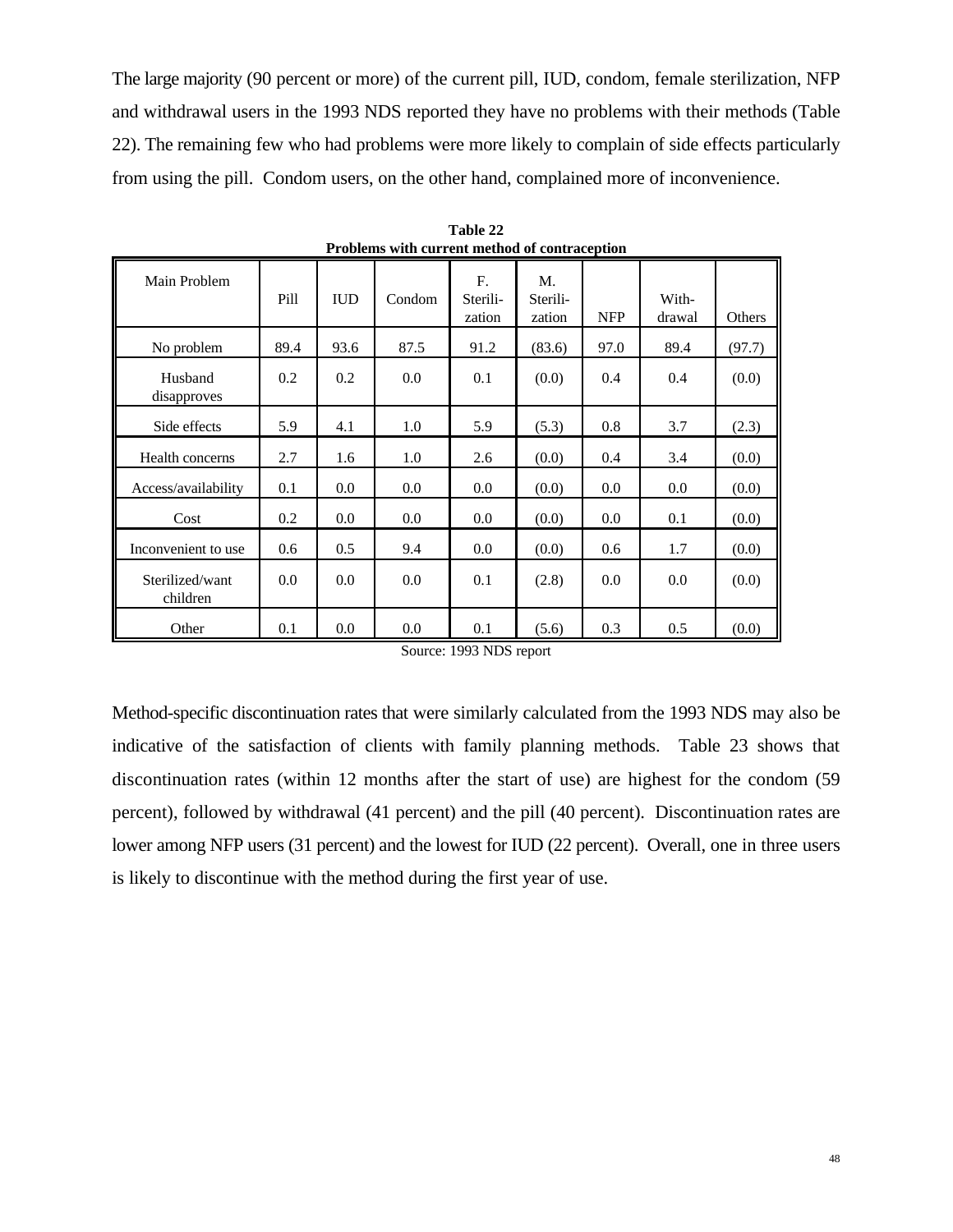|               | <b>REASONS</b>    |                                 |                                     |        |             |  |
|---------------|-------------------|---------------------------------|-------------------------------------|--------|-------------|--|
| <b>METHOD</b> | Method<br>failure | Desire to<br>become<br>pregnant | Side effects/<br>health<br>concerns | Others | All reasons |  |
| Pill          | 5.1               | 6.6                             | 13.9                                | 14.4   | 40.1        |  |
| <b>IUD</b>    | 2.5               | 2.1                             | 7.6                                 | 10.2   | 22.4        |  |
| Condom        | 15.1              | 5.7                             | 3.9                                 | 34.5   | 59.2        |  |
| <b>NFP</b>    | 15.6              | 4.8                             | 1.0                                 | 9.8    | 31.3        |  |
| Withdrawal    | 20.6              | 3.7                             | 2.5                                 | 12.9   | 35.4        |  |
| All methods   | 11.6              | 4.6                             | 6.4                                 | 12.8   | 35.4        |  |

**Table 23 First-year discontinuation rates for contraception**

Source: 1993 NDS report

The major reasons for discontinuation are side effects/health concerns for the pill, and method failure for the condom, NFP and withdrawal. Those citing "other reasons," however, also constitute a substantial 34 percent of those who had used the condom, and a considerable 10 to 14 percent of those who had used the pill, IUD, and withdrawal. It is possible that "other reasons" may have something to do with the lack of quality in service provision, or in the motivation and support given to clients by family planning workers.

#### **Referral System**

A recent study on the referral system of family planning service outlets also done by UPPI indicates this to be poorly functioning. The family planning directories used are outdated and referral forms are either not used or not standardized. The procedures of referring clients, too, are not uniform, and recording and reporting processes are therefore divergent.

The number of referrals made and received by family planning outlets are few, comprising 22 per clinic on the average. Of these, a number are referrals for maternal and child health services suggesting a potential for positive interaction between health and family planning service delivery. The demand for maternal and child health services may augment the delivery of family planning services and vice versa.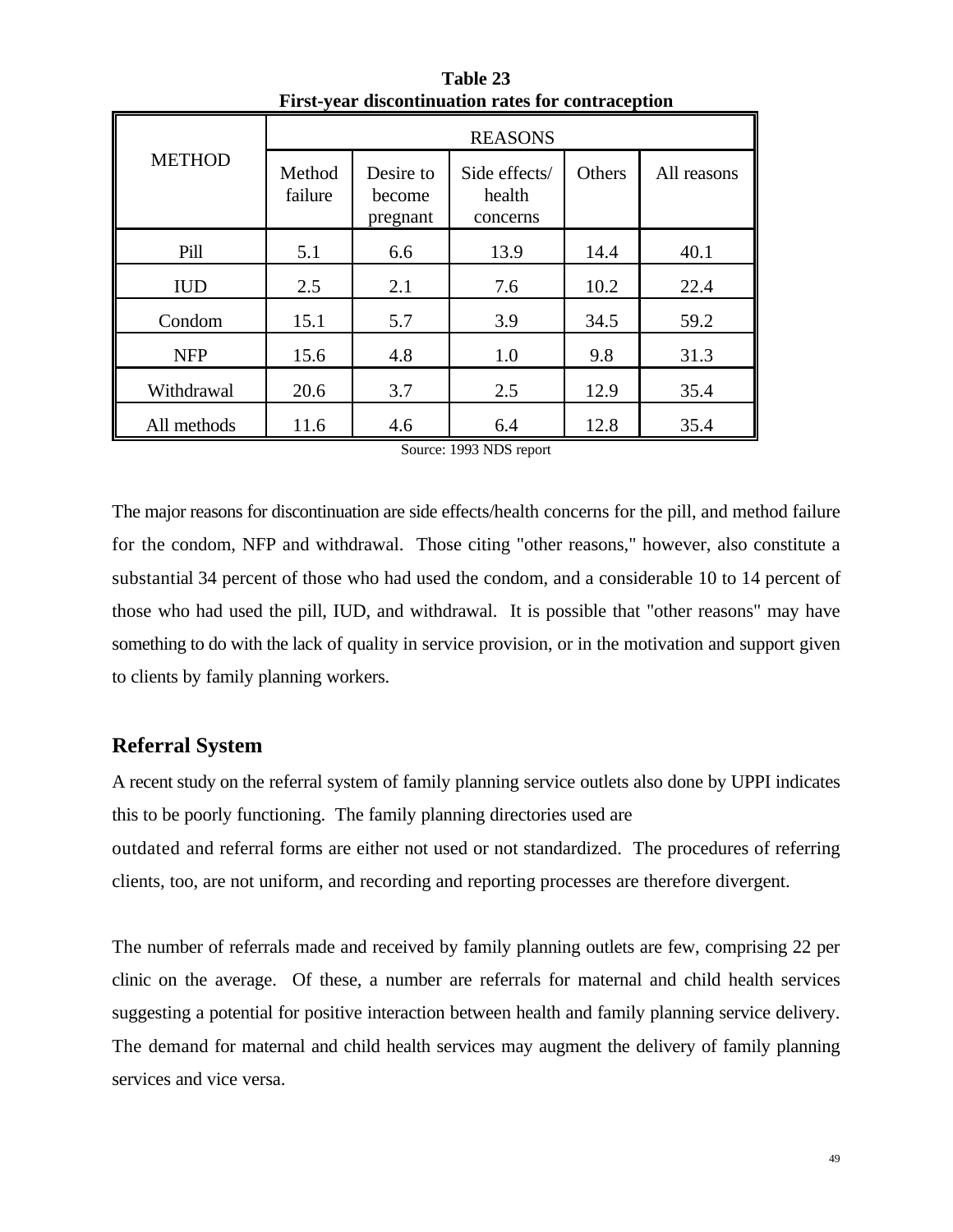The tendency of workers in one agency to refer family planning clients to another clinic of the same agency owes to the fact that family planning clinics carry a limited range of contraceptives. But because clinics in the same areas also provide the same methods, referrals work against the best interests of the clients for more accessible and convenient sources of family planning services.

The study suggests that an area analysis of the availability of contraceptives be undertaken to improve the complementarity of methods provided by family planning outlets, since family planning clinics do not carry all forms of contraceptives. In addition, the fact that outlets refer clients to other outlets for methods which are already available in their clinics (more commonly, the pill, condoms and IUD) indicates a need to equip or supply clinics with a variety of brands for each form of contraceptives.

Most referred clients report obtaining their information and services from the midwife rather than from family planning workers. The majority (60 percent) of the referred clients also have a method in mind when they come to the family planning outlets, while the remaining 40 percent are open to suggestions regarding what method they should use. The study findings show, however, that the information provided by clinics to clients are almost entirely confined to program methods or to methods available at the clinics.

Finally, 82 percent of referred clients actually pay (in cash or in kind) or make a voluntary contribution for the family planning services they receive. This indicates that clients are beginning to value family planning and are willing to pay for their contraceptive supply and related services.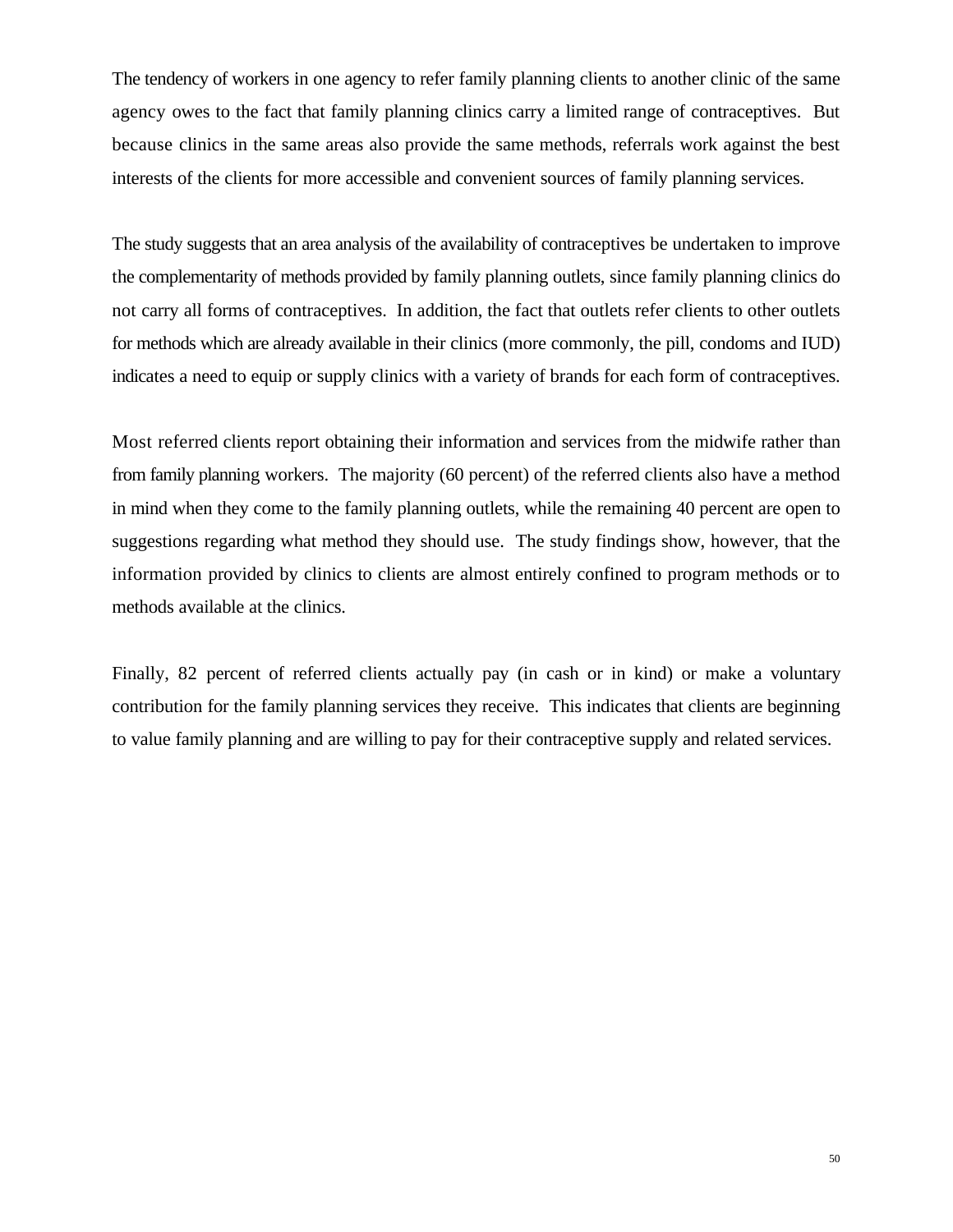# **Family Planning Activities of Other Government Agencies**

As the lead agency for family planning policy formulation and program implementation with purview over the family planning activities of other organizations, the DOH is expected to forge new relationships with other government agencies, local government units (LGUs) and NGOs with family planning-related programs. This will require imparting the new health-thrust of the PFPP to these groups and agencies, as well as avoiding the interagency conflicts that characterized the interagency bodies set up to coordinate the national population program in the past.

The government agencies which have been earlier mobilized to support the national population program are the DECS, DOLE, BAEX, DENR, the National Nutrition Center and LGUs. For the most part, the family planning IEC and service activities of DECS, DOLE, BAEX and DENR are focused on population-development or population-resources concern, so that there is a need to infuse these with the health-thrust of the mew program. Since the DECS' population education courses currently reach the school population in the elementary, secondary and tertiary levels, it is also important that health-based family planning materials be introduced in the adult extension, basic literacy and out-of-school youth programs of the DECS' Bureau of Non-Formal Education. The same should be done with the factory-based population and family welfare programs of Dole, with the extension programs of BAEX and DENR. The above programs currently serve the poorer and less educated sectors of the rural and urban population, who have less access to family planning information and services.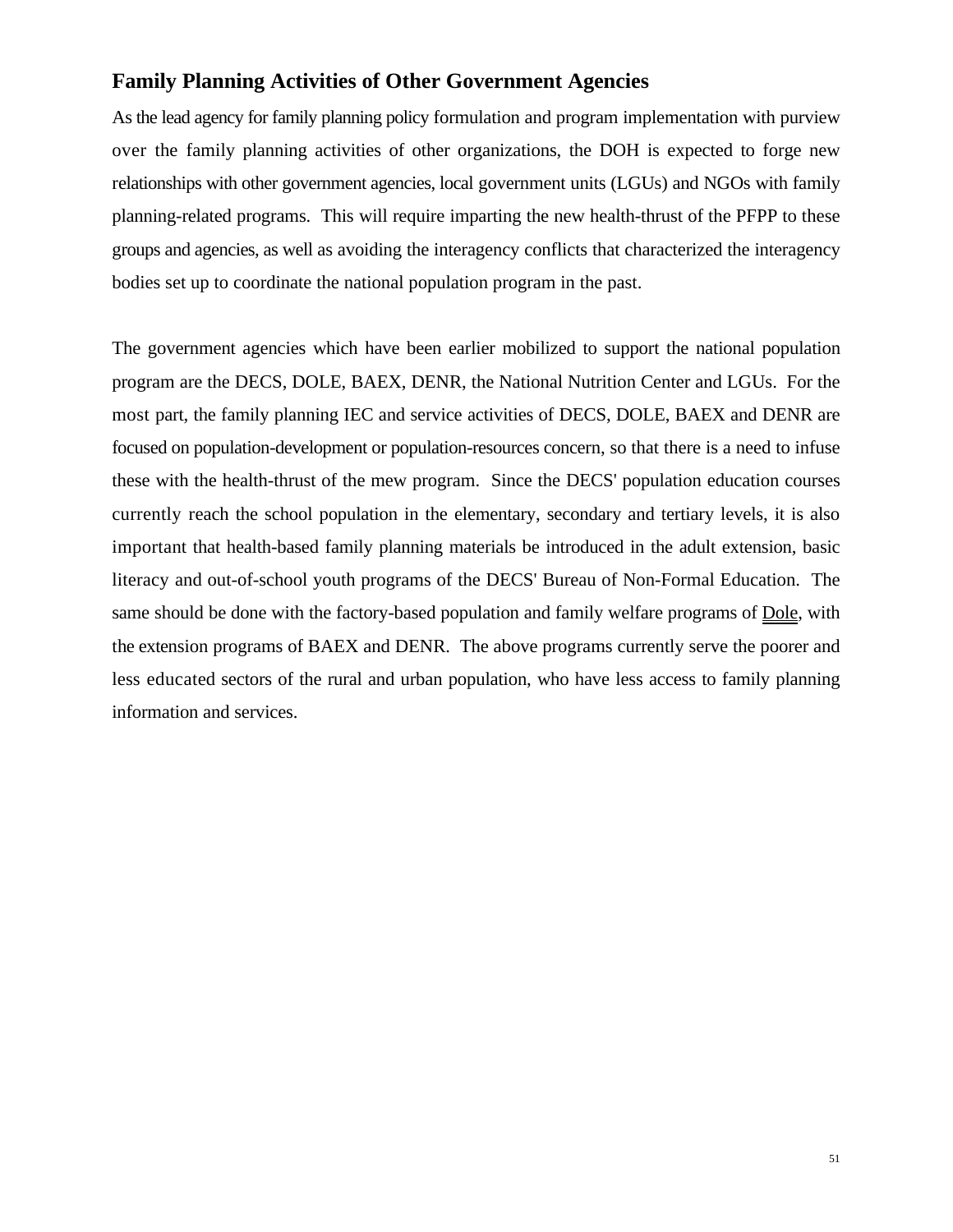## **LGUs**

In the past, LGU involvement in the Family Planning Outreach Program has taken the form of financing, political backing and the provision of human resources. In the cities, LGUs provide budgetary support for all health personnel except for the City Health Officer for whom the DOH provides. In the provinces, the DOH provides for most staff who are then assisted by volunteer workers consisting of LGU-supported BHWs, BSPOs and nutrition scholars. In terms of financing, the LGUs' share of outreach costs had reached 85 percent of total costs in 1987, or around 42 percent of the government's outlays for family planning.

With the passage of the Local Government Code, LGUs are now expected to assume the major role in the provision and delivery of social services to households, including those of health and family planning. To date, however, no systematic effort has been made to note the level of support for family planning and the number of LGUs interested in making this one of their priority programs. Given differences in the nature of local problems, it is expected that LGU support for family planning will vary greatly across cities and provinces.

It is suggested that LGUs who express an interest or a commitment in expanding family planning services in their areas be prioritized for family planning program assistance. The assistance should include outreach and IE campaigns, training, clinic and equipment upgrading, and operations research for management and the monitoring and evaluation of their local programs. Since LGU support is needed to ensure the success of the program, it is further suggested that some demonstration cities and provinces be adopted to show the beneficial effects of family planning on households and localities.

With the devolution of health functions and services to LGUs, a clearer delineation of roles and responsibilities is needed between the DOH on the one hand, and the Health Offices and Population Offices of LGUs on the other. Points to be considered in the division of tasks are the complementation of outreach and service-delivery activities, and which office will assume primary responsibility over specific activities. Finally, all concerned offices should aim for improved cooperation and coordination, since previous experience indicates that disharmonious relationships adversely affect the performance of frontline service providers and volunteer workers coming from different units or offices.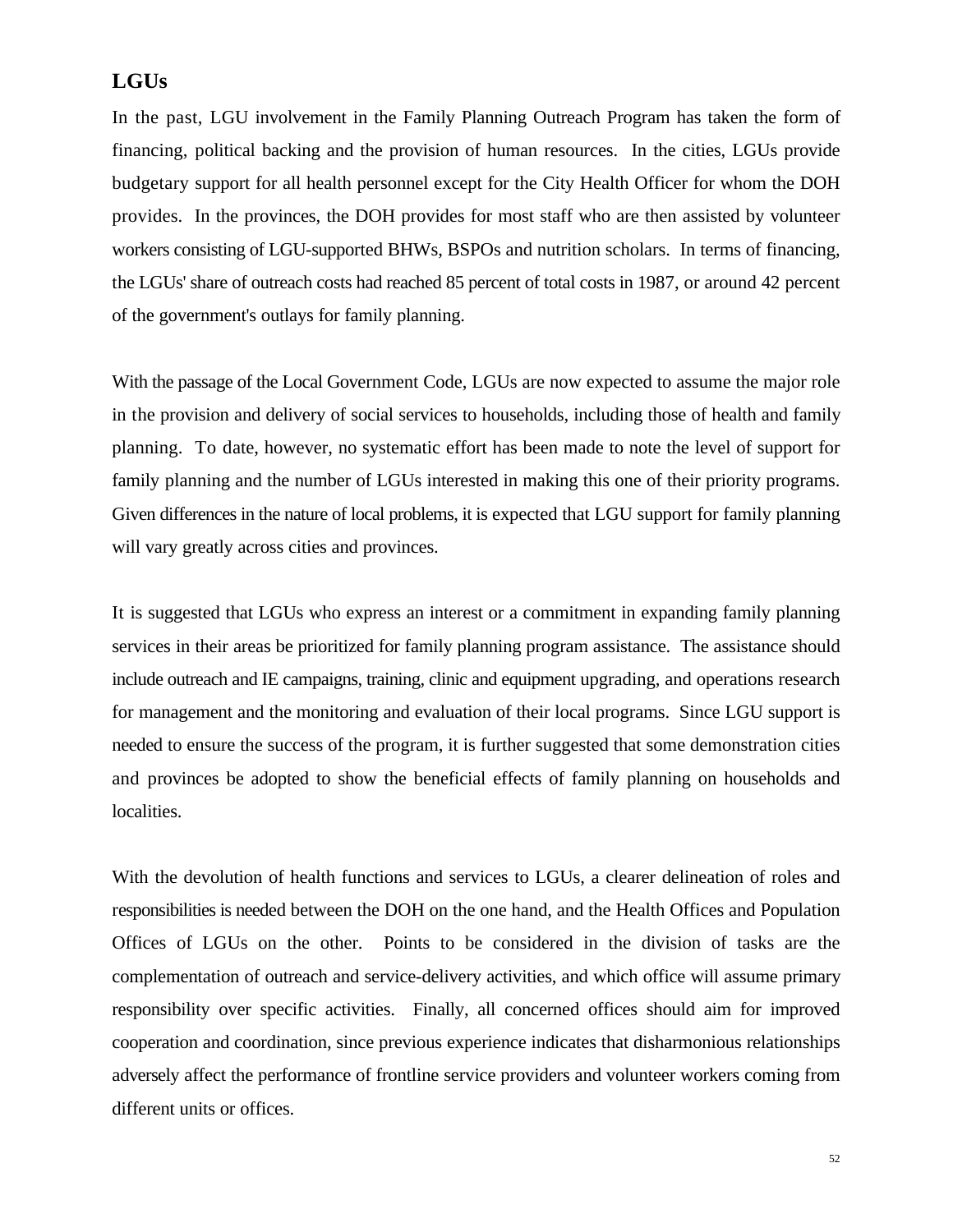# **NGO Family Planning Activities**

NGOs have always been active participants in the country's family planning program and the new PFPP calls for stronger linkages between DOH and NGOs, and envisions the expansion of NGO involvement in family planning. Nearly 600 NGO service outlets are estimated to account for between 15 to 23 percent of all family planning clinics and clients, and for a similarly substantial proportion of new acceptors. The three largest family planning NGOs that operate nationally are the Institute of Maternal and Child Health (IMCH), the Family Planning Organization of the Philippines (FPOP) and the Institute of Maternal and Child Health-SDI. In addition, there are many other regional and local NGOs engaged in family planning service delivery.

To improve the coordination and complementation of family planning services, it is essential to update the existing directory and inventory of NGOs engaged in family planning work at local and national levels. Among others, this directory must include the location of NGO facilities, the type of family planning or contraceptive methods promoted by their programs, the other forms of health and family planning services that they provide, and the basic socioeconomic characteristics of their respective clients.

To expand NGO participation in the PFPP, the program should increasingly tap the women- and youth-NGOs working on reproductive health. Other than direct service provision, the program should also build on the advocacy strengths of NGOs to generate popular and political support for promoting the health benefits of family planning practice.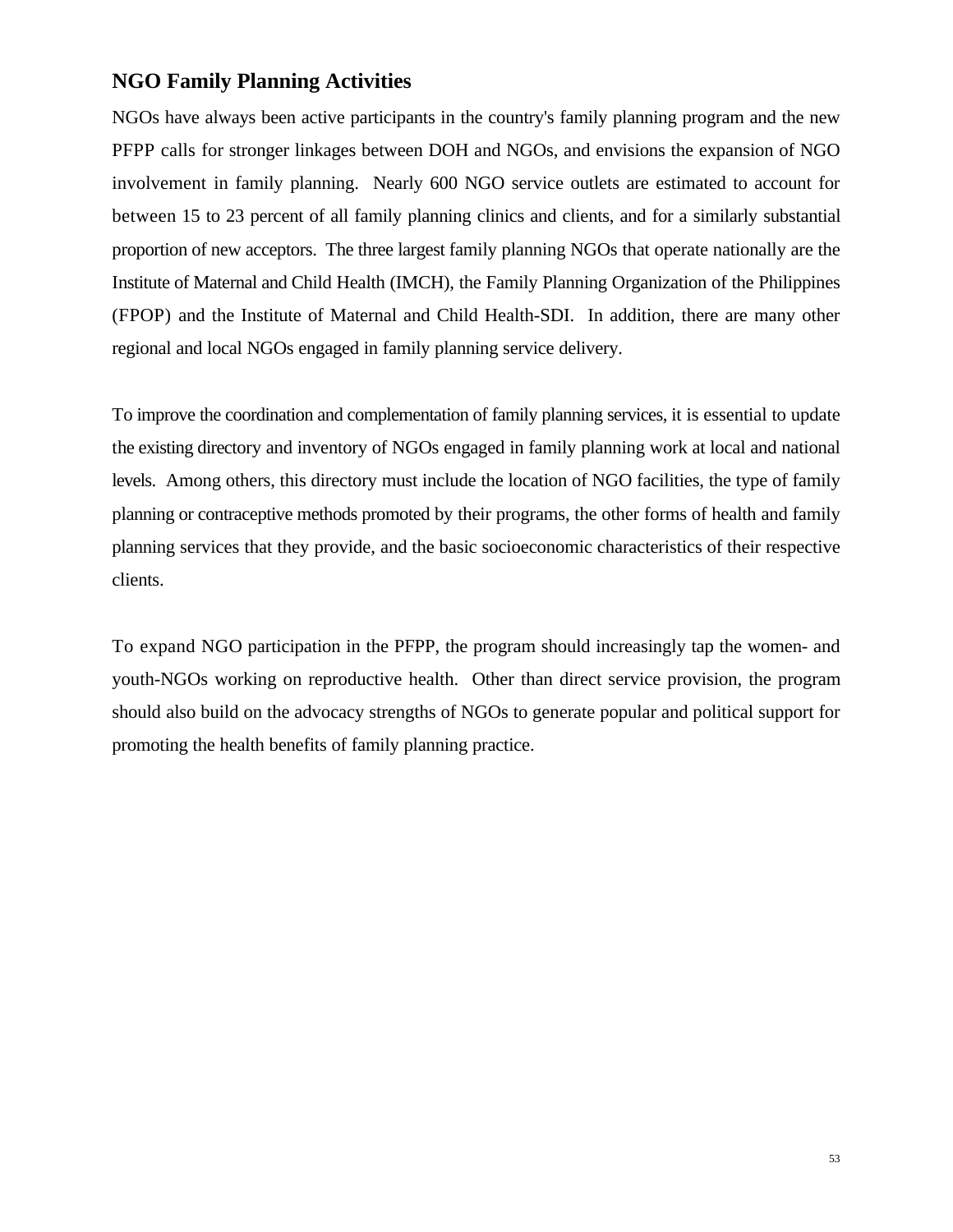# **Monitoring, Evaluation and Research Activities**

Most evaluations of the family planning program in the past were carried out nationally and by external donors who tended to focus on program outcomes rather than on the services and effectiveness of the program. The change in program policies and strategies again requires changes in the program's information and monitoring systems. The following recommendations have emerged in these areas:

- ! The PFPP's base population data for planning and monitoring need to be updated, to reflect the results of the latest 1990 Census and adjusted for internal migration movements and changing marriage or nuptiality patterns.
- ! Given variation across provinces and the time required to await and aggregate data from the field, it is desirable to begin setting up a system for monitoring family planning objectives and performance at the level of LGUs (i.e., at the province- or city-level). This process should be started particularly for LGUs who express an interest in prioritizing family planning activities in their localities.
- ! The PFPP's reporting and monitoring system should give more balanced attention to continuing users and not only to new acceptors. Service statistics, therefore, should include ways of monitoring the incidence of continuing use and of family planning drop-outs in localities.
- ! The program's information system must likewise introduce health parameters to monitor services provided to high risk groups. This requires a closer coordination of the statistics collected by the program and those collected by other units engaged in maternal and child health.
- ! Finally, program objectives should be expressed in ways that are meaningful to health workers, and which focus attention on the clients that they serve, rather than on percentage of target accomplishments or indicators.

In addition to the NDS which have been used to monitor program outcomes in the past, following